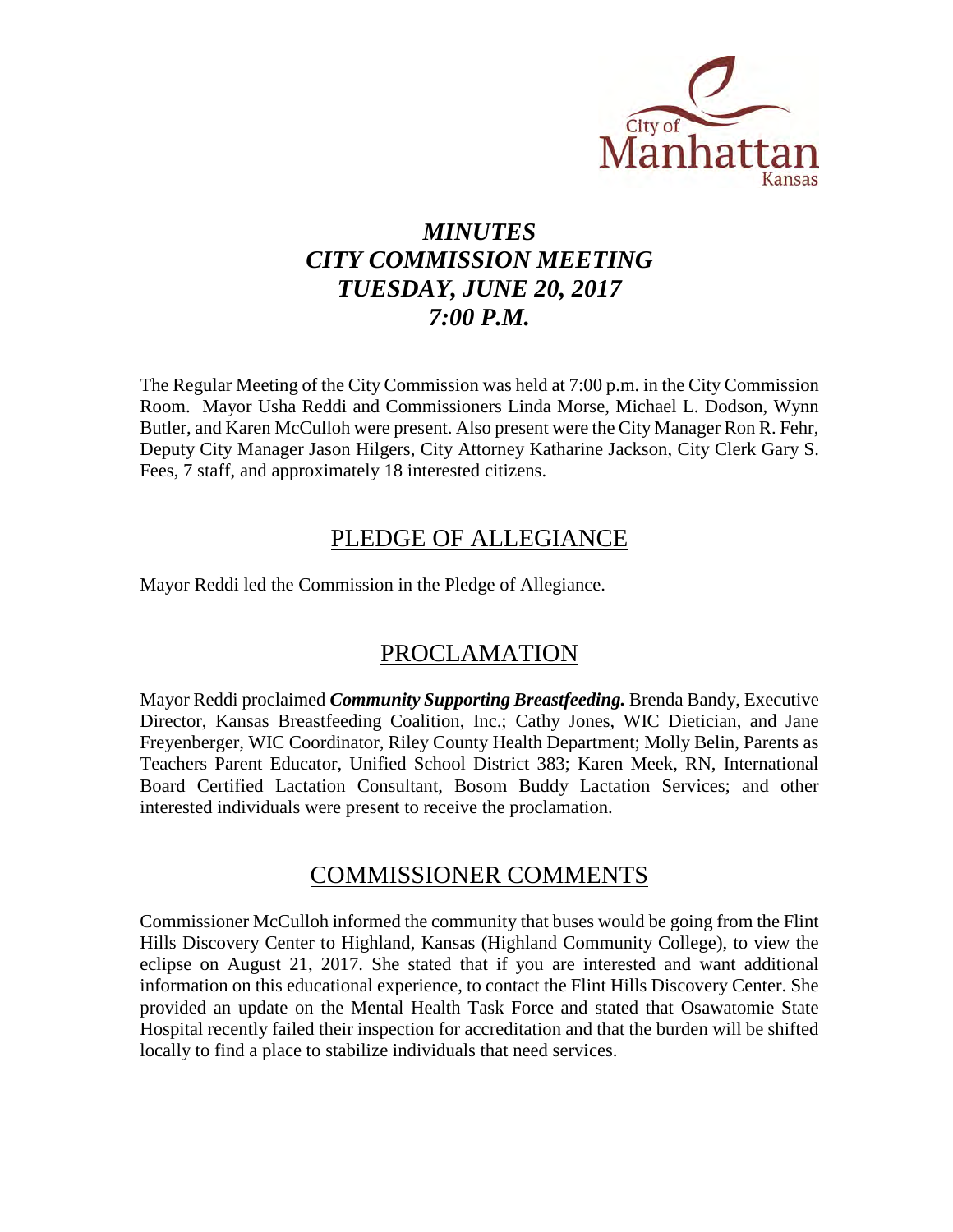# COMMISSIONER COMMENTS *(CONTINUED)*

Commissioner Morse praised the Juneteenth Celebration held at City Park on Saturday, June 17, 2017. She thanked the volunteers for providing a well-organized event.

Mayor Reddi reminded citizens about the Country Stampede from June 22 – June 24, 2017, and encouraged everyone to enjoy the events and to be careful. She stated that she and her spouse, Brian Niehoff, hosted family visiting from out of town with two young children and enjoyed the Sunset Zoo, the Wildwood Outdoor Adventure Park, the salt mines at Hutchinson, the pools, the Flint Hills Discovery Center, and the Manhattan Public Library. She said there is a lot to do in Manhattan and it is a destination place to enjoy. She informed the community that the National Festival of Breads event and barbeque held at the Blue Earth Plaza on Saturday, June 17, 2017, was a wonderful success, with over 3,000 people attending.

## CONSENT AGENDA

(\* denotes those items discussed)

## **MINUTES**

The Commission approved the minutes of the Regular City Commission Meeting held Tuesday, June 6, 2017.

#### **CLAIMS REGISTER NO. 2854**

The Commission approved Claims Register No. 2854 authorizing and approving the payment of claims from May 31, 2017, to June 13, 2017, in the amount of \$3,248,609.94.

#### **\* LICENSE**

Jason Hilgers, Deputy City Manager, responded to questions from the Commission and provided clarification that this item was for the Manhattan Country Club.

The Commission approved a Fireworks Display License for July 3, 2017, for the Manhattan Country Club, 1531 North 10<sup>th</sup> Street.

## **ORDINANCE NO. 7295 – REZONE – 12TH AND BLUEMONT LOFTS PUD**

The Commission approved Ordinance No. 7295 rezoning the  $12<sup>th</sup>$  & Bluemont Lofts PUD, generally located to the northeast of the intersection of Bluemont Avenue and North 12<sup>th</sup> Street, from R-3, Multiple-Family Residential District with M-FRO, Multi-Family Redevelopment Overlay District, to PUD, Residential Planned Unit Development, based on the findings in the Staff Report *(See Attachment No. 1)*, with the six conditions of approval recommended by the Manhattan Urban Area Planning Board.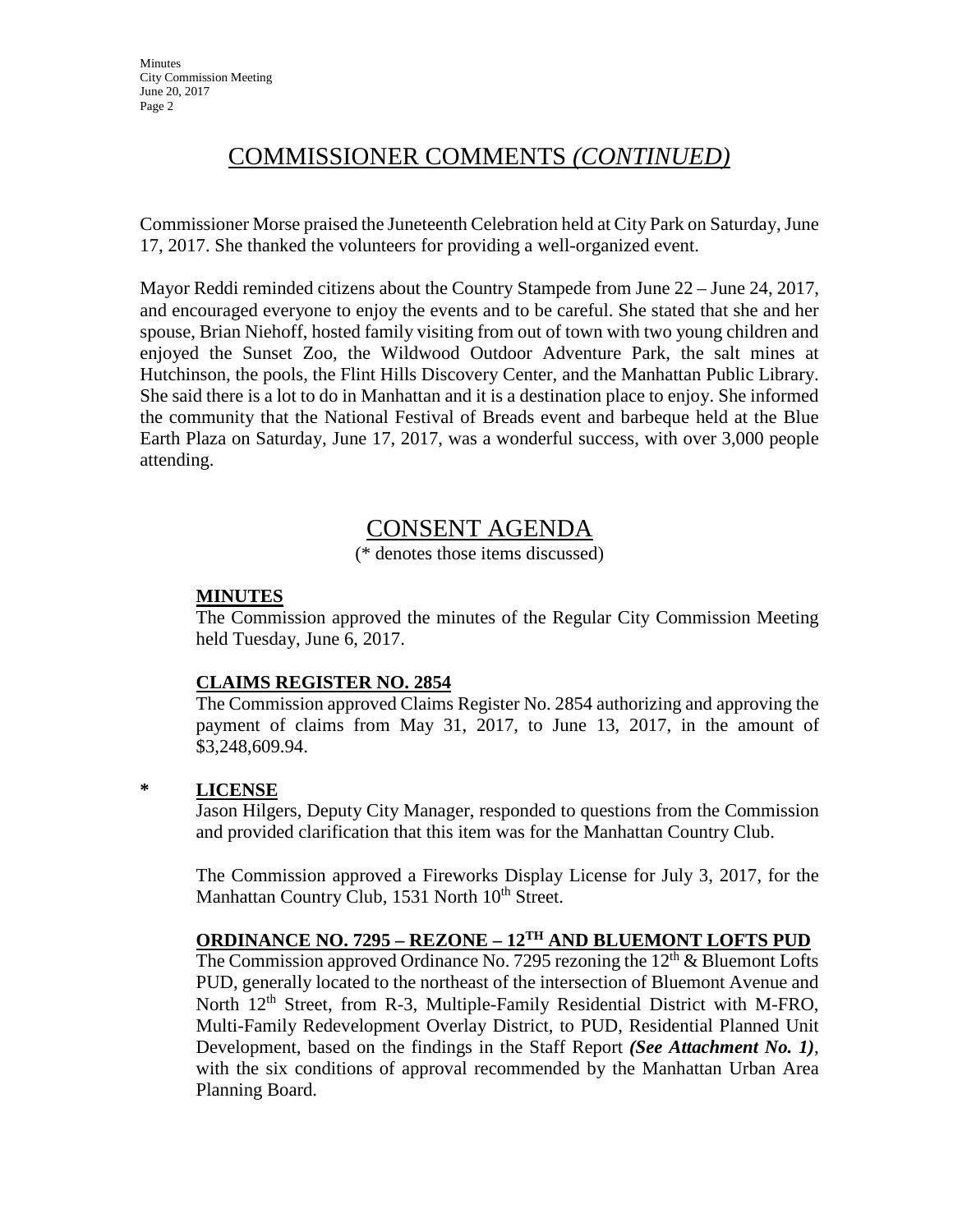# CONSENT AGENDA *(CONTINUED)*

## **ORDINANCE NO. 7296 – VACATE UTILITY EASEMENT – LOT 3, COLLEGE VIEW ADDITION (PHI KAPPA ALPHA)**

The Commission approved Ordinance No. 7296 vacating a public utility easement on Lot 3 of College View Addition.

## **ORDINANCE NO. 7297 – ISSUE TEMPORARY NOTES – WEST ANDERSON AVENUE SANITARY SEWER IMPROVEMENTS (SS1620)**

The Commission approved Ordinance No. 7297 authorizing the issuance of temporary notes to finance the West Anderson Avenue Sanitary Sewer Improvements (SS1620).

## **RESOLUTION NO. 062017-A – POLICY – MUNCIPAL COURT SECURITY**

The Commission approved Resolution No. 062017-A prohibiting the carrying of firearms within the Municipal Courthouse and permitting security personnel to deny entry to, or eject, individuals who are carrying a firearm.

## **\* RESOLUTION NO. 062017-B – PETITION – NORTHWING ADDITION, UNIT TWO, STREET IMPROVEMENTS (ST1709)**

Chad Bunger, Assistant Director for Community Development, responded to questions from the Commission regarding the development. He provided information regarding building sites and the floodplain.

The Commission found the petition sufficient; approve Resolution No. 062017-B, finding the project advisable and authorizing construction for the Northwing Addition, Unit Two, Street Improvements (ST1709).

## **\* RESOLUTION NO. 062017-C – PETITION – NORTHWING ADDITION, UNIT TWO, WATER IMPROVEMENTS (WA1712)**

Chad Bunger, Assistant Director for Community Development, responded to questions from the Commission regarding the development. He provided information regarding building sites and the floodplain.

The Commission found the petition sufficient; approved Resolution No. 062017-C, finding the project advisable and authorizing construction for the Northwing Addition, Unit Two, Sanitary Sewer Improvements (SS1718).

## **\* RESOLUTION NO. 062017-D – PETITION – NORTHWING ADDITION, UNIT TWO, SANITARY SEWER IMPROVEMENTS (SS1718)**

Chad Bunger, Assistant Director for Community Development, responded to questions from the Commission regarding the development. He provided information regarding building sites and the floodplain.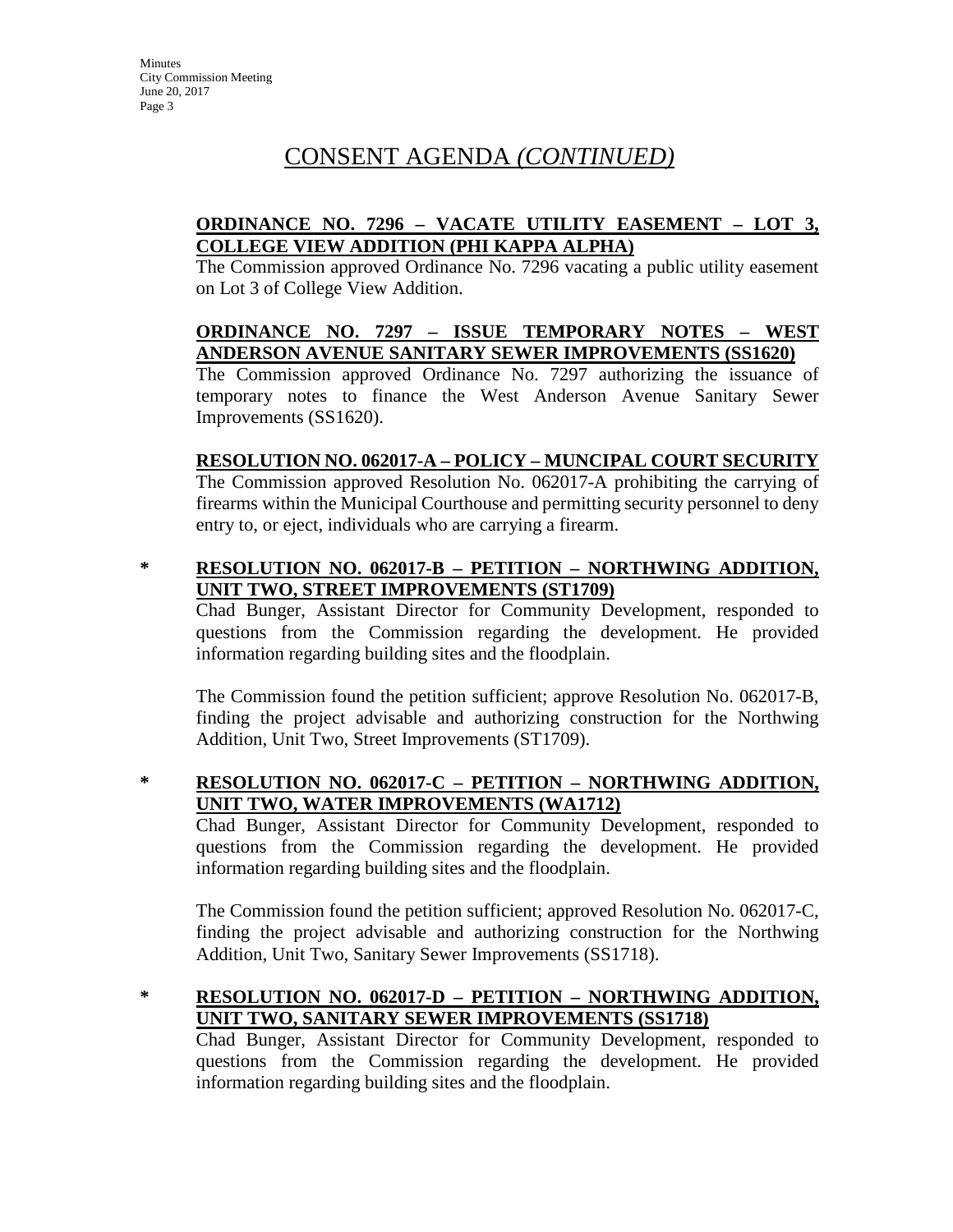# CONSENT AGENDA *(CONTINUED)*

## **\* RESOLUTION NO. 062017-D – PETITION – NORTHWING ADDITION, UNIT TWO, SANITARY SEWER IMPROVEMENTS (SS1718)** *(CONTINUED)*

The Commission found the petition sufficient; approved Resolution No. 062017-D, finding the project advisable and authorizing construction for the Northwing Addition, Unit Two, Sanitary Sewer Improvements (SS1718).

#### **\* RESOLUTION NO. 062017-E – PETITION – NORTHWING ADDITION, UNIT TWO, STORM SEWER IMPROVEMENTS (SM1709)**

Chad Bunger, Assistant Director for Community Development, responded to questions from the Commission regarding the development. He provided information regarding building sites and the floodplain.

The Commission Found the petition sufficient; approved Resolution No. 062017-E, finding the project advisable and authorizing construction for the Northwing Addition, Unit Two, Storm Sewer Improvements (SM1709).

### **AGREEMENT – PROFESSIONAL SERVICES – NORTHWING ADDITION, UNIT TWO, STREET (ST1709), WATER (WA1712), SANITARY SEWER (SS1718), AND STORM SEWER (SM1709) IMPROVEMENTS**

The Commission authorized the Mayor and City Clerk to execute an agreement with Schwab-Eaton, of Manhattan, Kansas, in an amount not to exceed \$124,165.00 for professional services for the Northwing Addition, Unit Two, Street (ST1709), Water (WA1712), Sanitary Sewer (SS1718), and Storm Sewer (SM1709) Improvements.

## **AGREEMENT – PROFESSIONAL SERVICES – SUNNYSLOPE LANE SANTIARY SEWER IMPROVEMENTS, PHASE 1 (SS1707)**

The Commission authorized the Mayor and City Clerk to execute an agreement for professional services, in an amount not to exceed \$35,524.00, with Bartlett & West, Inc., of Manhattan, Kansas, for the Sunnyslope Lane Sanitary Sewer Improvements, Phase 1, project (SS1707).

## **\* CHANGE ORDER NO. 4-FINAL – POLISKA LANE STORM SEWER IMPROVEMENTS (SM1606)**

The Commission approved and authorized the Mayor to execute the final as-built Change Order No. 4, resulting in a net increase in the amount of \$38,154.68  $(+15.7%)$  to the contract with J & K Contracting, L. C., of Junction City, Kansas, for the Poliska Lane Storm Sewer Improvement project (SM1606).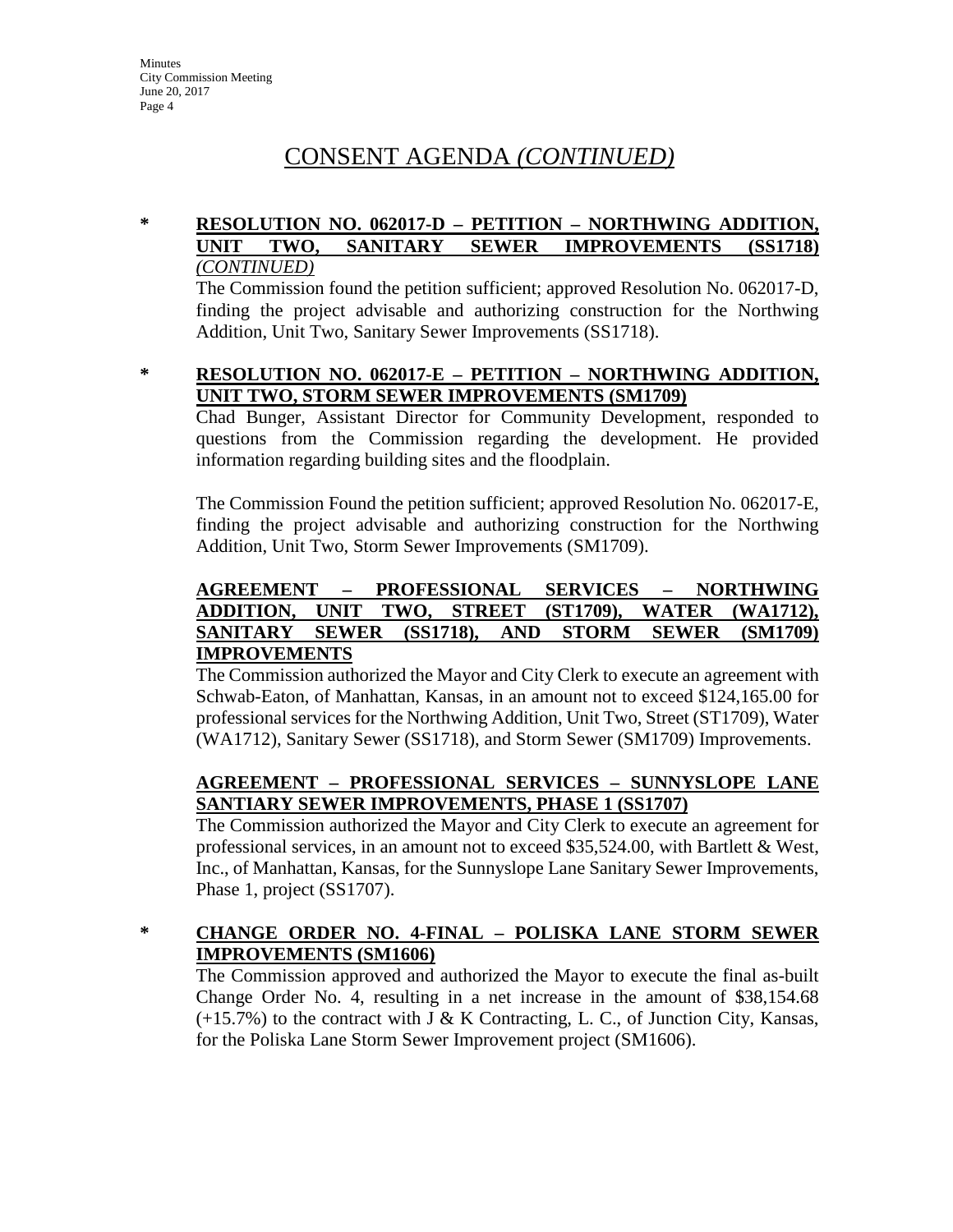# CONSENT AGENDA *(CONTINUED)*

## **\* CHANGE ORDER NO. 2 – LEGACY RIDGE ADDITION STREET IMPROVEMENTS (ST1616)**

The Commission approved and authorized the Mayor to execute Change Order No. 2, resulting in a net increase in the amount of \$48,720.00 (+13.2%) to the contract with J&K Contracting, of Junction City, Kansas, for the Legacy Ridge Addition Street Improvements project (ST1616).

## **RESOLUTION NO. 062017-F – KDOT TRANSPORTATION ALTERNATIVES PROGRAM APPLICATIONS**

The Commission approved Resolution No. 062017-F authorizing City Administration to complete and submit to the Kansas Department of Transportation the necessary application forms for the Transportation Alternatives Program for the following two (2) projects: *USD 383-MHK Safe Routes to School, Phase II* (SRTS Category), and the *Juliette Avenue Brick Street Rehabilitation, Phase III, Osage Street to Poyntz Avenue* (Historic and Archeological Category).

## **IN LIEU OF FEE – OLD BIG BLUE STORMWATER IMPROVEMENTS, PHASE V (SM1605)**

The Commission authorized the City Engineer to obtain and execute a United States Army Corps of Engineers (USACE) Section 404 Permit for the project, and authorized In-Lieu of Fee payment in the amount of \$64,000.00 for the Old Big Blue Stormwater Improvements, Phase V, Project (SM1605).

### **CONCURRENCE – AWARD CONSTRUCTION CONTRACT – MARLATT AVENUE/DENISON AVENUE ROADWAY EXPANSION, PHASE I, RCB (ST1612)**

The Commission concurred with Riley County on the award of a construction contract in the amount of \$296,691.55 to Ebert Construction, of Wamego, Kansas, for the Marlatt Avenue/Denison Avenue Roadway Expansion Project, Phase I, Reinforced Concrete Box (RCB) improvements (ST1612). *[NOTE: The actual bid amount for Ebert Construction read at the bid opening was \$296,691.55. Due to a mathematical error in the bid submitted by Ebert Construction, the actual construction contract amount will be \$296,757.13.]*

## **\* GRANT AGREEMENT/PURCHASE – HAZARD MITIGATION – 100 DIX DRIVE (CIP #SM073P)**

The Commission awarded and authorized the Community Development Director to execute the Grant Agreement, and authorized City Administration to finalize the purchase of 100 Dix Drive (CIP #SM073P).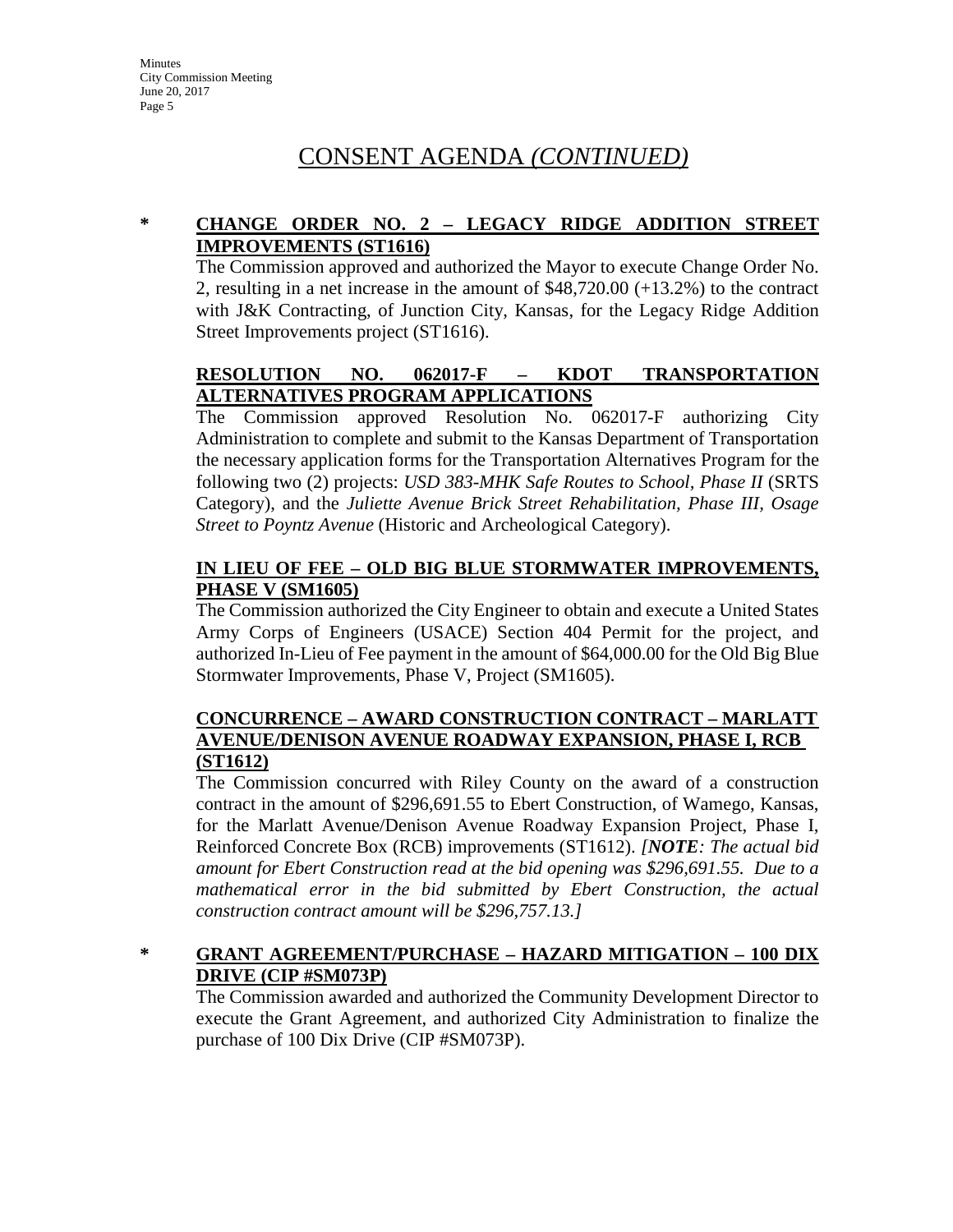# CONSENT AGENDA *(CONTINUED)*

## **\* AWARD CONTRACT – DEMOLITION – 100 DIX DRIVE (SM1708)**

The Commission accepted the base bid and the two alternatives (entirely removing the concrete driveway, and removing existing deciduous and evergreen trees on the site); awarded a contract in the amount of \$7,780.00 for the base bid and two bid alternatives to Howie's Recycling, of Manhattan, Kansas; and authorized the City Manager and City Clerk to execute the contract for the demolition project at 100 Dix Drive (SM1708).

## **\* GRANT AGREEMENT/PURCHASE – HAZARD MITIGATION – 921 VILLAGE DRIVE (CIP #SM073P)**

The Commission awarded and authorized the Community Development Director to execute the Grant Agreement, and authorized City Administration to finalize the purchase of 921 Village Drive (CIP #SM073P).

## **\* GRANT AGREEMENT/PURCHASE – HAZARD MITIGATION – 933 VILLAGE DRIVE (CIP #SM073P)**

The Commission awarded and authorized the Community Development Director to execute the Grant Agreement, and authorized City Administration to finalize the purchase of 939 Village Drive (CIP #SM073P).

## **\* INTERLOCAL AGREEMENT – ANTHONY MIDDLE SCHOOL AND EISENHOWER MIDDLE SCHOOL RECREATIONAL FACILITIES**

The Commission authorized the Mayor and City Clerk to execute an Interlocal Agreement with the Board of Education of the Unified School District #383, to obtain a license, and authority, from the District to use the Anthony Middle School site and the Eisenhower Middle School site for the public purpose of constructing, reconstructing, maintaining, repairing and operating Indoor Recreation Facilities. *[NOTE: Based upon input from the Legal Department, the Interlocal Agreement and the Operation/Use Agreement were combined into one document as an Interlocal Agreement.]*

#### **OPERATION/USE AGREEMENT – ANTHONY MIDDLE SCHOOL AND EISENHOWER MIDDLE SCHOOL RECREATIONAL FACILITIES**

The Commission authorized the Mayor and City Clerk to execute an Operation/Use Agreement for the joint use of the Anthony Middle School site and the Eisenhower Middle School site Recreational Facilities. *[NOTE: Based upon input from the*  Legal Department, the Interlocal Agreement and the Operation/Use Agreement *were combined into one document as an Interlocal Agreement.]*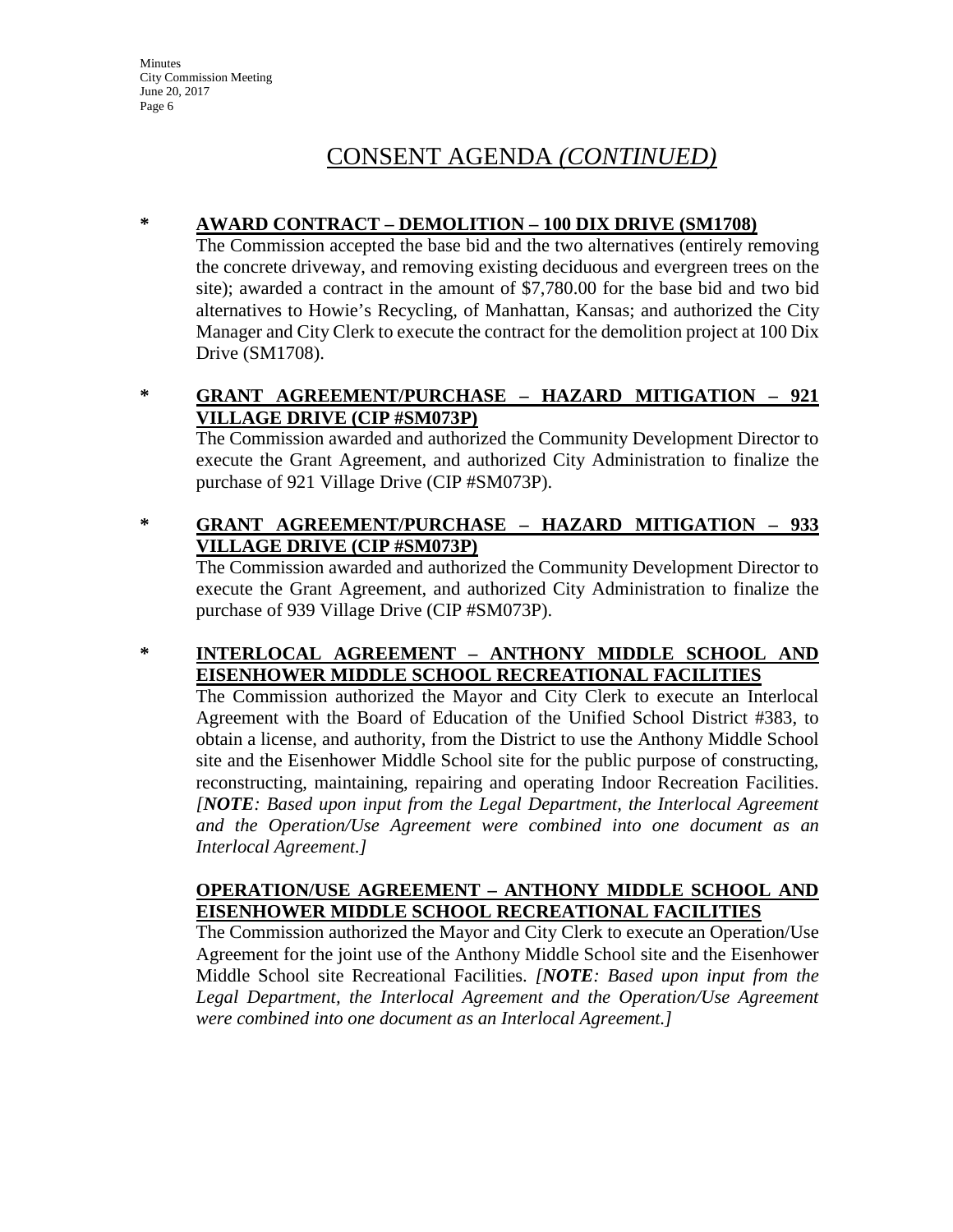# CONSENT AGENDA *(CONTINUED)*

#### **RENEWAL – SOFTWARE UPGRADE, MAINTENANCE, SUPPORT**

The Commission authorized the renewal of the software upgrade, maintenance, and support services agreement for a term of July 1, 2017, to June 30, 2018, in the amount of \$46,727.00 with Superion Public Sector, Inc., of Lake Mary, Florida.

#### **BOARD APPOINTMENTS**

The Commission approved the following appointments by Mayor Reddi to various boards and committees of the City.

#### *Airport Advisory Board*

Re-appointment of Jackie Hartman, 1412 Penrose Place, to a three-year Kansas State University term. Ms. Hartman's term will begin June 27, 2017, and will expire June 26, 2020.

#### *Special Alcohol Funds Advisory Committee*

Re-appointment of Bryce Swanson, 3134 Lundin Dr. Apartment 8, to a threeyear term. Mr. Swanson's term will begin July 1, 2017, and will expire June 30, 2020.

Appointment of Chad Broadway, 3442 Chimney Rock Road, to fill a three-year term. Mr. Broadway's term will begins immediately, and will expire June 30, 2020.

## **FINAL PLAT – TOWNHOMES AT MILLER RANCH, UNIT 7**

The Commission accepted the easements and rights-of-way, as shown on the Final Plat of Townhomes at Miller Ranch, Unit 7, generally located to the west of the intersection Brianna Court and Miller Parkway, based on conformance with the Manhattan Urban Area Subdivision Regulations.

Ron Fehr, City Manager, stated that the resolution number for General Agenda Item D, Consider Setting a Public Hearing Date for Creation of Benefit District For The 1100 Block Alley Between Ratone Street And Bertrand Street Improvement, has been corrected to Resolution No. 062017-G.

Mayor Reddi opened the public comments.

Hearing no comments, Mayor Reddi closed the public comments.

After discussion and comments from the Commission, Commissioner Dodson moved to approve the consent agenda. Commissioner McCulloh seconded the motion. On a roll call vote, motion carried 5-0.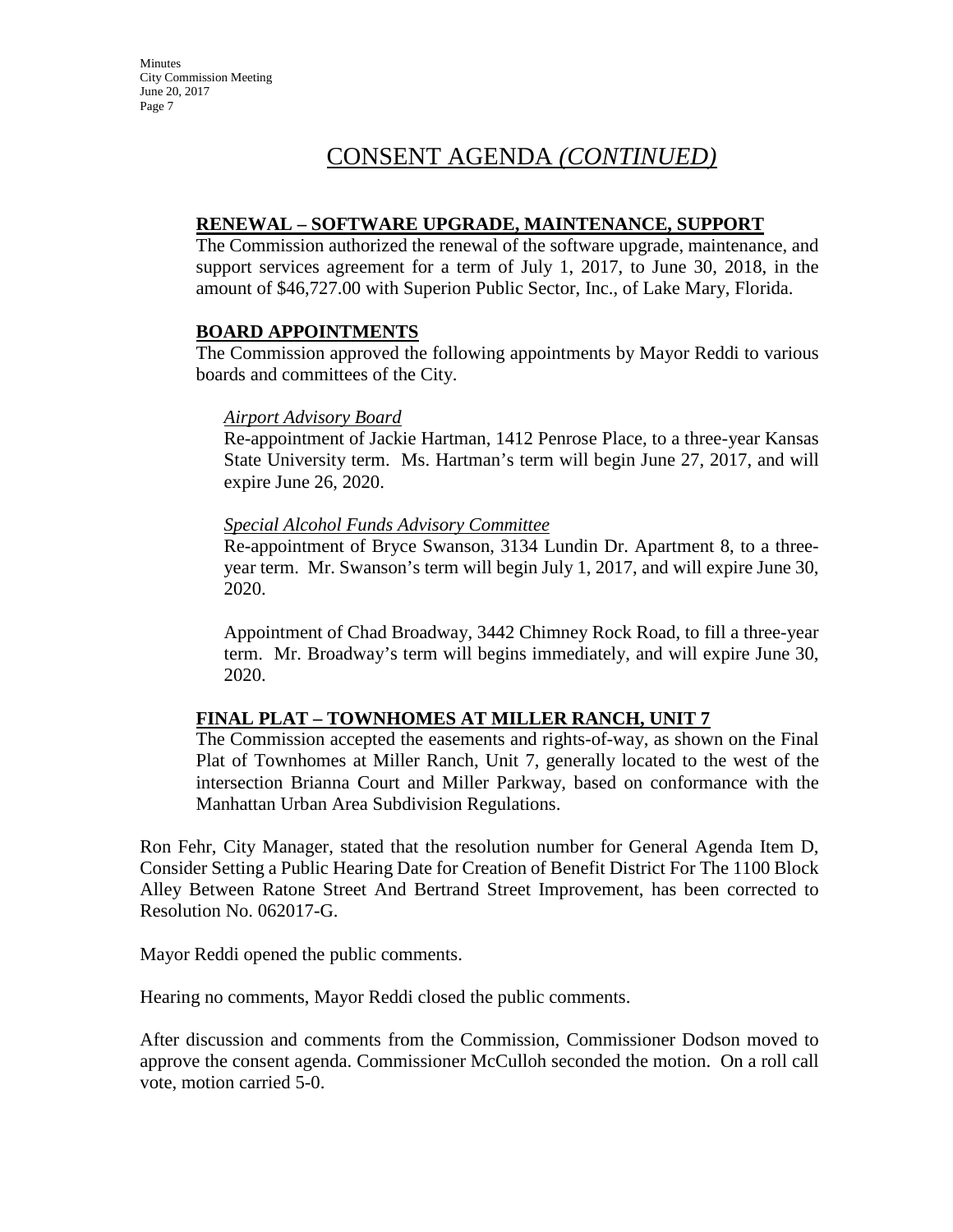# GENERAL AGENDA

#### **FIRST CONSIDERATION - ECONOMIC DEVELOPMENT APPLICATION - BRIGGS AUTO GROUP**

Ron Fehr, City Manager, stated the item was removed at the request of the applicant.

### **FIRST READING - ANNEX AND REZONE - FIRST CHRISTIAN CHURCH PROPERTY (RILEY COUNTY RESIDENTIAL PUD TO R-1)**

Chad Bunger, Assistant Director of Community Development, presented an overview of the item. He highlighted the annexation and rezoning request and stated the Manhattan Urban Area Planning Board recommended approval. He then responded to questions from the Commission regarding the proposed daycare center and stated that Fort Riley was notified of this annexation and rezoning due to it being located in the Critical Area and would provide a notice on building permits and the plat.

Richard Gallagher, representing the applicant, 1900 Grand Vista Lane, provided additional information on the item. He responded to questions from the Commission and stated the daycare is planning to have a capacity of 49.

Mayor Reddi opened the public comments.

Hearing no other comments, Mayor Reddi closed the public comments.

After discussion, Commissioner Dodson moved to approve first reading of an ordinance annexing the First Christian Church property in Grand Mere, a 6.96-acre tract of land generally located to the west of Grand Mere Parkway at the intersection of Grand Mere Parkway and Grand Champion Drive, based on conformance with the Manhattan Urban Area Comprehensive Plan, the Growth Vision, and the Capital Improvements Program; and approve first reading of an ordinance rezoning the First Christian Church property in Grand Mere from Riley County Residential Planned Unit Development District to R-1, Single-Family Residential District, based on the findings in the Staff Report *(See Attachment No. 2)* and the recommendation of the Planning Board. Commissioner Morse seconded the motion. On a roll call vote, motion carried 5-0.

#### **FIRST READING – REZONE - PORTION OF 1320 SHARINGBROOK DRIVE (R TO BODY FIRST WELLNESS AND RECREATION CENTER PUD) - and - AMEND BODY FIRST WELLNESS AND RECREATION CENTER PUD**

Chad Bunger, Assistant Director of Community Development, presented background information and an overview of the item. He highlighted the Planned Unit Development (PUD) amendment request and provided information on the site improvements, drainage, and traffic analysis. He then responded to questions from the Commission regarding the pedestrian easements, the status of the pedestrian bridge, and the portion of 1320 Sharingbrook Drive lot to Body First PUD.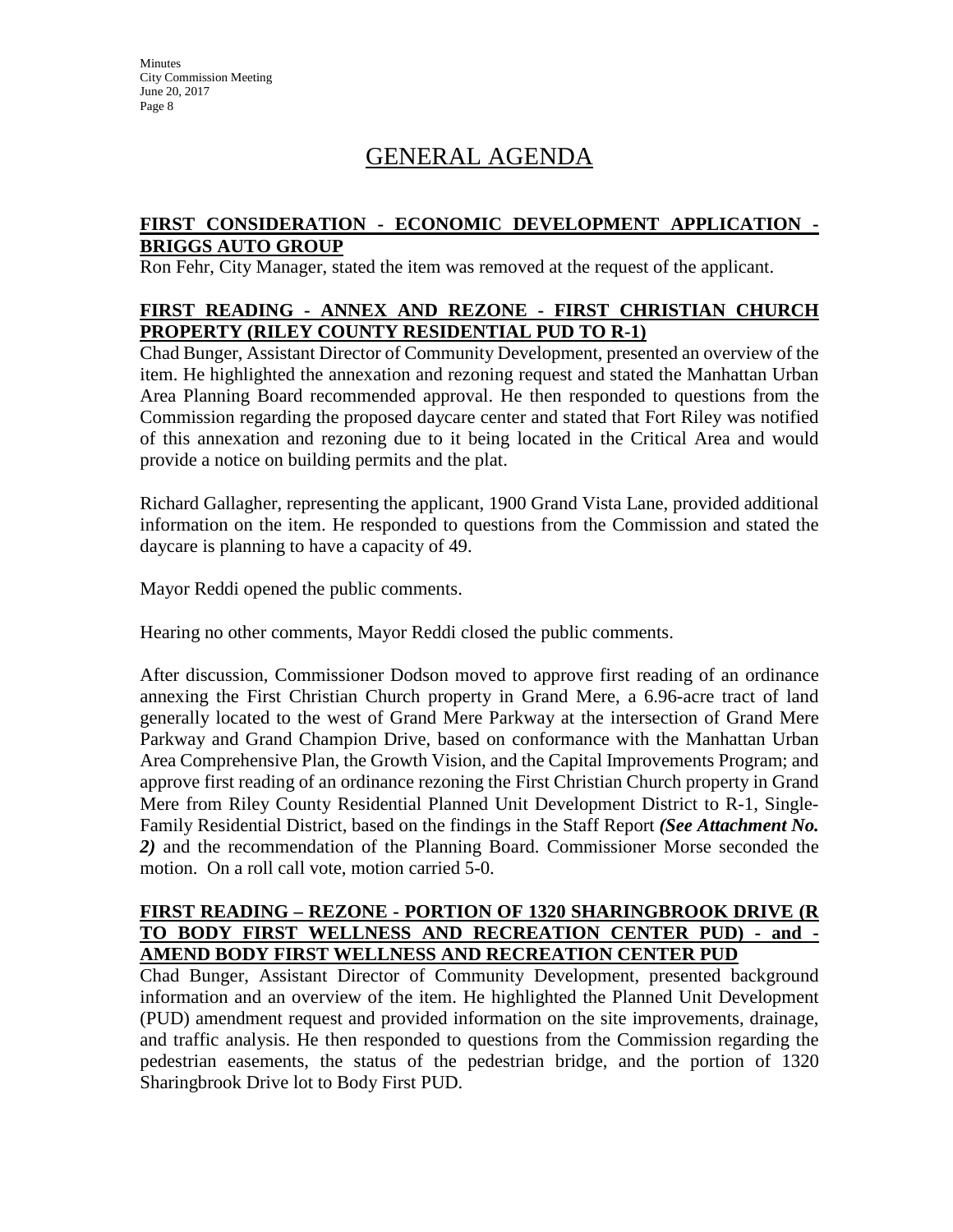# GENERAL AGENDA (*CONTINUED*)

#### **FIRST READING – REZONE - PORTION OF 1320 SHARINGBROOK DRIVE (R TO BODY FIRST WELLNESS AND RECREATION CENTER PUD) - and - AMEND BODY FIRST WELLNESS AND RECREATION CENTER PUD** *(CONTINUED)*

After comments from the Commission, Chad Bunger, Assistant Director of Community Development, responded to questions regarding pedestrian easements, ownership of the property, and timeline for the project. He provided additional information on the stormwater runoff, parking, landscaping and screening, and highlighted a map of the Future Land Use (Northwest). He informed the Commission that the Manhattan Urban Area Planning Board recommended approval of the item.

Eddie Eastes, Director of Parks and Recreation, responded to questions from the Commission regarding the inventory of tennis courts in the community. He stated the proposed tennis courts for CiCo Park would be for public access.

Ron Fehr, City Manager, responded to questions from the Commission concerning pedestrian access from the Sharingbrook neighborhood to the Amanda Arnold Elementary School.

Eddie Eastes, Director of Parks and Recreation, and Rob Ott, Director of Public Works, provided background information and addressed concerns with the pedestrian bridge.

Chad Bunger, Assistant Director of Community Development, provided clarification on the pedestrian easements, presented additional information on the proposed landscaping, and responded to questions about vehicular activity associated with drop-off and pick-up of children attending Amanda Arnold Elementary School.

Mayor Reddi opened the public comments.

Doug Sellers, Applicant, Body First Wellness and Recreation Center, responded to questions from the Commission and stated that they anticipate starting construction the end of July and will be ongoing for eight months to one year for completion. He stated they have a good relationship with the principal at Amanda Arnold Elementary School.

Hearing no other comments, Mayor Reddi closed the public comments.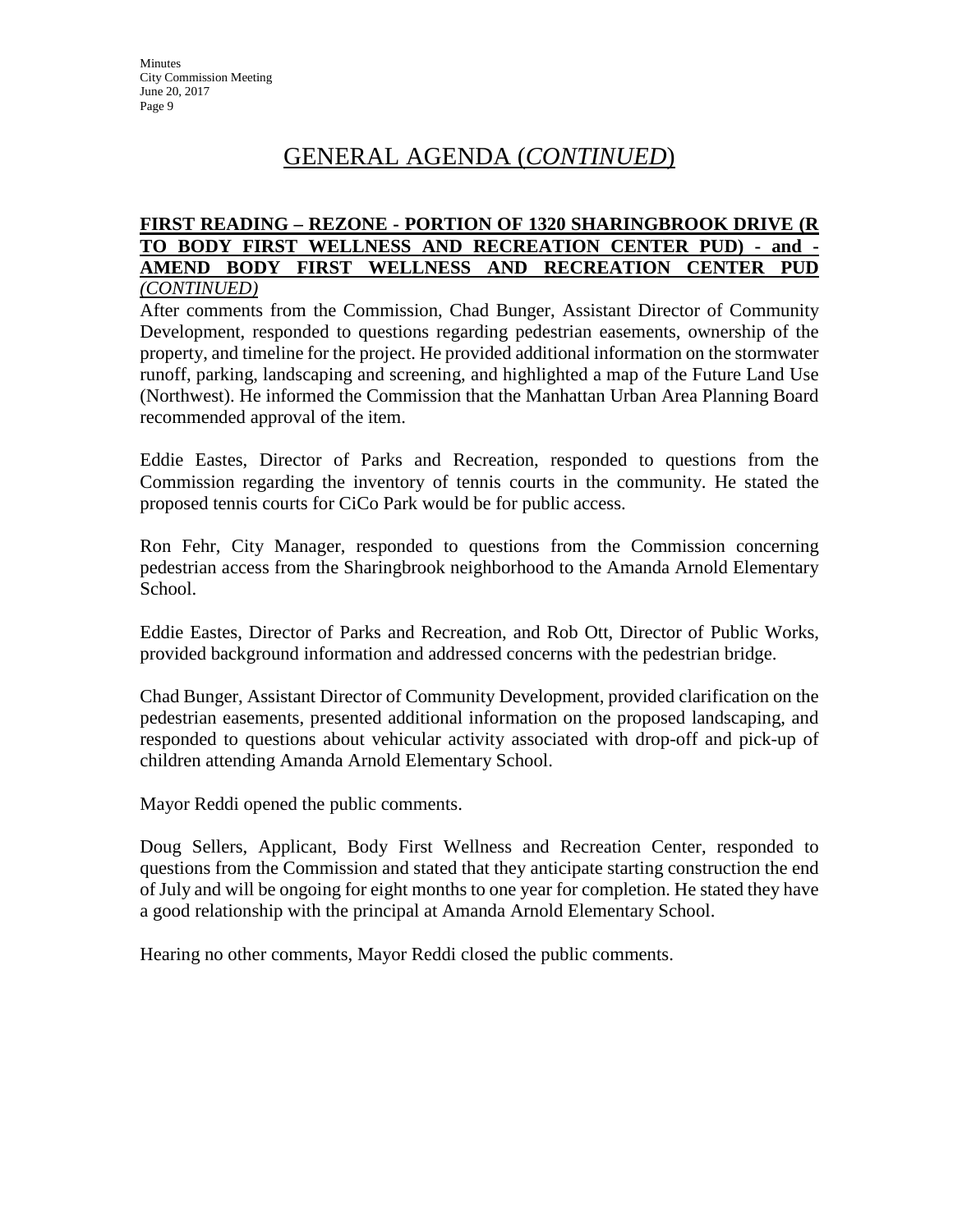# GENERAL AGENDA (*CONTINUED*)

#### **FIRST READING – REZONE - PORTION OF 1320 SHARINGBROOK DRIVE (R TO BODY FIRST WELLNESS AND RECREATION CENTER PUD) - and - AMEND BODY FIRST WELLNESS AND RECREATION CENTER PUD** *(CONTINUED)*

After discussion and comments from the Commission, Commissioner Morse moved to approve first reading of an ordinance rezoning a tract of land including a portion of 1320 Sharingbrook Drive and an unplatted tract directly to the north of the PUD site from R, Single-Family Residential District, to Body First Wellness and Recreation Center Commercial Planned Unit Development, and amending Ordinance No. 7060, based on the revised site plan of the Body First Wellness and Recreation Center PUD and findings in the Staff Report *(See Attachment No. 3)*, with the six (6) conditions recommended by City Administration. Commissioner Dodson seconded the motion. On a roll call vote, motion carried 5-0.

### **RESOLUTION NO. 062017-G - SET PUBLIC HEARING DATE – CREATE - 1100 BLOCK ALLEY BETWEEN RATONE STREET AND BERTRAND STREET IMPROVEMENT BENEFIT DISTRICT**

Rob Ott, Director of Public Works, presented background information and an overview of the item. He highlighted the proposed resolution and presented information on the date of the public hearing, the general nature of the improvement, the estimated cost, the method of assessment, and the apportionment of costs. He then responded to questions from the Commission regarding the current condition of the alley and stated that letters were sent to all the property owners as well as presented a map of the subject area.

After comments from the Commission, Rob Ott, Director of Public Works, responded to questions regarding the neighborhood meeting held, feedback received for the project, and provided the estimated specials for the alley improvements and cost distribution between the benefit district and the City-At-Large. He provided additional information on the condition of the alley and the need to upgrade the alley infrastructure.

Mayor Reddi opened the public comments.

Hearing no comments, Mayor Reddi closed the public comments.

After discussion and comments from the Commission, Commissioner Morse moved to approve Resolution No. 062017- G setting July 11, 2017, as the public hearing date in order to consider a resolution finding the project advisable, creating a 1100 Block Alley located between Ratone Street and Bertrand Street Improvement Benefit District, and authorizing construction. Commissioner Butler seconded the motion. On a roll call vote, motion carried 5-0.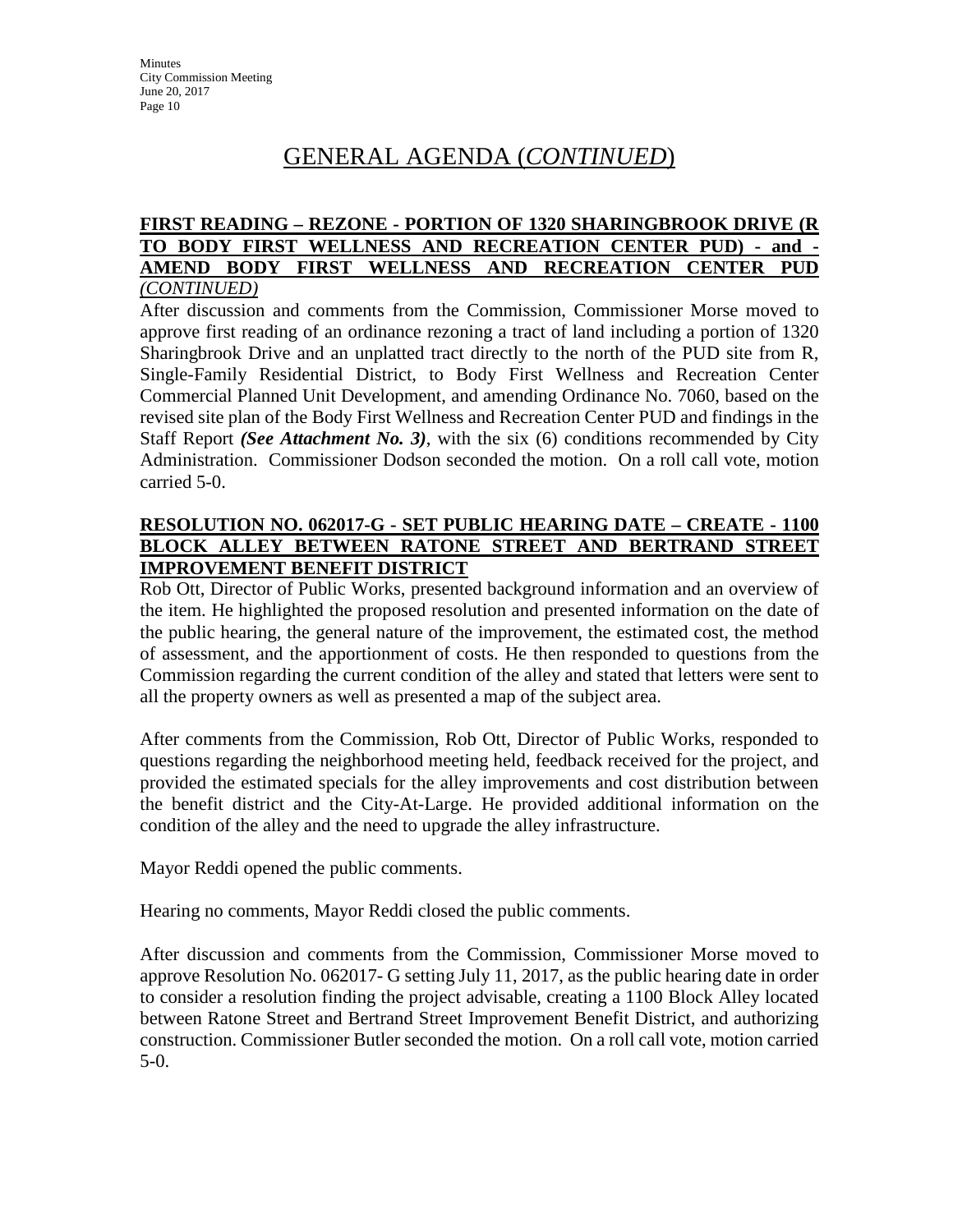## **GENERAL AGENDA (CONTINUED)**

#### PRESENTATION - SPORTS MARKETING ANALYSIS

Karen Hibbard, Director, Manhattan Convention and Visitors Bureau, introduced the item.

Mark Jackson, Visibility Sports Marketing, presented an overview of the business of sports. He highlighted the sports marketing industry and assumptions; Manhattan's competitive venues and outdoor and indoor facilities; sports segments and current sports trends; operational analysis and site and accommodation selection; and a summary and recommendations. He then responded to questions from the Commission regarding other types of recreational and sport activities.

After comments from the Commission, Mark Jackson, Visibility Sports Marketing, responded to additional questions from the Commission. He provided additional information on sporting events, discussed different types of operations and venues, and elaborated on his recommendations for operations.

Mayor Reddi opened the public comments.

Hearing no comments, Mayor Reddi closed the public comments.

As this is a discussion item, no formal motion was taken by the Commission.

#### **ADJOURNMENT**

At 9:05 p.m., the Commission adjourned.

MMC, City Clerk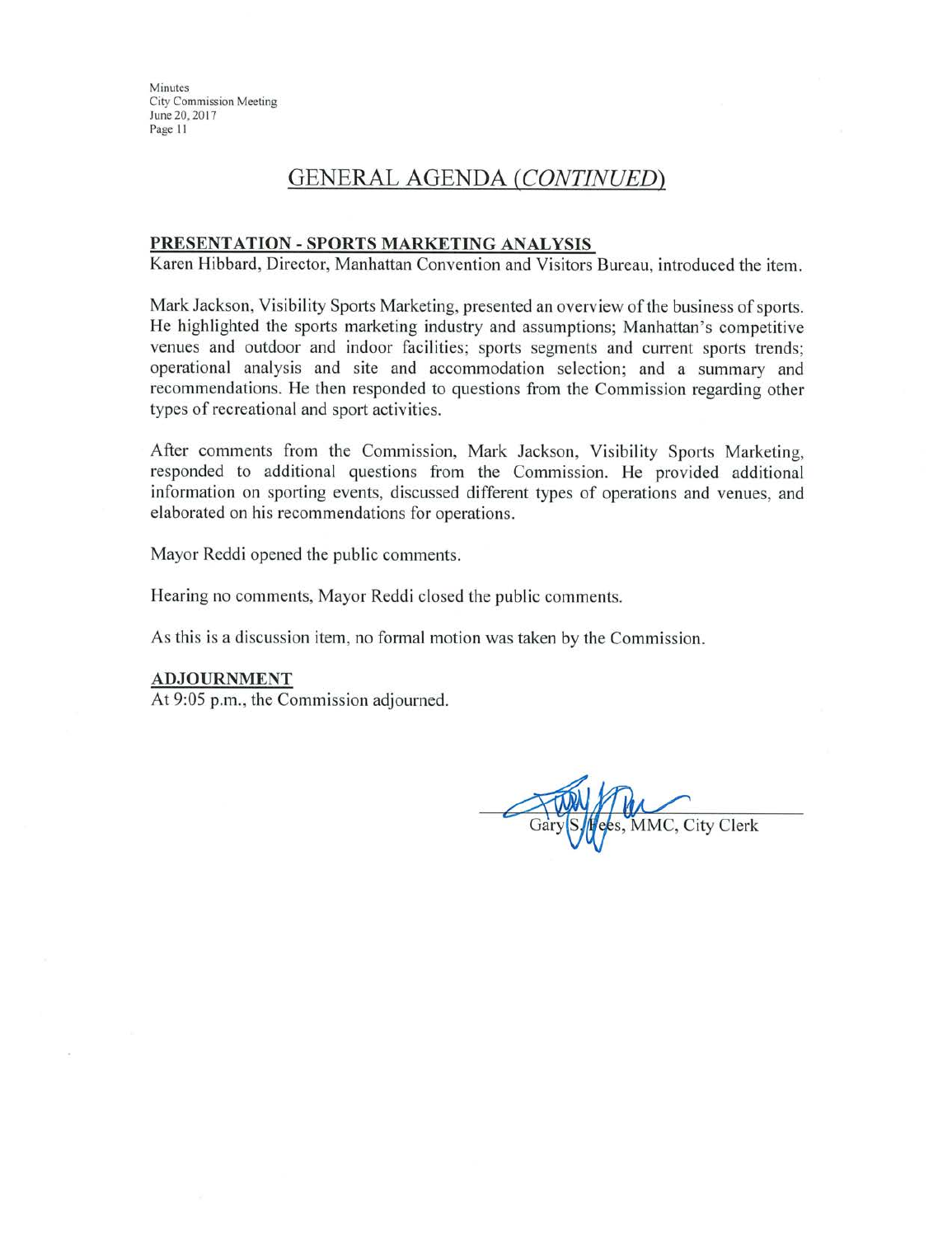#### **STAFF REPORT**

## **APPLICATION TO REZONE PROPERTY TO PLANNED UNIT DEVELOPMENT DISTRICT**

## **BACKGROUND**

- **FROM:** R-3, Multiple-Family Residential District with M-FRO, Multi-Family Redevelopment Overlay District
- **TO:** 12<sup>th</sup> & Bluemont Lofts Planned Unit Development District

**OWNERS:** TJ Vilkanskas

APPLICANT: 12<sup>th</sup> & Bluemont, LLC (TJ Vilkanskas)

**DATE OF NEIGHBORHOOD MEETING:** May 20, 2017

**DATE OF PUBLIC NOTICE PUBLICATION:** April 25, 2017

**DATE OF PUBLIC HEARING: Planning Board:** May 15, 2017 **City Commission:** June 6, 2017

## **LEGAL DESCRIPTION**

All of Lot Six Hundred Thirty (630) through Lot Six Hundred Thirty-four (634) of Ward Three (3), City of Manhattan, Riley County, Kansas.

**LOCATION:** 1112, 1116, 1122, 1126, and 1130 Bluemont Avenue; and 808 North 12th Street.

**AREA:** 37,952 square feet or 0.871 acres.

**PROPOSED USES:** The applicant has proposed a 37-unit loft apartment building.

**PROPOSED BUILDINGS AND STRUCTURES:** The proposed building is a single fourstory, L-shaped, loft apartment building fronting both Bluemont Avenue and North 12th Street with automobile parking behind and partially under the building. Bicycle parking is also proposed throughout the site. The building footprint is approximately 16,824 square feet. It will be 50 feet tall to the tallest parapet with a roof line at 46 feet. The front façade consists of stone as the principle material, with metal paneling as a secondary material. The façade also features extensive fenestration and walkout balconies for most street-facing units.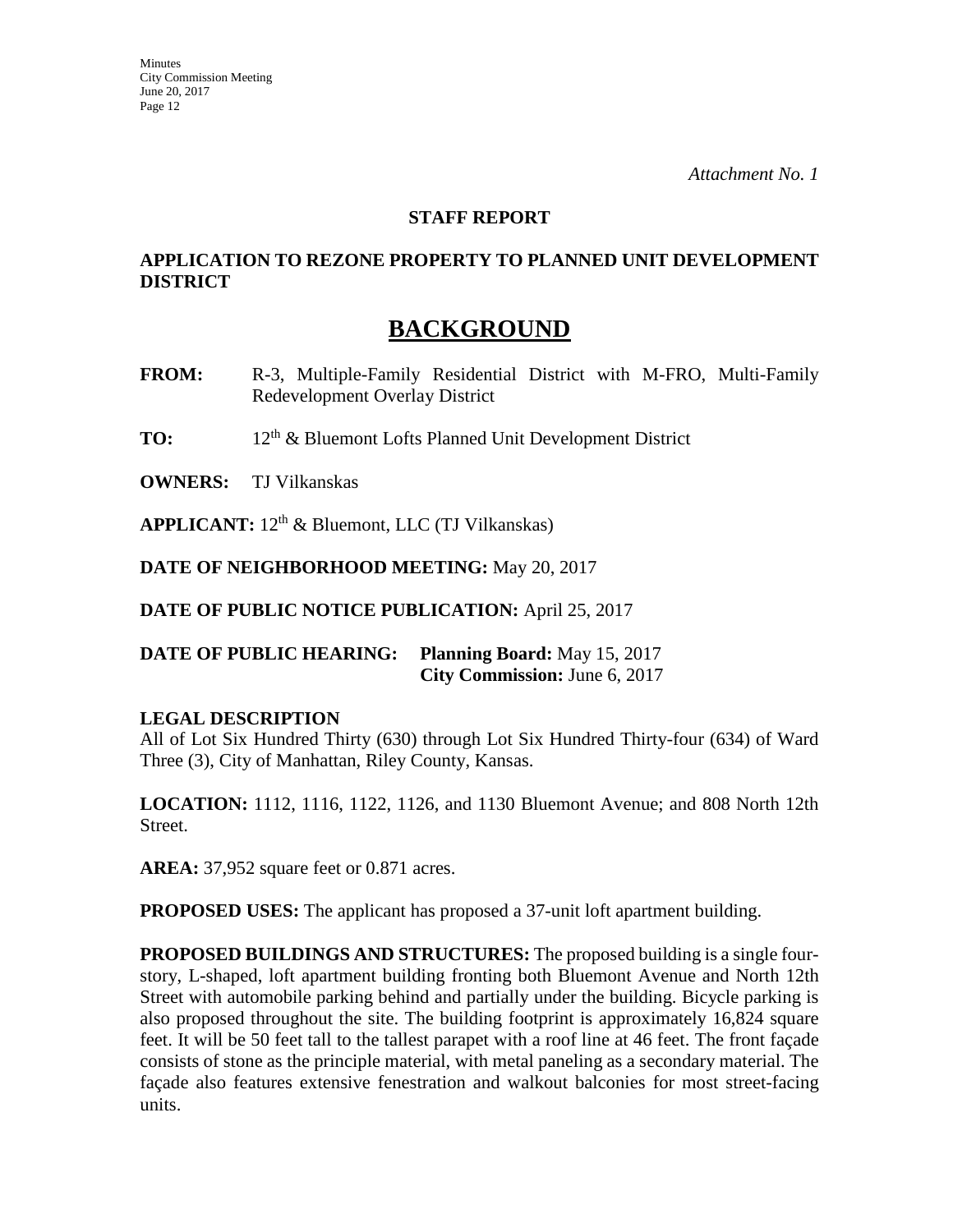| Use                           | <b>Square Feet</b> | Percentage |
|-------------------------------|--------------------|------------|
| <b>Building</b>               | 16,618             | 43.8       |
| Paved Area (Parking &         | 18,315             | 48.3       |
| Driveways)                    |                    |            |
| <b>Total Open Space</b>       | 3,019              | 8.0        |
| (hardscaping and landscaping) |                    |            |
| <b>Total Impervious</b>       | 32,374             | 85.3       |

### **PROPOSED LOT COVERAGE**

#### **PROPOSED SIGNS**

| Type           | <b>Dimensions</b>                                 | Lighting                                                                                                       |
|----------------|---------------------------------------------------|----------------------------------------------------------------------------------------------------------------|
| 1 Wall Mounted | $3'7''$ x $20'7''$<br>(73.76 square feet in area) | Internally lit channel lettering above the<br>common entrance of the building, which<br>faces Bluemont Avenue. |

## **PROPOSED LIGHTING**

Full cut-off, wall-mounted lighting is proposed throughout the site including parking lot and ground spaces between the building façade and public sidewalk. The public sidewalk is adequately illuminated from a combination of existing street lights and proposed fixtures mounted on the building. Illumination of the sidewalk generally maintains an ideal intensity between 0.5 and 5 footcandles (FCs). Parking facilities are adequately illuminated, generally maintaining an ideal intensity between 0.5 and 12 FCs.

## **SIX REVIEW CRITERIA FOR PLANNED UNIT DEVELOPMENTS**

**1. LANDSCAPING:** A mixture of shade trees, ornamental trees, ornamental grasses, and evergreen and deciduous shrubs are proposed on site. These plantings are almost entirely in the front courtyard space between the building and the proposed knee-wall running the perimeter of the site. There is no landscaping proposed within the parking lot area open to the sky.

**2. SCREENING:** A dumpster on the alley is adequately screened by a 6-foot-tall wall composed of stone or cast stone veneer or integral color concrete masonry unit with perforated metal panel gate. The portion of the parking lot on the east side of the property abutting an adjacent property that is not underneath and screened by the building veneer is proposed to be screened by a 6-foot-tall wall composed of stone/concrete masonry units, metal fence, or landscaping. The portion of the parking lot on the west side of the site is largely screened from the street and sidewalk by the building veneer, except for the opening in the building where automobile access is proposed to go under and through the building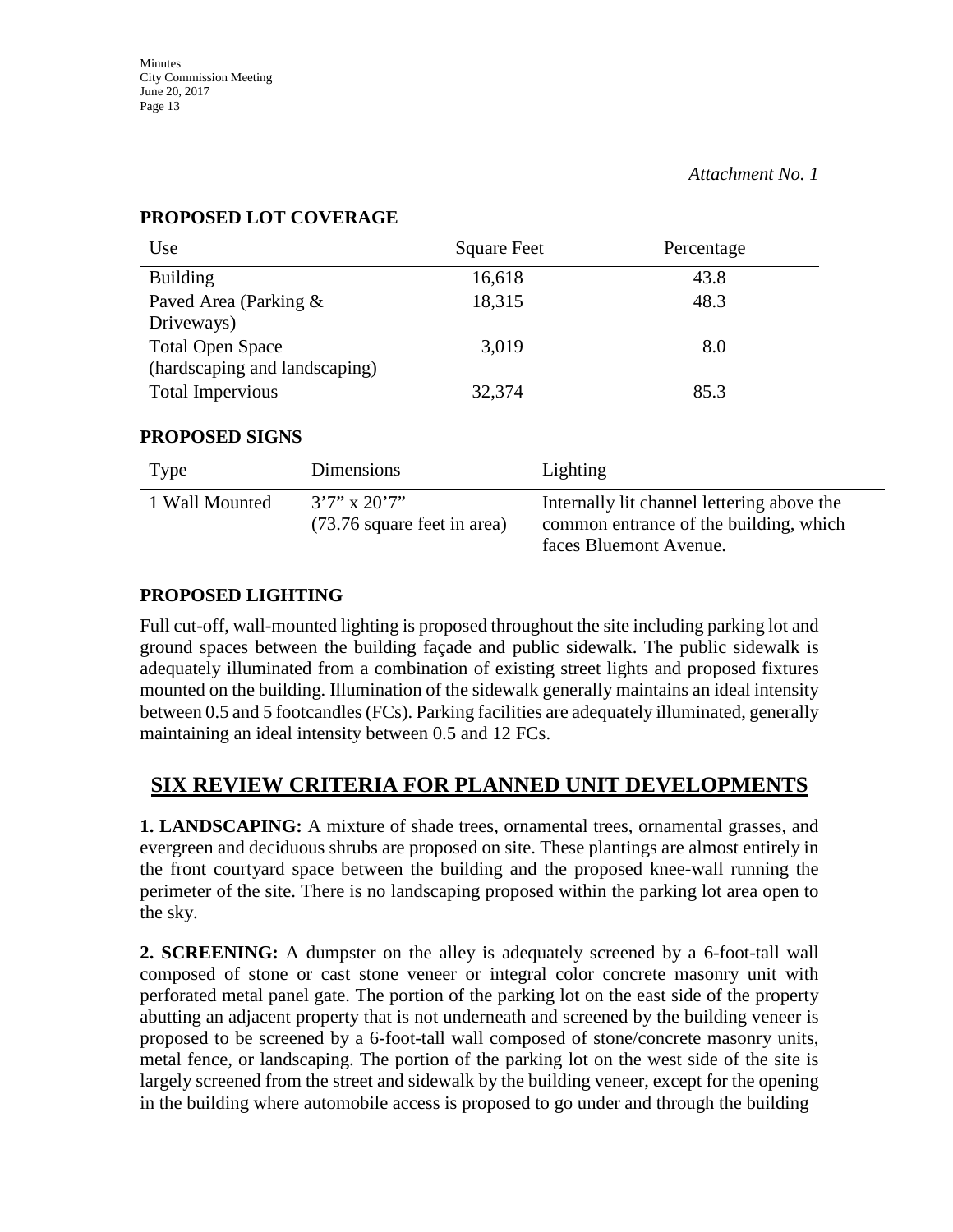*Attachment No. 1*

to reach the parking lot. There is no screening of the parking lot from the rear of the lot abutting the alley, though a 30-inch-tall knee wall is proposed along the alley for purpose of restricting automobile access to the alley. A 30-inch-tall knee wall is also proposed around the remaining perimeter of the site if cost permits. This knee wall as well as the one on the alley would be composed of stone/concrete masonry units or metal fencing.

**3. DRAINAGE:** The existing site consists of five structures and accessory off-street parking lots. The existing conditions are roughly 67% impervious (structures, paved parking and hard packed gravel parking areas. As proposed, the apartment building and a parking lot will create a site where a majority of it is impermeable (85% of the site).

The applicant's consultants, SMH Consultants, P.A., have created a drainage study for the project, dated March 2017, revised April 2017. The drainage study shows that the proposed development would create an increase in the rate of runoff of approximately 5.62 cfs for the 1% Annual Chance storm without structural interventions. However, the consultant has proposed (1) landscaped open space in the front yard area, (2) pervious pavement for the parking lot, and (3) an infiltration trench with an underdrain pipe to mitigate runoff by capturing up to 100% of the stormwater runoff from the site.

The purpose of the permeable paving and infiltration trench is to allow the stormwater runoff to seep into the earth rather than be channeled to an underground pipe and sent into the public infrastructure. The underdrain pipe in the proposed internal system connects to an existing storm sewer inlet south of the site on Bluemont Avenue to handle storms larger than what the system is designed for. The City Stormwater Engineer has reviewed this proposal and finds it to be an acceptable treatment provided the porous pavement is maintained and cleaned regularly to prevent clogging and ensure the system's effectiveness over time. The Public Works Department has proposed a condition of approval to ensure proper design, installation and long-term maintenance (*see attached memo, dated March 4, 2017*), which is included with the list of conditions in the staff recommendation.

## **4. CIRCULATION**

## *Access and Traffic Analysis*

The site gains access solely from 12th Street with a two-way drive way of 24.5 feet in width at the property line. The driveway is located about halfway between the alley to the north and Bluemont Avenue to the south. This driveway may or may not be gated. The City Engineer has reviewed these conditions and find them acceptable for the location and nature of the access described above (*see attached memo, dated March 4, 2017)*. Internal circulation allows two-way traffic in a circular pattern around the lot.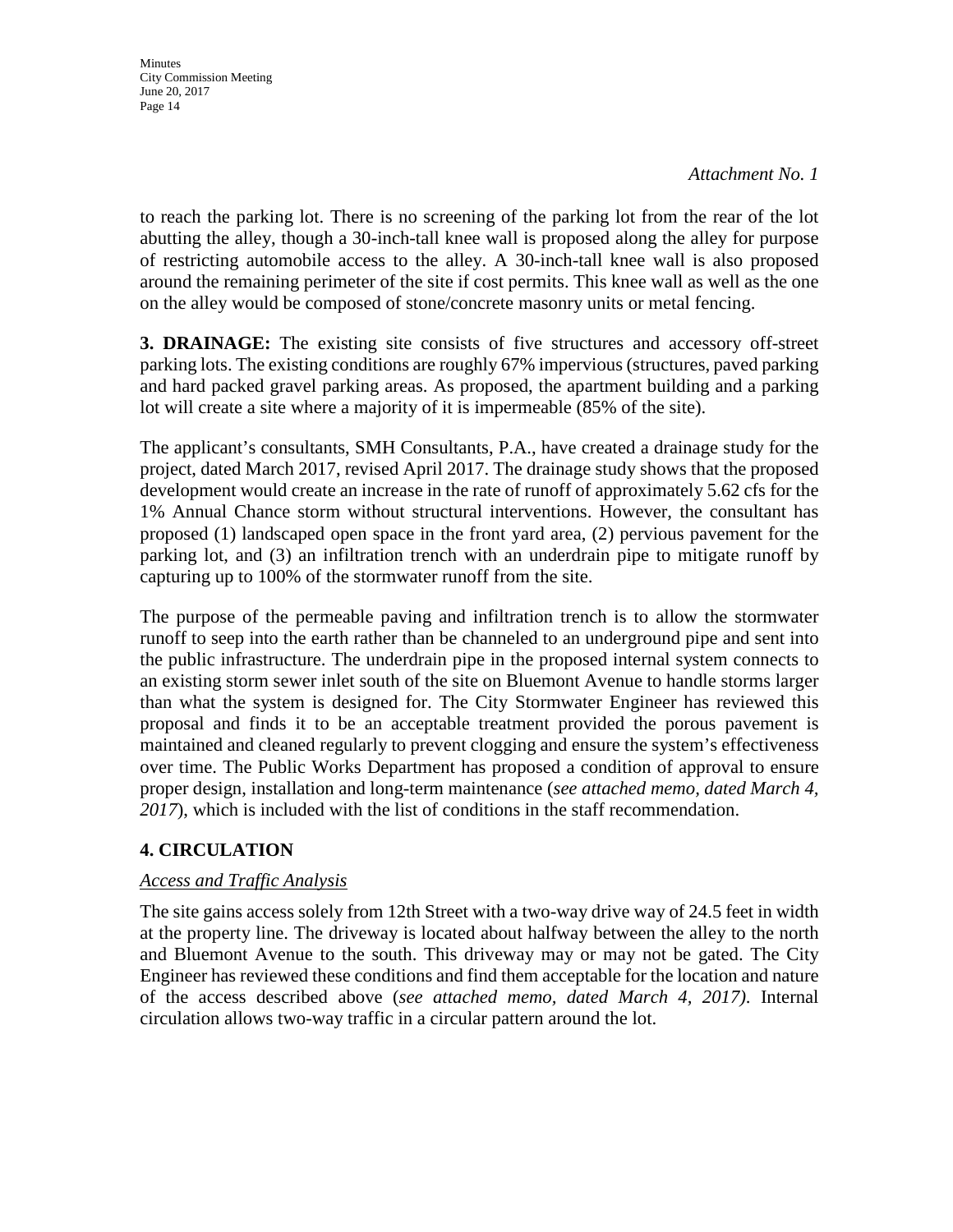#### *Attachment No. 1*

SMH Consultants provided a traffic analysis dated April 2017 and determined that the proposed development's projected peak-hour trip generation is 35 trips in the a.m. peak hour and 45 trips in the p.m. peak hour. This was established by utilizing ITE's Land Use Code 223 (Mid-Rise Apartment); average vehicle trip ends versus dwelling units on a weekday, for the a.m. peak hour of generator and the p.m. peak hour of generator. Based off the ITE Land Use Code 221, the existing site generates approximately 16 a.m. peak hour trips and 20 p.m. peak hour trips. This equates to a net increase of 19 a.m. peak hour trips and 25 p.m. peak hour trips. Based on the Level 1 study, the proposed development will have minimal impacts on the surrounding transportation network. The City Engineer has reviewed these findings and accepts them with no comment.

#### *Off-Street Parking*

Eighty off-street parking spaces are proposed on the development site. With 105 bedrooms proposed in the development, this equates to 0.76 parking spaces per bedroom. The offstreet parking requirements for the current zoning of the site (R-3/M-FRO) is 1 space per bedroom. However, the area of the proposed development falls into the Bluemont/Anderson Corridor Sub-Area of the Aggieville Community Vision Plan, which specifically recommends addressing parking issues through the use of shared parking strategies or *reduced parking requirements* for both residential and commercial uses. Moreover, the future Urban Core Residential District, to eventually be implemented north of the alley of this project, is has a parking requirement ratio of 0.75 parking spaces per bedroom for residential developments. As well, the site is within close proximity to Kansas State University and the Aggieville Commercial District, two major activity centers, and is generally in a walkable and bike-friendly part of Manhattan. The applicant has also proposed pedestrian-oriented design features and has provided bicycle parking to further encourage use of walking and biking as a mode of transportation for tenants. Given these circumstances City Administration supports the number of parking spaces proposed.

#### *Bicycle and Pedestrian Access*

The site is already endowed with sidewalks along North 12th Street and Bluemont Avenue connecting to adequate crossing facilities in both directions. All ground-floor dwellings have direct access to a public sidewalk on Bluemont Avenue and all upper floor dwellings have access to a public sidewalk on Bluemont via a sidewalk leading to a common entrance of the building. Pedestrian access to North 12th Street is also granted via a swing gate leading from a rear common entrance that also opens to the parking lot at the back of the building.

There are 29 bike racks clustered throughout the site. These racks are of an inverse U-shaped rack anchored to concrete pads (a recommended design) that count toward two spaces for each rack for a total of 58 bicycle parking spaces and a ratio of 0.55 spaces per bedroom. Racks are generally placed two feet apart from each other with acceptable clearance from obstructions surrounding them. Of the 29 racks proposed, 18 of them are covered by the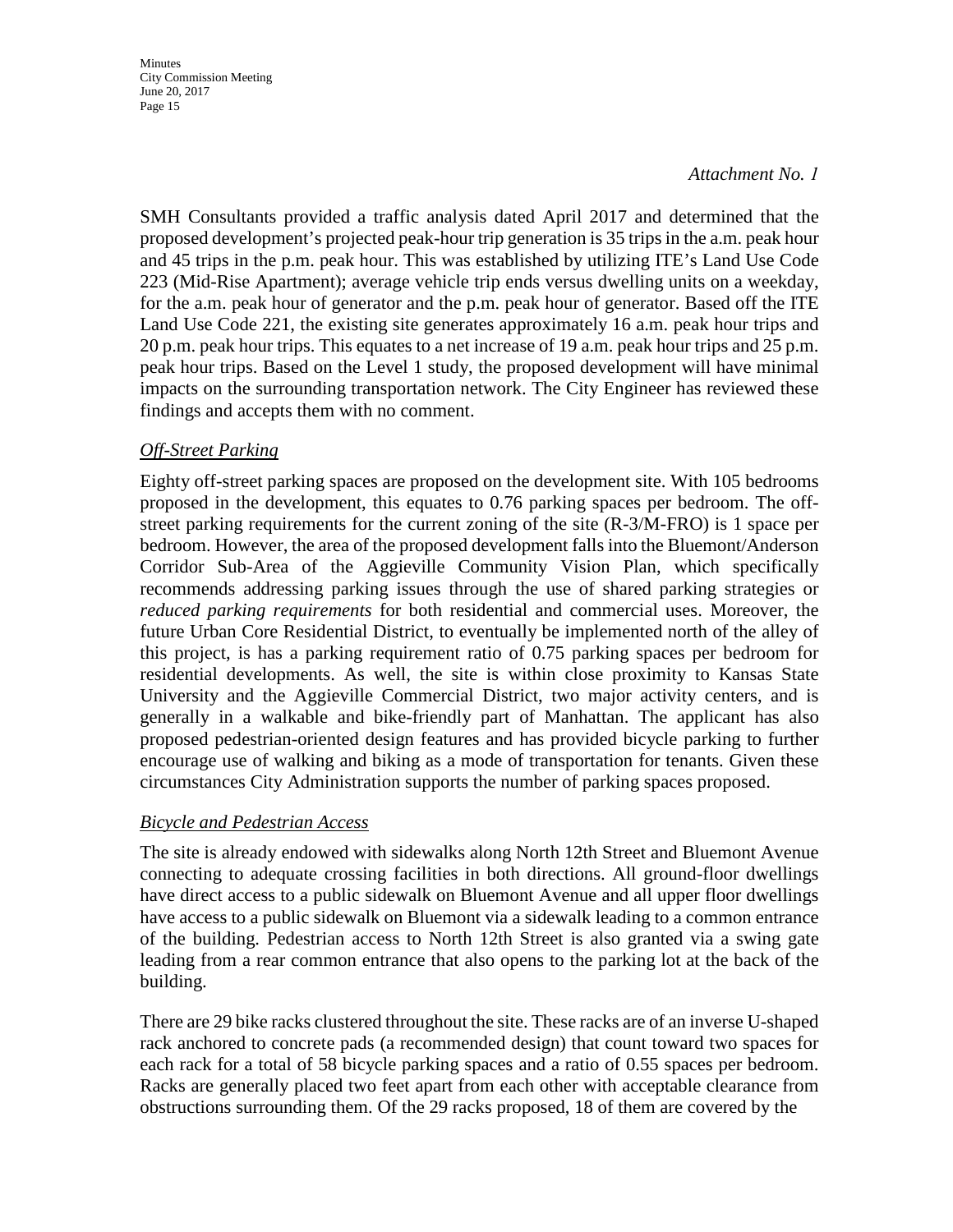building overhanging portions of the parking lot. Bicycles have adequate access from these facilities to Bluemont Avenue via a swing gate at the southeast corner of the site and to North 12th Street via a swing gate at the west end of the site.

**5. OPEN SPACE AND COMMON AREA:** Open space is generally limited in this development proposal due to the urban nature of the design, with high lot coverage and small setbacks. Open space in the front yard has a more private feel due to enclosure of courtyards and pockets of landscaping, though these are mainly dominated by vegetation.

**6. CHARACTER OF THE NEIGHBORHOOD:** The neighborhood is a mixture of midrise apartment buildings, single-family dwellings converted to apartments, highwaycommercial development, and a five-story hotel. The proposed developments will be consistent with surrounding uses and will enhance the Bluemont/Anderson Avenue Corridor as envisioned in the Aggieville Community Vision Plan adopted in April 2017: "A mixed-use commercial corridor with a limited range of neighborhood commercial uses and high-density residential on the north side of Bluemont [Avenue] up to the alley between Bluemont Avenue and Vattier Street with increased height and massing on both sides of the corridor up to five stories. This plan promotes dense, urban development along this corridor while discouraging highway commercial and strip-style development."

## **THIRTEEN MATTERS TO BE CONSIDERED WHEN CHANGING ZONING DISTRICTS**

**1. EXISTING USE:** The existing land use consists of six single-family homes built in the early to mid-20th century that were all converted to apartments at some point in their existence. The number of dwelling units in these subdivided houses range from two to six.

**2. PHYSICAL AND ENVIRONMENTAL CHARACTERISTICS:** The area, being located in the original town plat is generally flat. The area has been built out with low to medium density urban development since the 1940s.

## **3. SURROUNDING LAND USE AND ZONING:**

**NORTH:** The area to the north (across the alley) consists of single family homes converted to apartments, ranging from two to four dwelling units and one 18-unit apartment building. This area is zoned R-3 (Multiple Family Residential with an M-FRO (Multi-Family Redevelopment Overlay).

**SOUTH:** The area to the south (across Bluemont Avenue) consists of highway commercial uses, including a gas station/convenient store and a drive-through restaurant. This area is zoned C-3 (Aggieville Business District).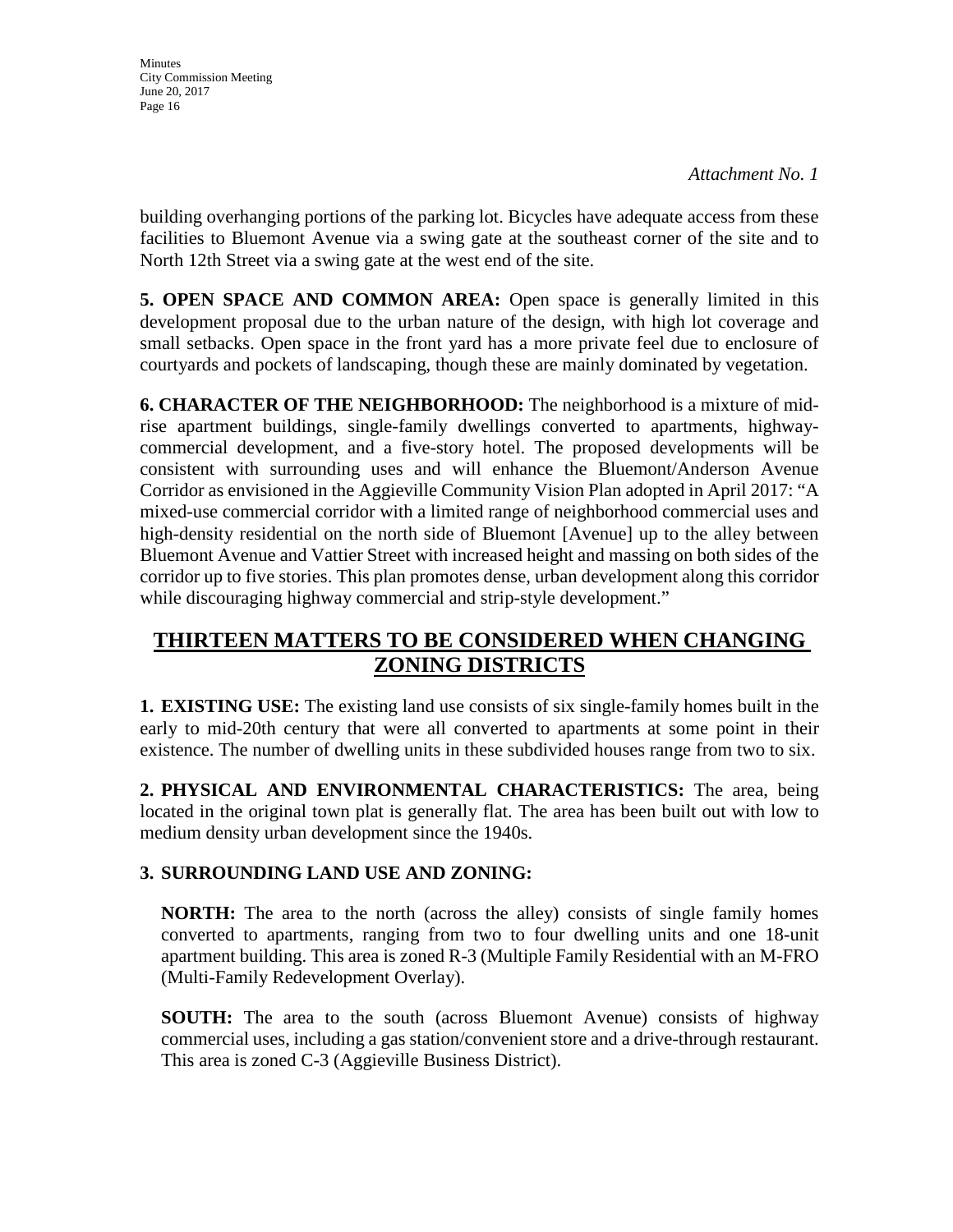*Attachment No. 1*

**EAST:** The area to the east consists of one 12-unit apartment building and single-family homes converted to apartments ranging from 1 to 4 dwelling units. This area is zoned R-3 (Multiple Family Residential) with an M-FRO (Multi-Family Redevelopment Overlay).

**WEST:** The area to the west consists of single-family homes converted to apartments ranging from 1 to 3 dwelling units and a hotel. This area is zoned R-3 (Multiple Family Residential with an M-FRO (Multi-Family Redevelopment Overlay) and Bluemont and N. Manhattan Hotel PUD (Planned Unit Development).

**4. CHARACTER OF THE NEIGHBORHOOD:** The neighborhood is a mixture of midrise apartment buildings, single-family dwellings converted to apartments, highwaycommercial development, and a five-story hotel. The proposed development will be consistent with surrounding uses and will enhance Bluemont/Anderson Corridor as envisioned in the Aggieville Community Vision Plan adopted in April 2017: "A mixed-use commercial corridor with a limited range of neighborhood commercial uses and highdensity residential on the north side of Bluemont [Avenue] up to the alley between Bluemont Avenue and Vattier Street with increased height and massing on both sides of the corridor up to five stories. This plan promotes dense, urban development along this corridor while discouraging highway commercial and strip-style development."

**5. SUITABILITY OF SITE FOR USES UNDER CURRENT ZONING:** Current zoning, though suitable, limits the development potential of a highest and best use, given the special location in relation to Aggieville and Kansas State University. The proposed development is suitable under the current zoning as a multiple-family development at a density of about 43 dwelling units per acre. Physical design of the structure however requires a PUD for construction; namely due to reduced setbacks, number of stories, the use of structured parking, a reduced parking ratio, and reduced greenspace.

**6. COMPATIBILITY OF PROPOSED DISTRICT WITH NEARBY PROPERTIES AND EXTENT TO WHICH IT MAY HAVE DETRIMENTAL EFFECTS:** The proposal is compatible with nearby properties as a multiple-family residential building on the periphery of a commercial district. The proposed PUD and surrounding area is currently zoned for multiple-family residential. The subject site already contains 19 dwelling units, compared to the 37 proposed, for a net gain of 18 dwelling units. This gain is comparable to other recent redevelopment projects in the area. Furthermore, future redevelopment is reasonably expected and encouraged in this area as currently zoned.

The proposed development is not expected to have any detrimental affects to nearby properties. Furthermore, the applicant has fairly mitigated for any potential detrimental effects through proper screening, landscaping, lighting, and access management.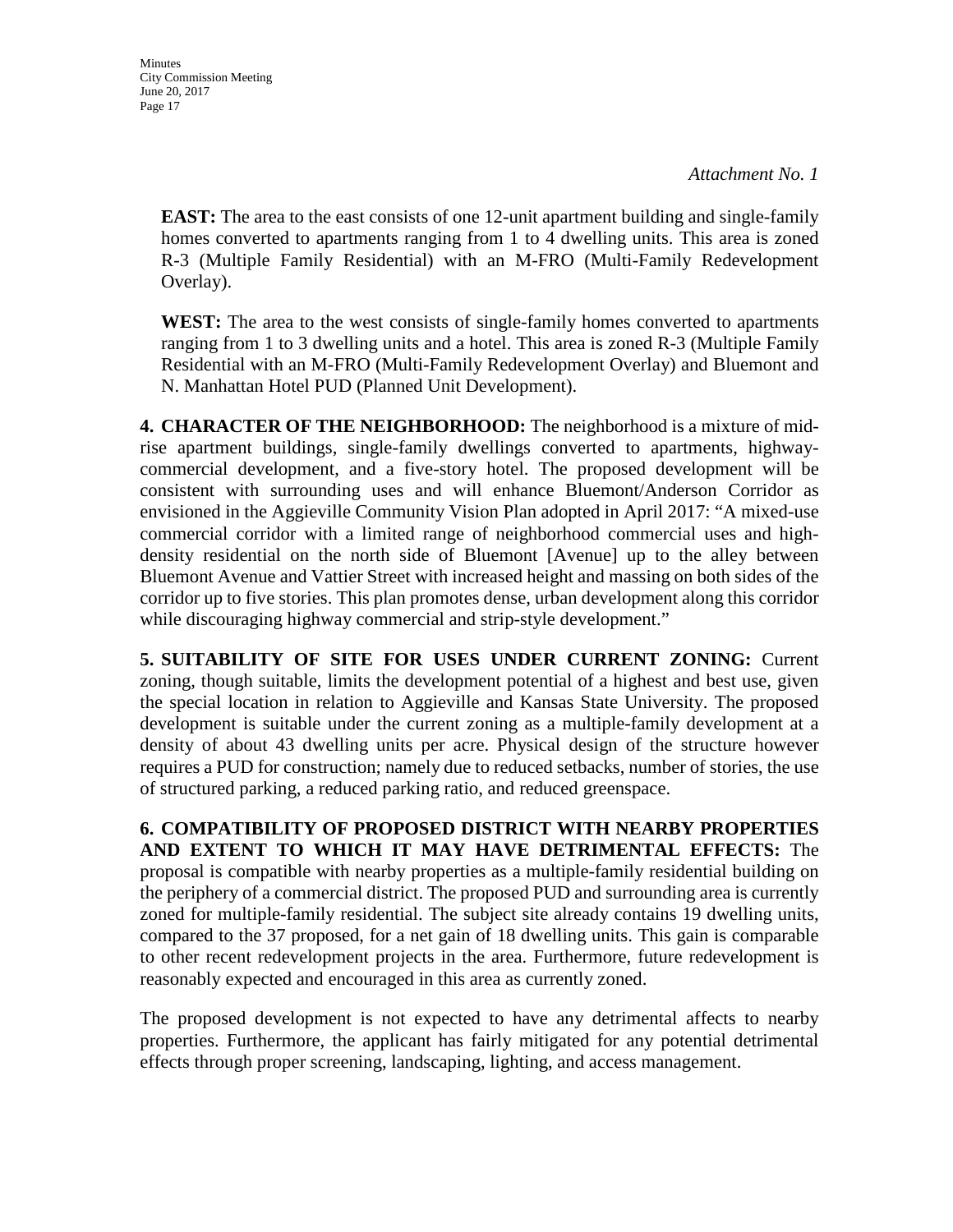*Attachment No. 1*

**7. CONFORMANCE WITH COMPREHENSIVE PLAN:** The proposal is in conformance with the Manhattan Urban Area Comprehensive Plan (MUACP) as described in *Chapter 3: Land Use Policy*. The subject site is designated as Central Core District (CCD) in the Future Land Use Map, which according to section CCD-2 "Encourage[s] targeted infill redevelopment to take advantage of underutilized areas…to enhance the continued revitalization of the Central Core District" and in Section CCD-4 "Promote[s] an expanded range of housing options in the Central Core to reinforce the variety and vitality of the environment" and "encourage[s]…the integration of Residential High Density or Urban Core Residential type uses at the fringe of the Central Core District."

This area is further covered as a Special Planning Area as described in Chapter 11 of the MUACP, referencing and designating the Aggieville Community Vision (ACV) Plan as the adopted area plan for the subject site. The subject site in the ACV Plan is within the Bluemont/Anderson Corridor Sub-Area, envisioned in *Section I. Introduction & Summary*, *Sub-Areas* as "A mixed-use commercial corridor with a limited range of neighborhood commercial uses and high-density residential on the north side of Bluemont [Avenue] up to the alley between Bluemont Avenue and Vattier Street with increased height and massing on both sides of the corridor up to five stories. This plan promotes dense, urban development along this corridor while discouraging highway commercial and strip-style development." The plan vision for this sub-area is described in greater detail in *Section V. Bluemont/Anderson Corridor*. The area north of Bluemont is specifically addressed under *Conceptual Framework, Recommendations* where it states that "Although mixed-use is encouraged, single-use, high-density residential development and hotels are acceptable." In this same section, reduced parking requirements for residential uses is recommended and building form "creat[ing] a continuous wall of building façade along both sides of Bluemont Avenue…with new buildings built to the sidewalk…parking behind, transparent ground floors, landscaping, entrances facing the street, and outdoor gathering and seating areas" are encouraged. Also in this section under *Land Use*, the Planned Unit Development is encouraged as the means to accomplish the vision for the corridor. This same section allows structures up to five stories tall, with "density that would allow for diversity and affordability of housing stock".

The ACV Plan also establishes design guidelines for redevelopments in the area covering the subject site, described in Appendix A: Design Guidelines. These guidelines are intended to be utilized when considering developments in the Bluemont/Anderson Corridor that meet the general goals and principles of the ACV Plan, but must utilize the Planned Unit Development process to overcome zoning regulation constraints that have not been fully updated to align with the vision of the plan. The proposal meets nearly all of the guidelines established in this section. The proposal is thus in conformance with the Manhattan Urban Area Comprehensive Plan as well as the Aggieville Community Vision Plan.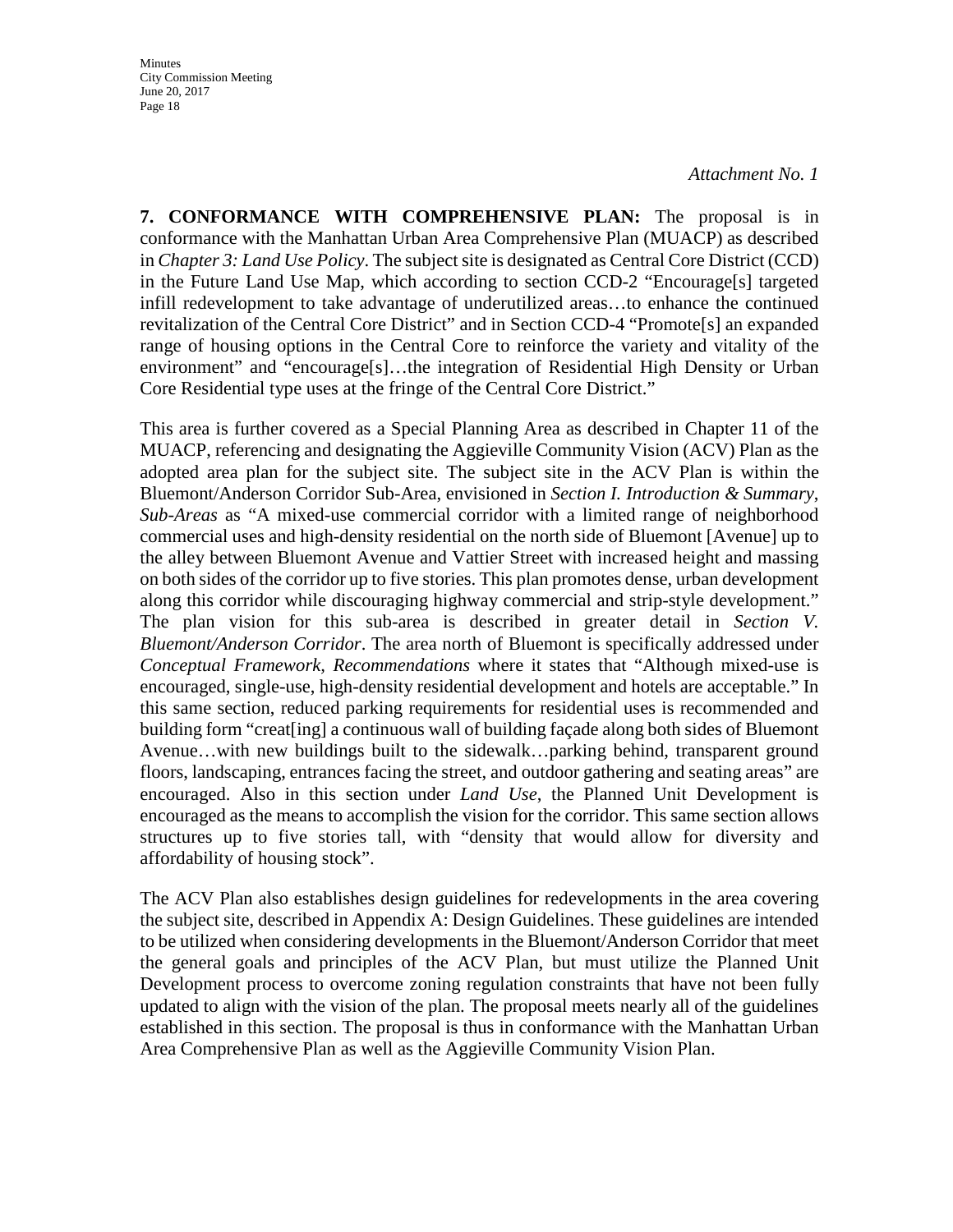### **8. ZONING HISTORY AND LENGTH OF TIME VACANT AS ZONED**

1925: "B" Residence 1965: "B-1" Multiple Family Dwelling 1970: R-3 Multi Family Residential 1987: R-M Four-Family 2005: R-3/M-FRO

The area is currently not vacant.

**9. CONSISTENCY WITH INTENT AND PURPOSE OF THE ZONING ORDINANCE:** The intent of the Manhattan Zoning Regulations is to protect the public health, safety and general welfare and to protect property values. The proposed PUD is consistent with the intent and purpose of the Manhattan Zoning Regulations, meeting many standards of the existing R-3/MFRO zoning district. The proposal also meets many standards of the Urban Core Residential (UCR) District as was considered for adoption in the Manhattan Zoning Regulations by the City Commission on June 6, 2017. The UCR District is expected to be implemented just north of the subject site, as depicted in the Future Land Use Map in Chapter 3 of the Comprehensive Plan.

**10. RELATIVE GAIN TO THE PUBLIC HEALTH, SAFETY AND WELFARE THAT DENIAL OF THE REQUEST WOULD ACCOMPLISH, COMPARED WITH THE HARDSHIP IMPOSED UPON THE INDIVIDUAL OWNER:** There appears to be no relative gain to the public health, safety, and welfare that denial of the request would accomplish, compared with the hardship imposed upon the individual owner.

**11. ADEQUACY OF PUBLIC FACILITIES AND SERVICES:** Adequate public water, sanitary sewer, storm drainage, fire protection, streets and pedestrian/bicycle sidewalks are, or will be, available to serve the development.

**12. OTHER APPLICABLE FACTORS:** Not applicable.

**13. STAFF COMMENTS AND RECOMMENDATION:** City Administration recommends approval of the area from R-3 Multiple Family Residential with Multi-Family Residential Overlay to Residential PUD (Planned Unit Development), based on the findings in the Staff Report with the six conditions of approval recommended by City Administration**:**

## *Conditions of Approval*

1. The Permitted Use shall include a residential multiple-family dwelling structure consisting of thirty-seven (37) dwelling units.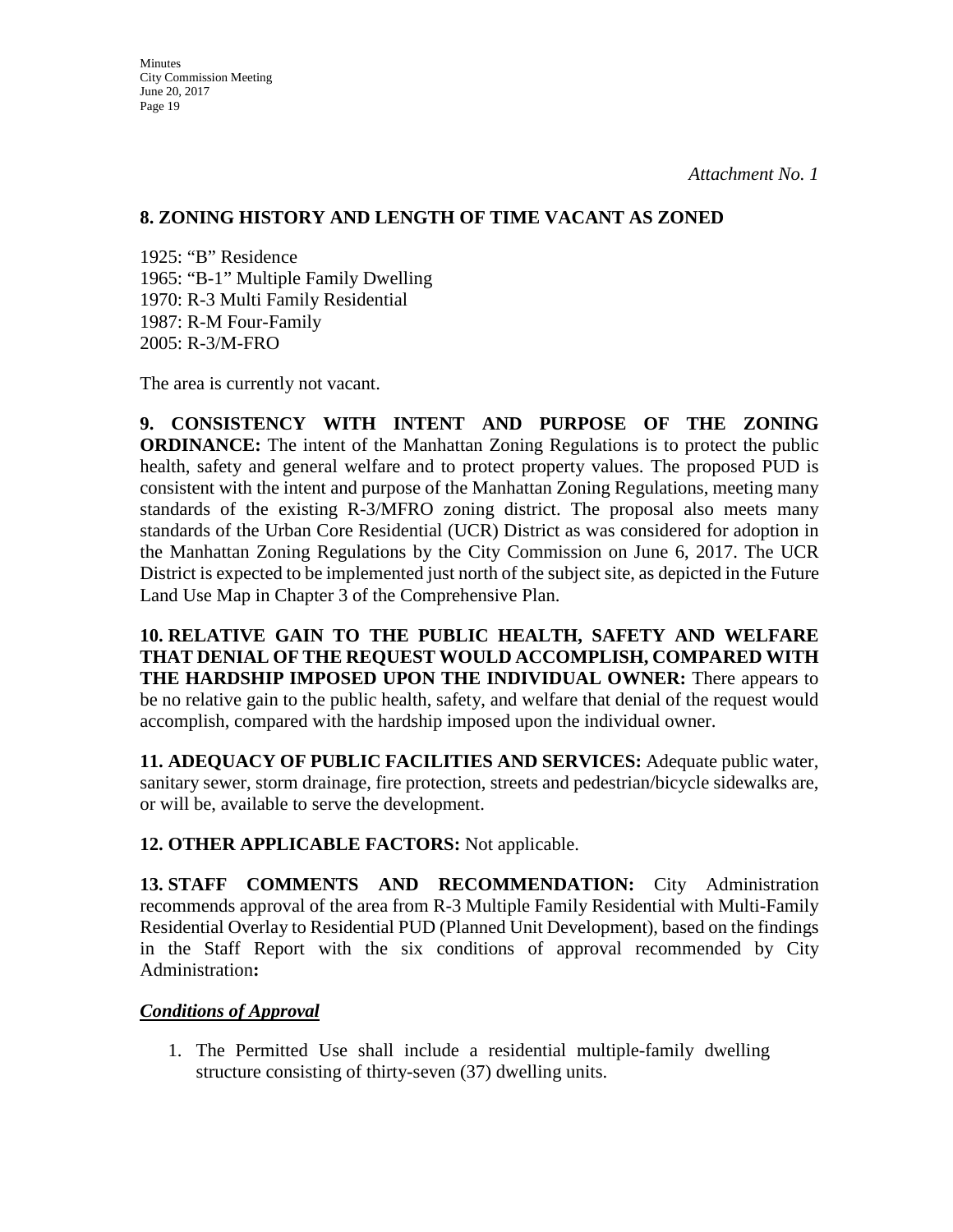- 2. Landscaping shall be provided pursuant to a Landscaping Performance Agreement between the City and the owner, which shall be entered into prior to issuance of a building permit.
- 3. All landscaping and irrigation shall be maintained in good condition.
- 4. A 30-inch tall knee wall shall be installed at the time of construction at the north edge of the property, spanning to the full length of the parking lot with the purpose of preventing automobile access between the public alley and the parking lot.
- 5. A 6-foot tall wall or landscaping berm, spanning the length of the parking lot and abutting the east property line, shall be installed at the time of construction and be properly maintained by the property owner to continually serve as parking lot screening as required in Article VII, Section 102(E)(5), of the Manhattan Zoning Regulations.
- 6. Final drainage infrastructure design will require approval of Public Works staff prior to issuance of a building permit, and the appropriate easements and maintenance covenants will have to be developed for these features upon completion of the final design.

## **ALTERNATIVES**

- 1. Recommend approval of the proposed rezoning of all of Lot Six Hundred Thirty (630) through Lot Six Hundred Thirty-four (634) of Ward Three (3), City of Manhattan, Riley County, Kansas from: R-3, Multiple-Family Residential District with M-FRO, Multi-Family Redevelopment Overlay District, to 12th & Bluemont Lofts Planned Unit Development District, stating the basis for such recommendation, with the conditions listed in the Staff Report.
- 2. Recommend approval of the proposed rezoning of all of Lot Six Hundred Thirty (630) through Lot Six Hundred Thirty-four (634) of Ward Three (3), City of Manhattan, Riley County, Kansas from **:** R-3, Multiple-Family Residential District with M-FRO, Multi-Family Redevelopment Overlay District, to 12th & Bluemont Lofts Planned Unit Development District, and modify the conditions, and any other portions of the proposed PUD, to meet the needs of the community as perceived by the Manhattan Urban Area Planning Board, stating the basis for such recommendation, and indicating the conditions of approval.
- 3. Recommend denial of the proposed rezoning, stating the specific reasons for denial.
- 4. Table the proposed rezoning to a specific date for specifically stated reasons.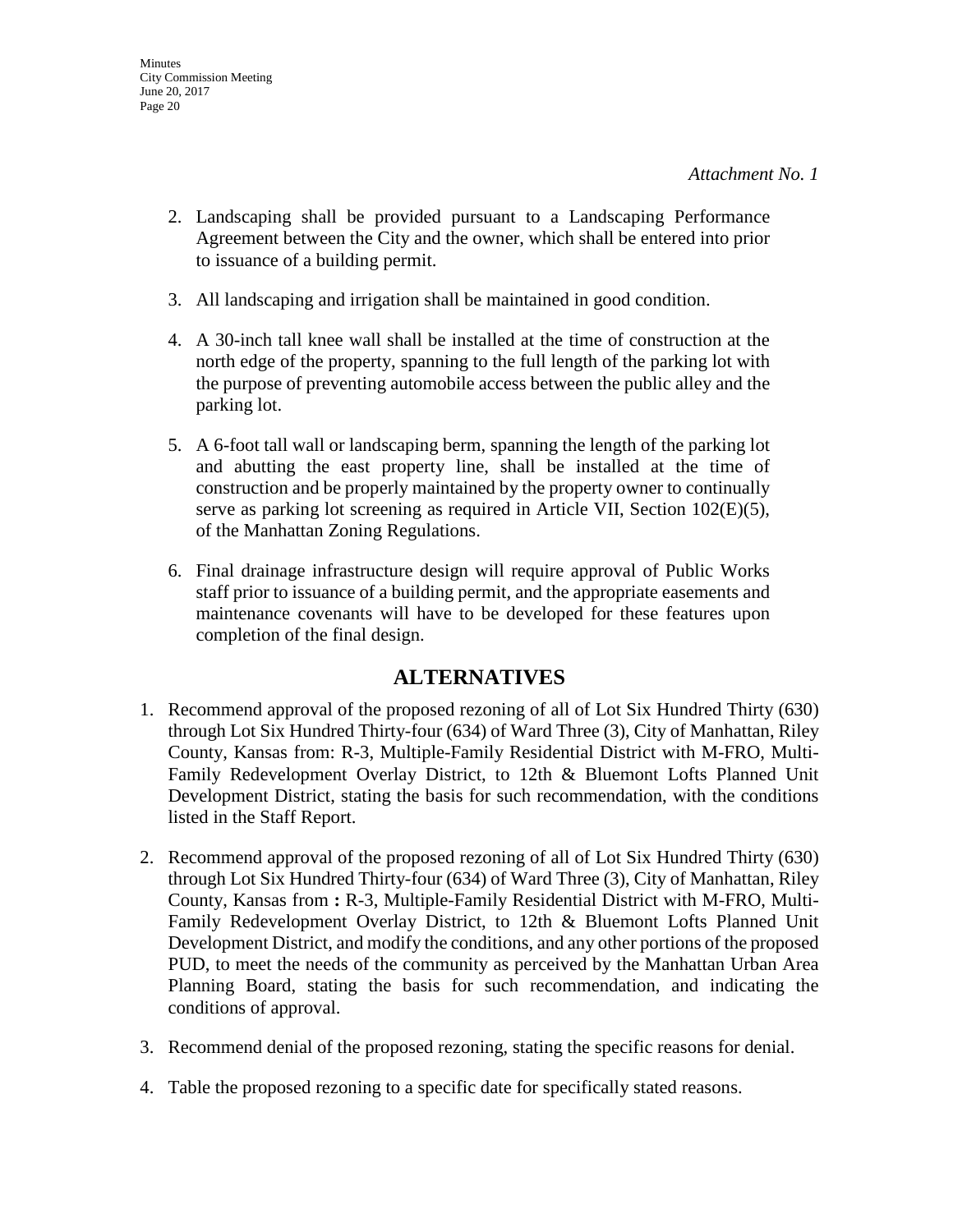**Minutes** City Commission Meeting June 20, 2017 Page 21

## **POSSIBLE MOTION**

The Manhattan Urban Area Planning Board recommends approval of the proposed rezoning of all of Lot Six Hundred Thirty (630) through Lot Six Hundred Thirty-four (634) of Ward Three (3), City of Manhattan, Riley County, Kansas from R-3, Multiple-Family Residential District with M-FRO, Multi-Family Redevelopment Overlay District, to 12th & Bluemont Lofts Planned Unit Development District, based on the findings in the staff report, with the six conditions of approval recommended by City Administration.

## **ATTACHMENTS**

- 1. Location map
- 2. Application submittals
	- a. Written responses to 9-106 (PUD criteria)
	- b. Written responses to 15-403 (Rezoning criteria)
	- c. Report on public meeting
- 3. Preliminary Development Plan (revised), dated 5/10/2017
- 4. Drainage Report (revised), dated April 2017
- 5. Traffic Report (revised), dated April 2017
- 6. Memo from Brian Johnson, P.E., City Engineer, and B.J. Edmonston, P.E., Stormwater Engineer, dated 5/11/2017

**PREPARED BY:** Ben Chmiel, Planner **DATE:** 5/10/2017

MUAPB}12th&Bluemont\_PUD\_Staff\_Report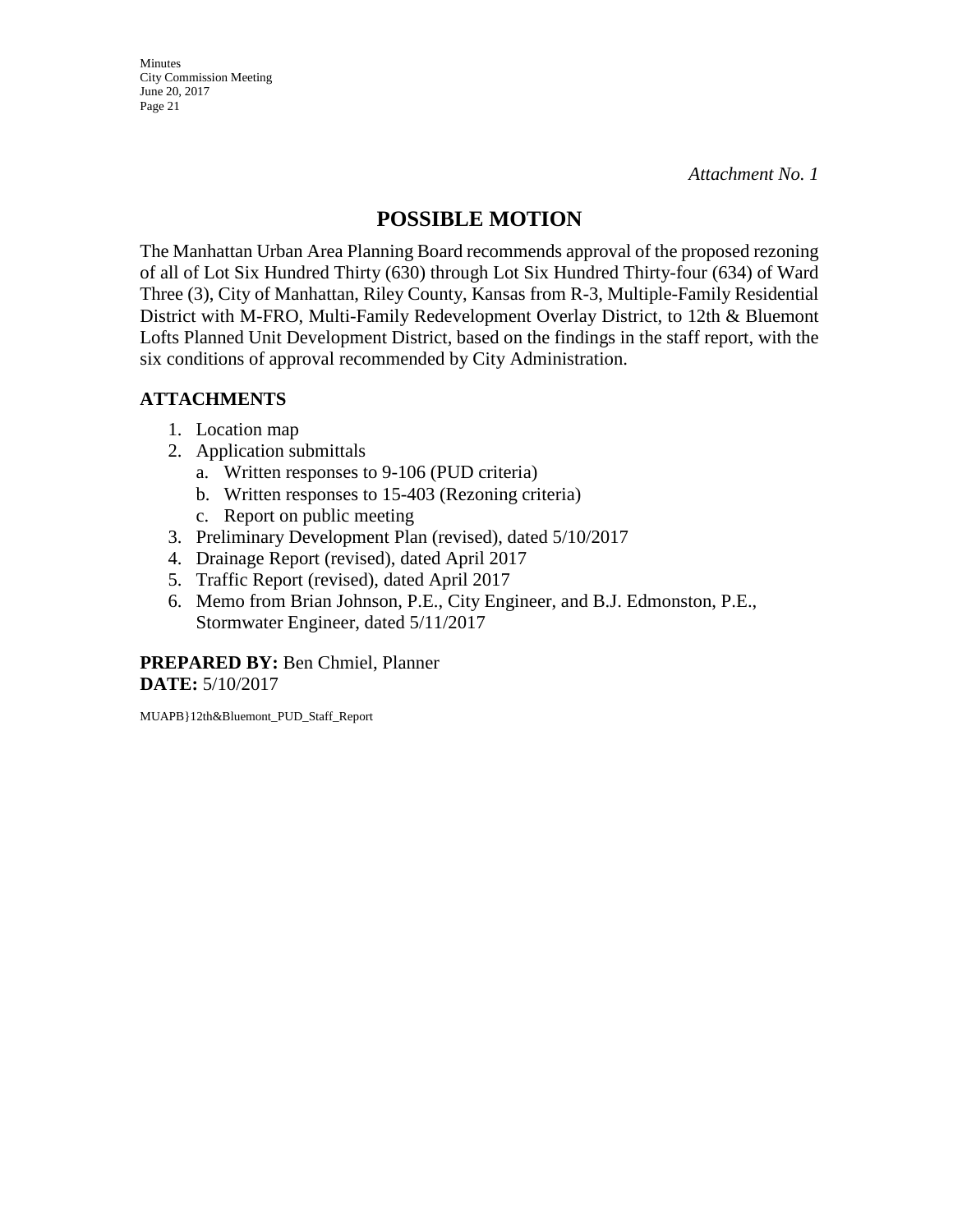#### **STAFF REPORT**

## **ON AN APPLICATION TO REZONE PROPERTY**

**FROM:** County PUD, Residential Planned Unit Development

**TO:** R-1, Single-Family Residential District

**APPLICANT/OWNERS:** First Christian Church (Disciples of Chris), Ben Duerfeldt

**ADDRESS:** 115 Courthouse Plaza

**LEGAL DESCRIPTION:** An unplatted tract of land in the Northeast Quarter of Section 4, Township 10 South, Range 7 East

**LOCATION:** generally located to the west of Grand Mere Parkway at the intersection of Grand Mere Parkway and Grand Champion Drive

**AREA:** 303,177 square feet (6.96 acres)

**DATE OF NEIGHBORHOOD MEETING:** April 6, 2017

**DATE OF PUBLIC NOTICE PUBLICATION:** May 15, 2017

## **DATE OF PUBLIC HEARING: PLANNING BOARD:** June 5, 2017 **CITY COMMISSION:** June 20, 2017

## **THIRTEEN MATTERS TO BE CONSIDERED WHEN REZONING**

## **1. EXISTING USE:** Open rangeland

**2. PHYSICAL AND ENVIRONMENTAL CHARACTERISTICS:** The site is typical Flinthills landform consisting of open range land and wooded ravines. A ravine that runs from the west to the east dissects the site nearly in half. The area drains to the east toward the Colbert Hills Golf Course, which generally drains to Little Kitten Creek.

## **3. SURROUNDING LAND USE AND ZONING:**

**NORTH:** Vacant land within Grand Mere Master Planned Community and Pinehurst Addition, a single-family and two-family neighborhood; County Residential Planned Unit Development and R-2, Two-Family Residential District.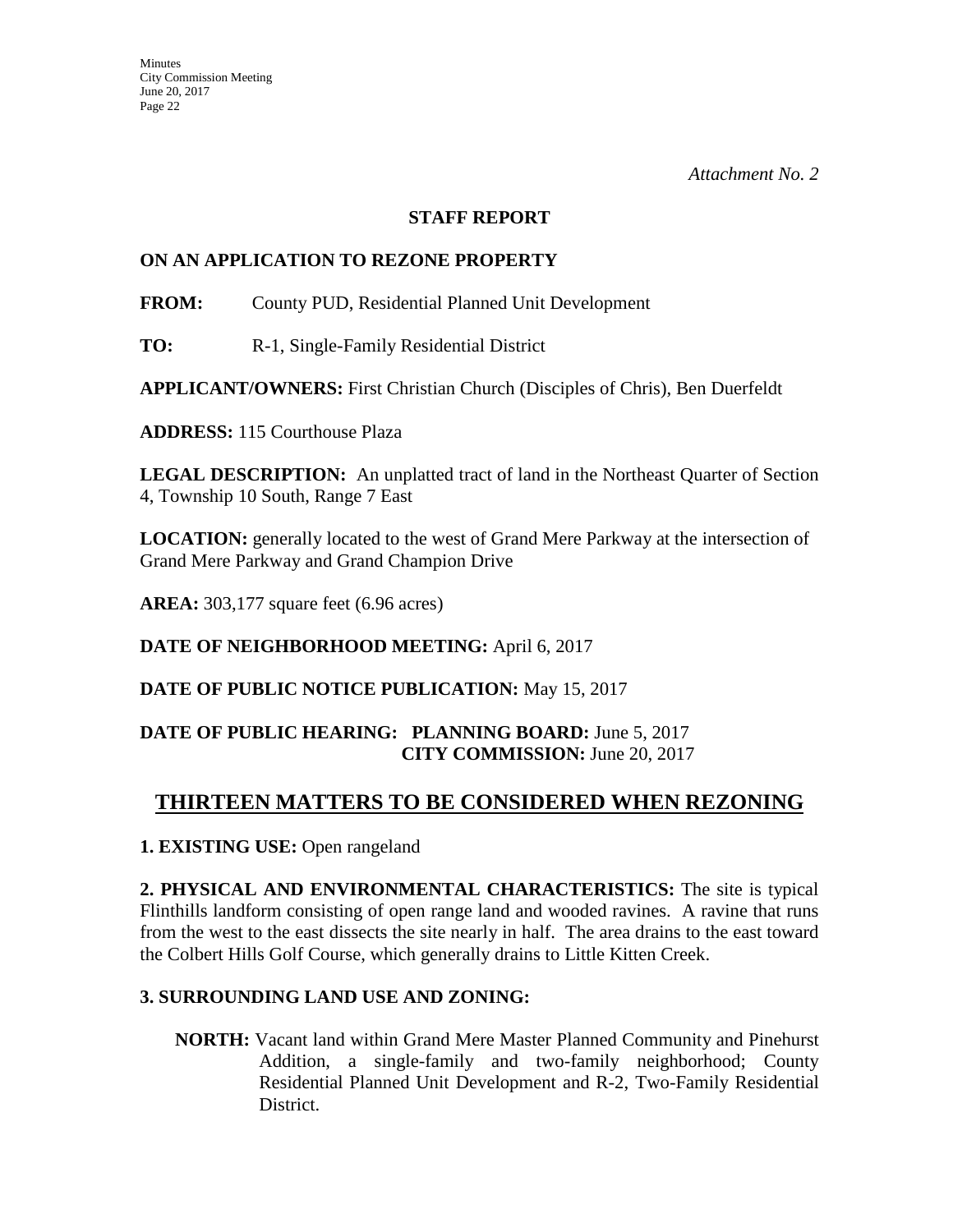- **SOUTH:** Vacant land within Grand Mere Master Planned Community, Congressional Addition, a single-family and multiple-family neighborhood, Bellerive Addition, a single-family, two-family and multiple-family neighborhood; County Residential Planned Unit Development, R-1, Single-Family Residential District, R-M, Four-Family Residential District, R-2 District and R-3, Multiple-Family Residential District.
- **EAST:** Grand Mere Parkway, Grand Champions Addition, a single-family and multiple-family neighborhood, Vacant land within Grand Mere Master Planned Community and Colbert Hills Golf Course; R-3 District and R-S District.
- **WEST:** Vacant land within Grand Mere Master Planned Community, Congressional Addition, a single-family and multiple-family neighborhood and Colbert Hills Golf Course; County Residential Planned Unit Development, R-1 District, R-M District and R-S District.

**4. GENERAL NEIGHBORHOOD CHARACTER:** The general character of the neighborhood is a mixture of the golf course, including the club house, established singlefamily homes and developing residential neighborhoods within the comprehensively planned neighborhood in the City.

**5. SUITABILITY OF SITE FOR USES UNDER CURRENT ZONING:** The site was rezoned to County R-PUD in 1997. At the time of the rezoning, the golf course developer wanted assurance that when the golf course was annexed that a zoning, specifically the County R-PUD for the golf course, was attached. The rezoning to R-PUD was done primarily for the benefit of the golf course development. Those portions of Grand Mere that are not yet annexed remain County R-PUD. The current County R-PUD predated the Grand Mere Master Plan and the 2003 Manhattan Urban Area Comprehensive Plan, which currently designates the proposed development as Villas #3 (RLM). The Comprehensive Plan reflects that Grand Mere Master Plan's proposed land use. Development in Grand Mere is progressing to ensure attractive and orderly neighborhoods in response to changing market demand.

**6. COMPATIBILITY OF PROPOSED DISTRICT WITH NEARBY PROPERTIES AND EXTENT TO WHICH IT MAY HAVE DETRIMENTAL AFFECTS:** Regardless of the proposed use by the applicant, the proposed rezoning request is compatible to surrounding properties. Other properties within the immediate area are zoned similarly or have a more intensive residential zoning classification that what is being proposed for the site. An increase in light, noise and traffic is expected, however these increases should cause minimal impact on the adjacent golf course, residential properties and open space within the Grand Mere Master Planned Community.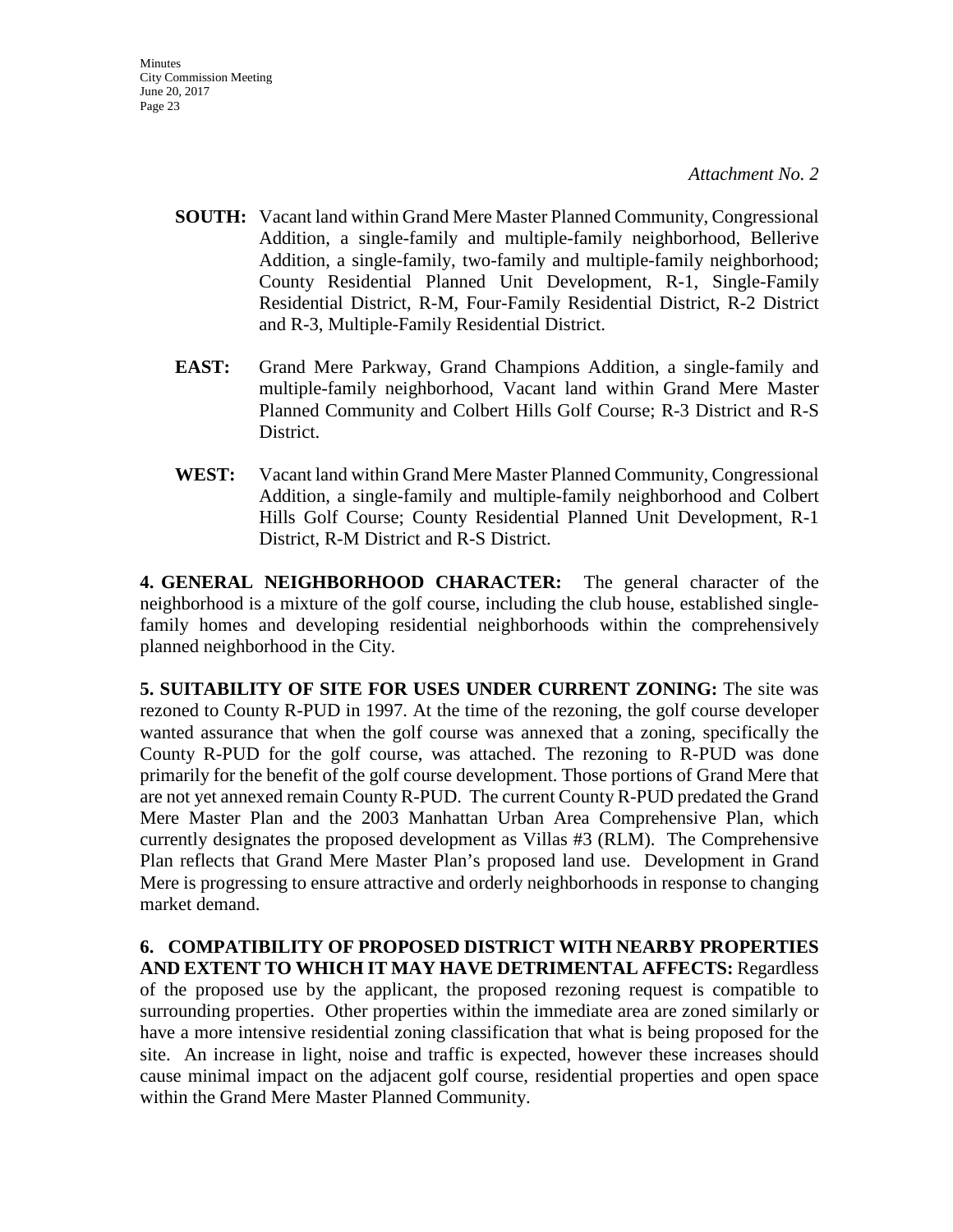*Attachment No. 2*

The applicant held a neighborhood meeting on April 6, 2017. According to the meeting report, one neighbor attended the meeting. Their questions revolved around the exterior look of the proposed buildings.

#### **7. CONFORMANCE WITH COMPREHENSIVE PLAN:**

The site is shown on the Northwest Future Land Use of the Manhattan Area 2035 Comprehensive Plan as Residential Low/Medium Density. Applicable policies for the RLM designations *(in italics)* of the Comprehensive Plan include:

#### *RLM-1: Characteristics*

*The Residential Low to Medium Density designation incorporates a range of single-family, single-family attached, duplex, and town homes, and in appropriate cases include complementary neighborhood-scale supporting land uses, such as retail, service commercial, and office uses in a planned neighborhood setting, provided they conform with policies for Neighborhood Commercial Centers. Small-scale multiple-family buildings and condominiums may be permissible as part of a planned unit development, or special mixeduse district, provided open space requirements are adequate to stay within desired densities.*

## *RLM-2: Appropriate Density Rang e*

*Densities in the Residential Low to Medium Density designation range between less than one dwelling unit/acre up to 11 dwelling units per net acre.* 

## *RLM-3: Location*

*Residential Low to Medium Density neighborhoods typically should be located where they have convenient access to and are within walking distance to community facilities and services that will be needed by residents of the neighborhood, including parks, schools, shopping areas, transit and other community facilities. Where topographically feasible, neighborhoods should be bounded by major streets (arterials and/or collectors) with a direct connection to work, shopping, and recreational activities. The Residential Low to Medium Density designation includes most established neighborhoods outside of the core area as well as future residential growth areas to the west and east.* 

## *RLM-4: Variety of Housing Styles*

*To avoid monotonous streetscapes, the incorporation of a variety of architectural styles is strongly encouraged in all new development, particularly when a single housing type (e.g., detached single-family) is prevalent.*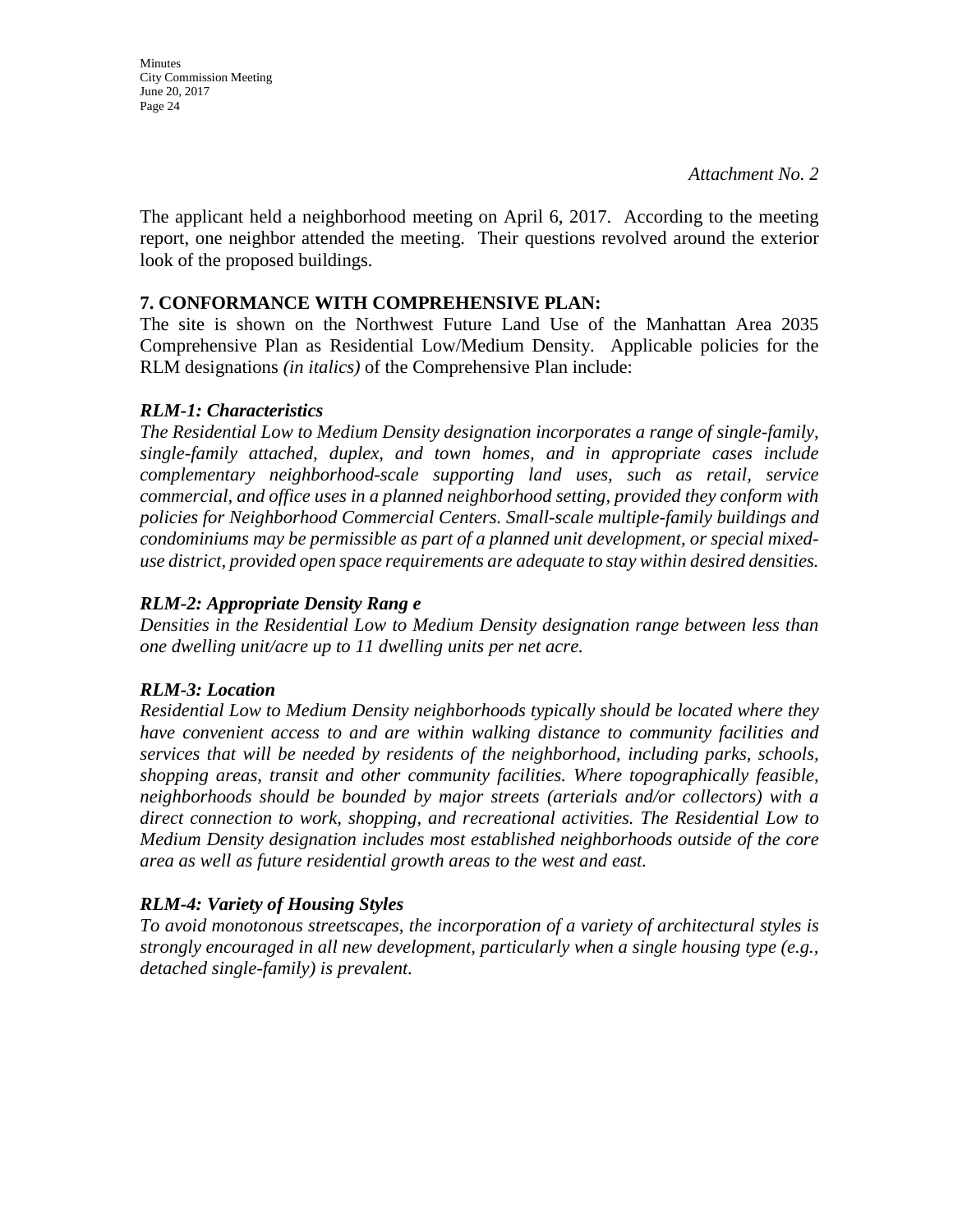## **Grand Mere Community Master Plan**

The Grand Mere Community Master Plan was originally adopted in April 2000 and is included as a specific Land Use Element of the current Comprehensive Plan adopted in 2003. The Grand Mere Plan is a more detailed level neighborhood plan for the entirety of Grand Mere. The Master Plan map shows the site to be Villas #3 (RLM).

Applicable policies *(in italics)* for Grand Mere, a Master Planned Golf Course Community include:

## *A. Residential Neighborhoods*

*The planning concept proposes a wide range of residential uses, with densities ranging from 1 to 20 dwelling units per acre (du/ac) within individual parcels. Generally, individual neighborhoods are envisioned as small enclaves in order to promote a mix of different product types, create intimate neighborhoods, and to build a strong community image from the project's onset. The key to a sustainable successful development is quality design and construction, and a variety of housing price points to attract a wide spectrum of residential consumers. Higher density residential, as well as small lot single-family opportunities are integrated into the community along Grand Mere Parkway, rather than isolated or located along the site's edges. While building a stronger new community, this concept also reduces impact on existing adjacent neighborhoods by focusing the traffic and circulation internally.*

## *Villas (RLM)*

*The villa parcels are located in niches and high quality view areas along the parkway and within the development along the golf course. Villas are single family homes that provide an alternative to the maintenance requirements needed for a typical single family home. The villa concept is an upscale residential product that generally provides master bedroom on the first floor and expansion space either up or down for additional bedrooms or entertainment. Villa Homes Association dues create the revenue to provide maintenance for landscape, snow removal, and in some cases, maintenance of the home.*

## *Golf Course Villas*

*As part of the Colbert Hills Golf Course Clubhouse complex, villas are planned along the 9th fairway. The villas would occur in a cluster of 10 units in one phase. These homes may be two attached single family dwellings with strong architectural theme and design controls in concert with the proposed golf clubhouse architecture. Private auto courts with off street parking will access the homes.*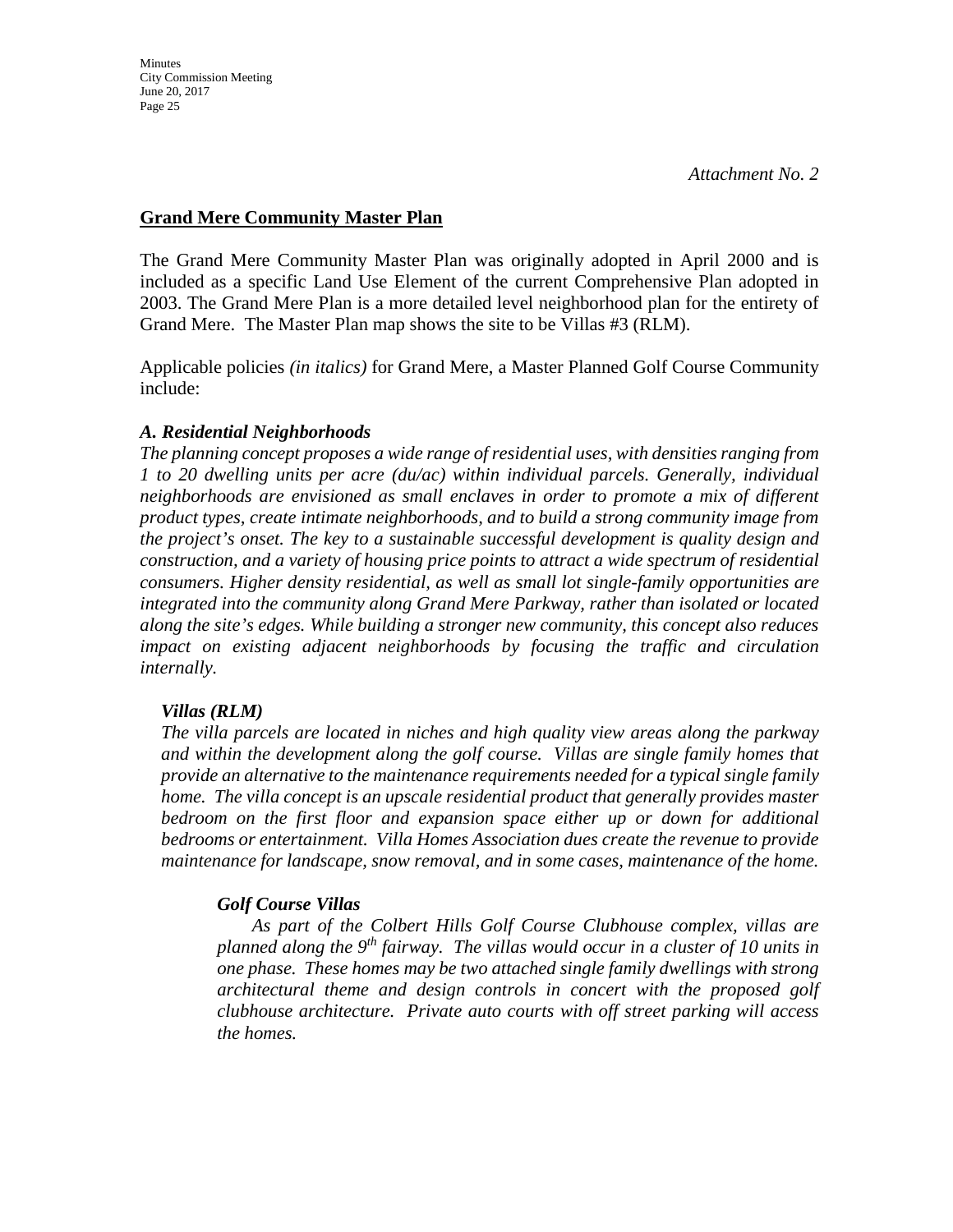#### *Grand Mere Villas*

*These villas will be attached and detached depending on the parcel and market demands. Two and three car garages would be provided. Each village will have its own theme signage and architectural design controls. The villages would be developed in phases of 5 – 15 acres.* 

As stated, the propose use is a church and a separate group day care center. The Grand Mere Community Master Plan does not describe these uses, in the "Community Concepts and Development Strategy" chapter of the master plan. By in large, the Master Plan focuses attention on residential neighborhoods, the golf course amenities, and the commercial nodes at Kimball Avenue/Grand Mere Parkway, Vanesta Drive/Kimball Avenue and the future northern section of the development near Marlatt Avenue.

The 2035 Comprehensive Plan RLM policies does allow for "*complementary neighborhood-scale supporting land uses,"* which would include a place of worship and a group day care center.

The proposed annexation of the Highlands at Grand Mere conforms to the policies of the Grand Mere Community Master Plan, and the Manhattan Urban Area Comprehensive Plan.

#### **8. ZONING HISTORY AND LENGTH OF TIME VACANT AS ZONED:**

| August 7, 1997   | <b>Riley County Commission approved Preliminary Development</b><br>Plan of Colbert Hills and the Wildcat PUD.                    |
|------------------|----------------------------------------------------------------------------------------------------------------------------------|
| August 14, 1997  | Riley County Commission approved Final Development Plan.                                                                         |
| February 7, 2000 | Planning Board approves resolution adopting Grand Mere<br>Community Master Plan and amendment of Comprehensive<br>Land Use Plan. |
| March 7, 2000    | City Commission approved first reading of an ordinance<br>adopting the Grand Mere Community Master Plan.                         |
| April, 2003      | Comprehensive Plan adopted. Grand Mere Community Master<br>Plan adopted as a related plan and implementation document.           |

The tract has remained vacant to date and was range land prior to development of the adjoining golf course and surrounding Grand Mere.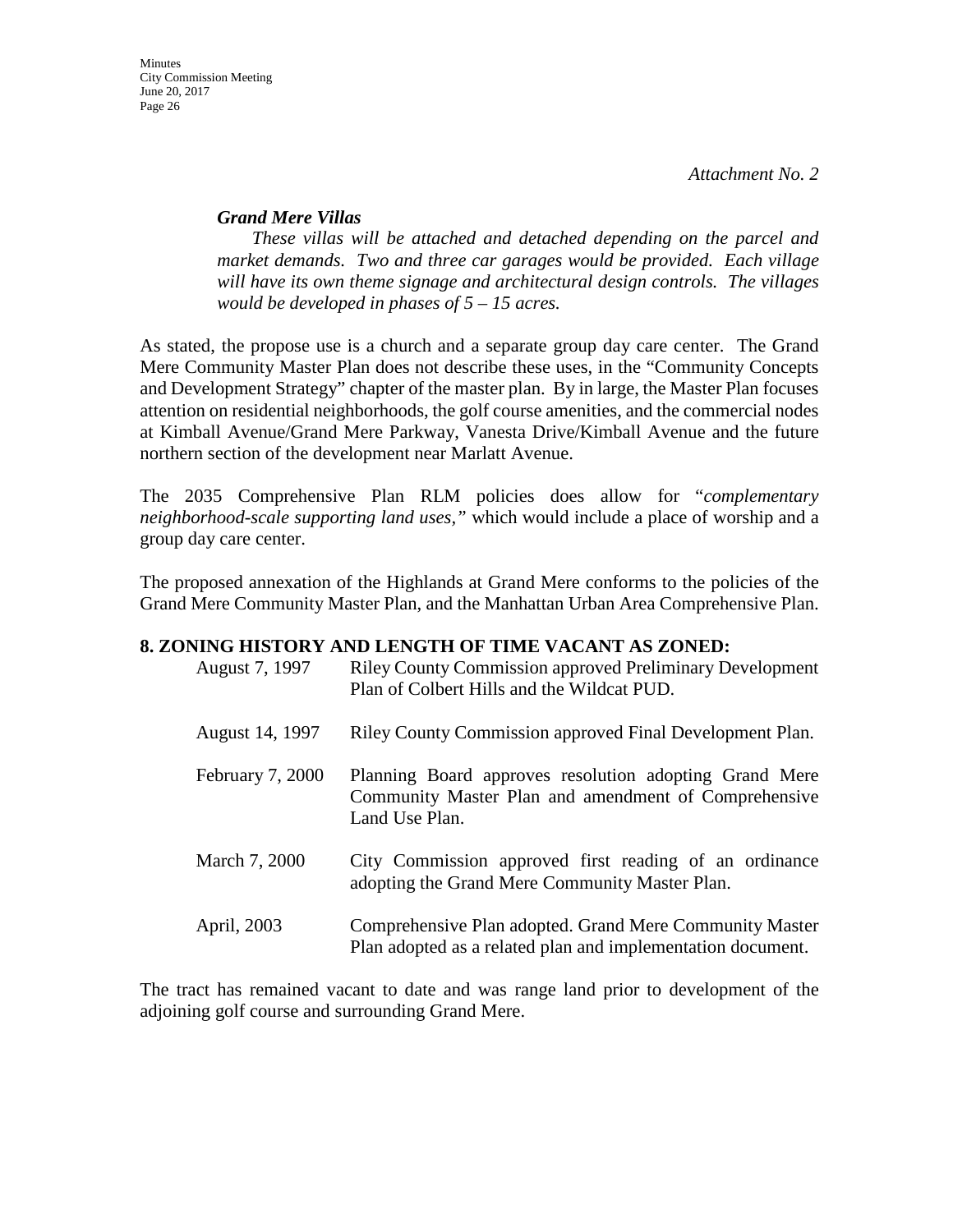**9. CONSISTENCY WITH INTENT AND PURPOSE OF THE ZONING ORDINANCE:** The intent and purpose of the Zoning Regulations is to protect the public health, safety, and general welfare; regulate the use of land and buildings within zoning districts to assure compatibility; and to protect property values.

The R-1, Single-Family Residential District is designed to provide a dwelling zone at a density no greater than one dwelling unit per 7,500 square feet. A church is a permitted use in the R-1 District, provided that the minimum lot area and setbacks are proposed for the non-residential use. Group day care centers are a Conditional Use, which requires approval by the Board of Zoning Appeals, following a public hearing.

No Preliminary Plat has been submitted at this time to subdivide the land. The proposed uses may not require subdivision of land. However, the established Zoning District regulations will be applied to any future Preliminary Plat.

**10. RELATIVE GAIN TO THE PUBLIC HEALTH, SAFETY AND WELFARE THAT DENIAL OF THE REQUEST WOULD ACCOMPLISH, COMPARED WITH THE HARDSHIP IMPOSED UPON THE APPLICANT:** There appears to be no gain to the public that denial would accomplish. The proposed rezoning conforms to the Comprehensive Plan and should not adversely impact adjacent property owners. It may be a hardship to the applicant if the rezoning is denied.

**11. ADEQUACY OF PUBLIC FACILITIES AND SERVICES:** Adequate public services, sanitary sewer, water, and public streets can be extended to serve the development. The details of public infrastructure needed to serve the site will be reviewed during future building permits or future Preliminary Plats if the land is subdivided.

**12. OTHER APPLICABLE FACTORS:** Fort Riley was notified of this rezoning, due to it being located in the Critical Area. The Fort encourages use of noise disclosure and noise reduction measures in homes, and to take into account potential effects of operational noise of the Fort on activities in the park. City Administration will provide the "Notice of Potential Impact" on building permits for this subdivision.

**13. STAFF COMMENTS:** City Administration recommends approval of the proposed rezoning of First Christian Church site in Grand Mere from Riley County PUD, Residential Planned Unit Development, to R-1, Single-Family Residential District, based on the findings in the Staff Report.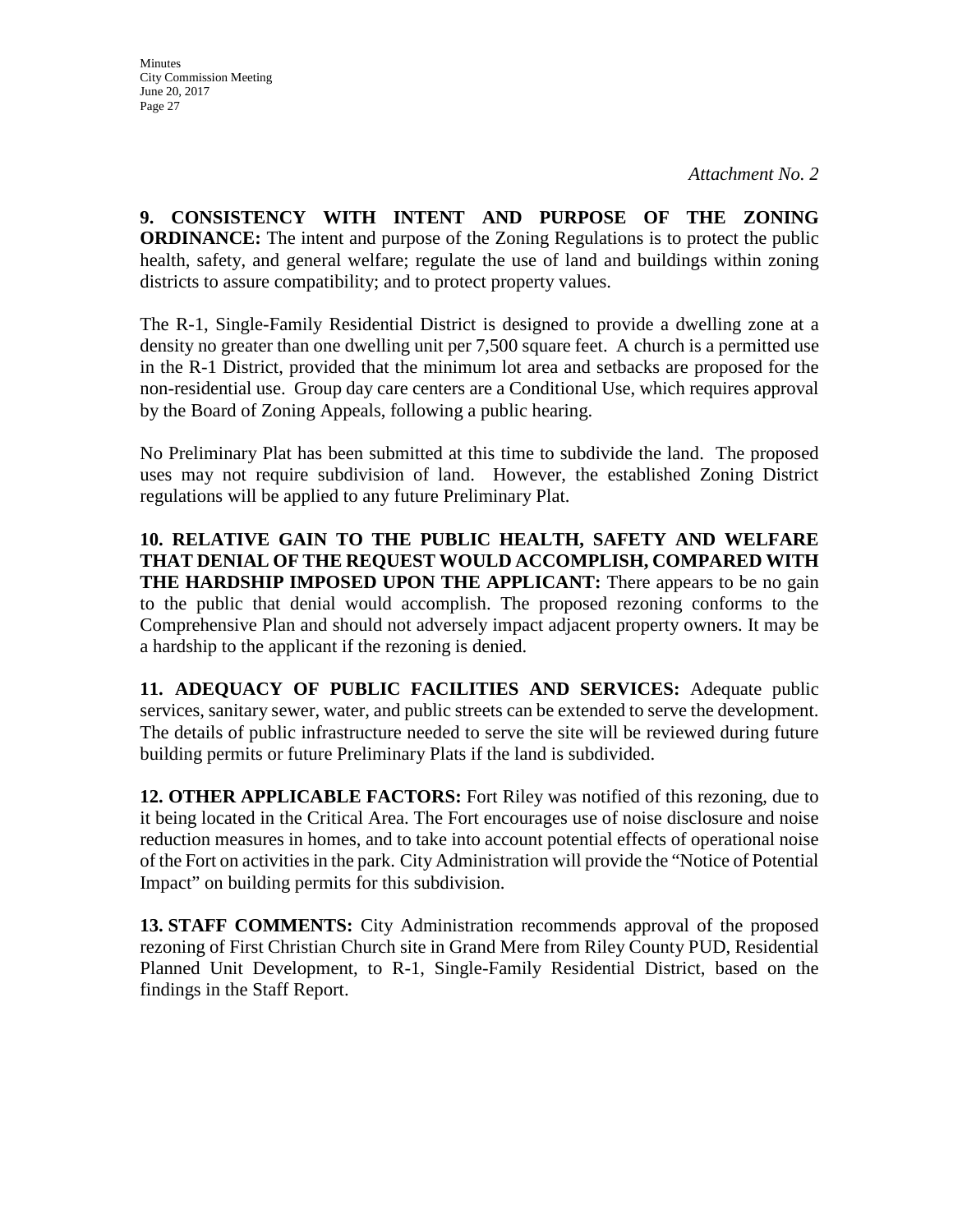## **ALTERNATIVES:**

- 1. Recommend approval of the proposed rezoning of First Christian Church site in Grand Mere from Riley County PUD, Residential Planned Unit Development, to R-1, Single-Family Residential District, stating the basis for such recommendation.
- 2. Recommend denial of the proposed rezoning, stating the specific reasons for denial.
- 3. Table the proposed rezoning to a specific date, for specifically stated reasons.

## **POSSIBLE MOTION:**

The Manhattan Urban Area Planning Board recommends approval of the proposed rezoning of First Christian Church site in Grand Mere, generally located to the west of Grand Mere Parkway at the intersection of Grand Mere Parkway and Grand Champion Drive from Riley County PUD, Residential Planned Unit Development, to R-1, Single-Family Residential District, based on the findings in the Staff Report.

**PREPARED BY:** Chad Bunger, AICP, CFM, Assistant Director of Community Development

**DATE:** May 19, 2017

CB/vr MUAPB\_Rezone\_FirstChristianChurch\_GrandMere\_R-1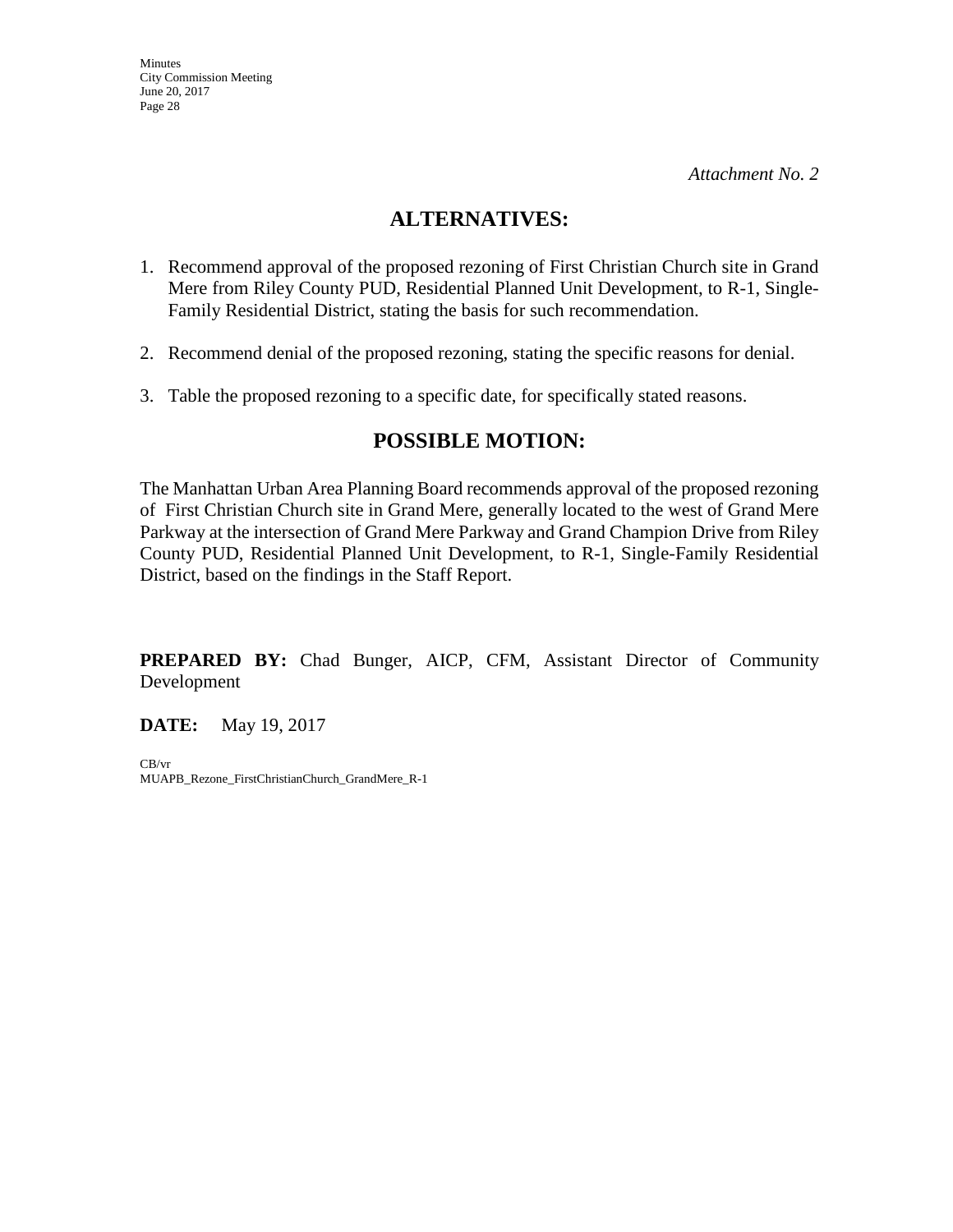#### **STAFF REPORT**

**APPLICATION TO REZONE PROPERTY TO PLANNED UNIT DEVELOPMENT DISTRICT AND AMEND ORDIANCE NO. 7060. THE AMENDMENT TO THE PLANNED UNIT DEVELOPMENT IS IN THE FORM OF A FINAL DEVELOPMENT PLAN.**

# **BACKGROUND**

**FROM:** R, Single-Family Residential District

**TO:** Body First PUD, Commercial Planned Unit Development

**OWNERS:** Body First Wellness and Recreation Center, Doug Sellers

**APPLICANTS:** Body First Wellness and Recreation Center, Doug Sellers Karen Wall Trust, Karen Wall Sharingbrook Homeowners Association

**DATE OF NEIGHBORHOOD MEETING:** March 16, 2017

**DATE OF PUBLIC NOTICE PUBLICATION:** May 15, 2017

## **DATE OF PUBLIC HEARING: PLANNING BOARD:** June 5, 2017 **CITY COMMISSION:** June 20, 2017

*This item was tabled at the May 15, 2017 Manhattan Urban Area Planning Board meeting due to an error in the legal notice to property owners. The rezoning and PUD Amendment request was re-advertised for the June 5, 2017 meeting.* 

**LEGAL DESCRIPTION:** Lot 9, Sharingbrook Residential Addition, Unit Two and a two unplatted tracts in Section 10, Township 10 South, Range 07 East.

**LOCATION:** Rezoning is generally located at the rear of the property at 1320 Sharingbrook Drive and an unplatted tract of land dedicated as a private pedestrian easement. This unplatted tract is generally located to the north of the PUD site. The PUD Amendment is for the property at 3615 Hudson Avenue.

**AREA:** 0.95 acres is to be rezoned. The entire site will be 6.53 acres following the PUD Amendment and Final Plat.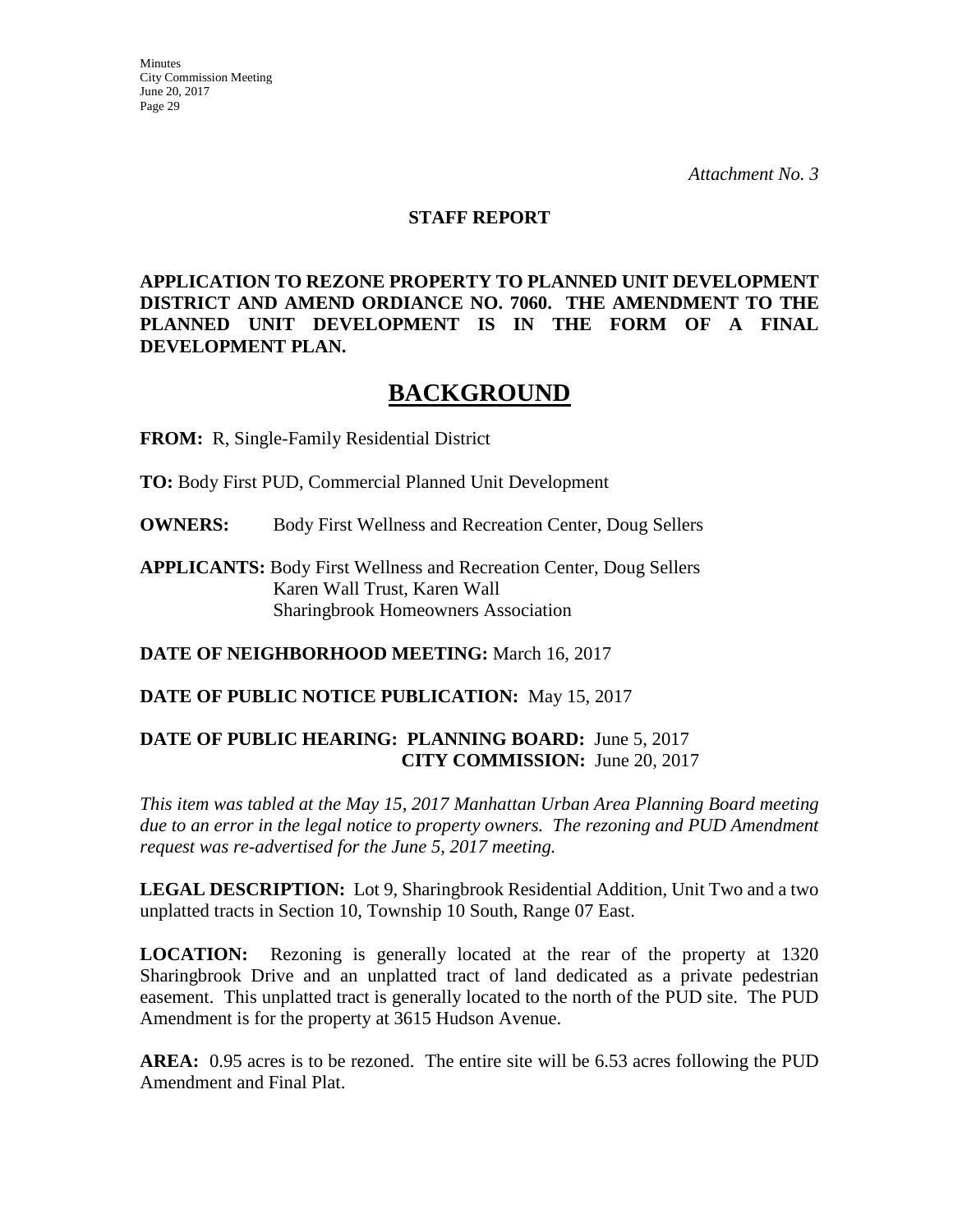### **PROPOSED USES:** Existing single-family dwelling at 1320 Sharingbrook Drive Existing health and fitness center with a proposed building addition

## **EXISTING PUD**

Ordinance No. 7060 established the Body First Wellness and Recreation Center Commercial Planned Unit Development on January 7, 2014. The conditions of approval for the PUD are:

- 1. Permitted Uses shall include a Health and Fitness Club and its associated accessory sales of health and fitness items and equipment; and, accessory uses that are subordinate to and serve the principal Health and Fitness Club that shall be limited to a Beauty Shop, and Professional Services oriented towards health and wellness including chiropractic, acupuncture, massage therapy, physical therapy, and psychology and their associated accessory sales.
- 2. An amendment of the PUD shall be approved prior to the construction of any building additions or significant changes to the site plan as defined by Section  $9-108(C)$ .
- 3. Signage shall be limited to signs proposed in the application documents.
- 4. Exempt signage shall include signage described in Article VI, Section 6- 104 (A)(1),(2),(4),(5), (6) and (7); and, Section 6-104 (B)(2) and B(5).
- 5. Landscaping and irrigation shall be maintained in good condition.
- 6. No lighting shall be added to the outdoor tennis courts.
- 7. Additional landscape screening shall be added to screen the expanded parking lot from the property to the east.

**PROPOSED BUILDINGS AND STRUCTURES:** No changes are proposed to the existing single-family dwelling at 1320 Sharingbrook Drive. The extreme rear yard of this property is being severed off and rezoned to PUD, to accommodate proposed site improvements related to a building addition at the Body First Health and Recreation Center, 3615 Hudson Avenue.

The existing Body First Health and Recreation Center building is a 27,633 square foot health and fitness club consisting of:

- Three (3) outdoor tennis courts,
- Three (3) indoor tennis courts,
- Two  $(2)$  racquet ball courts,
- A fitness gym, locker rooms,
- Massage therapy rooms,
- Beauty shop
- Business and professional offices devoted to the practice of chiropractic, physical therapy, acupuncture and/or psychology
- Retail shop, and
- Offices and reception area for the center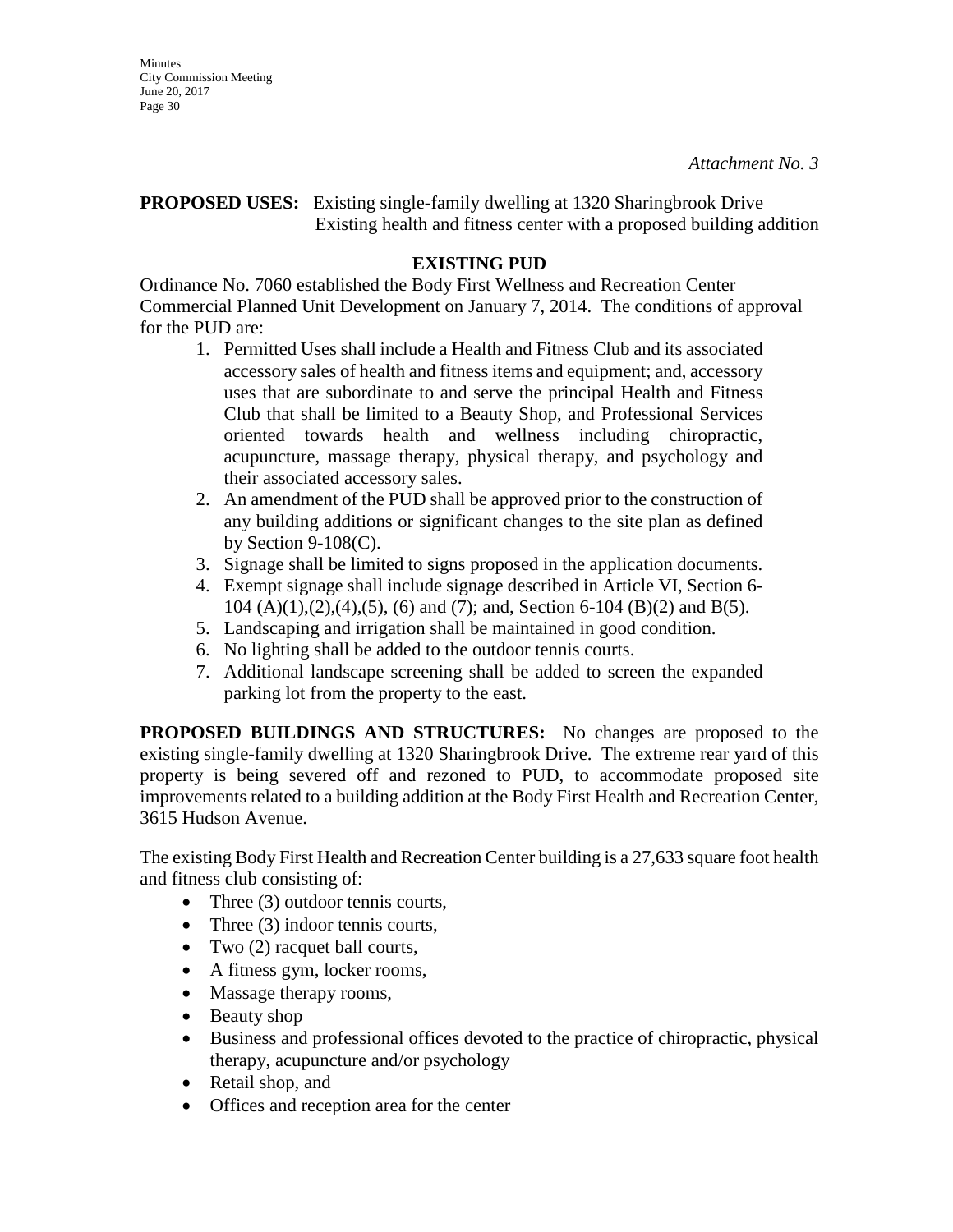The proposed building addition is for three (3) additional indoor tennis courts, new reception area and team room, conference room and remodel of the existing building to expand the fitness gym. The application materials state that this building addition will be to house the Kansas State University Tennis team. The proposed building addition will be approximately 24,960 square feet in area.

| <b>Use</b>                     | <b>Square Feet</b> | Percentage |
|--------------------------------|--------------------|------------|
| <b>Building</b>                | 55,584             | 20.0       |
| Parking, Driveways & Sidewalks | 53,345             | 19.2       |
| <b>Outdoor Tennis Courts</b>   | 19,579             | 7.0        |
| Landscape & Manicured Lawn     | 149,706            | 53.8       |
| Area                           |                    |            |
| <b>Total Impervious</b>        | 128,508            | 46.2       |

## **PROPOSED LOT COVERAGE**

**SIGNS:** An existing monument sign is located to the north of the driveway off of Hudson Avenue. This sign is approximately 4 feet tall by 6 feet wide (24 total square feet) on "H-Frame" support structure.

Two (2) new wall signs are proposed on the building addition. The first wall sign will be a Body First business sign to be located on the west façade of the building addition. This wall sign will be 4 feet tall and 18 feet wide (72 total square feet in area). The second wall sign will be on the north façade of the building addition and will be to identify the building as the home for Kansas State University Tennis Team. This sign will be approximately 5.5 feet tall and 12 feet wide (66 square feet in area). These signs will be individual channel cut signs that will be internally illuminated.

**PROPOSED LIGHTING:** New site lighting is proposed in the new off-street parking lot and on the north and west sides of the building for building and parking lot security. The parking lot lights will be located on 20 tall poles dispersed throughout the parking lot. The photometric analysis submitted with the application documents shows the new lights will not directly shine onto adjacent properties.

Section  $7-102(E)(6)$  states that any lighting used to illuminate off-street parking areas shall be directed away from residential properties and adjacent public rights-of-way in such a way so as not to interfere with the residential use or public rights-of-way.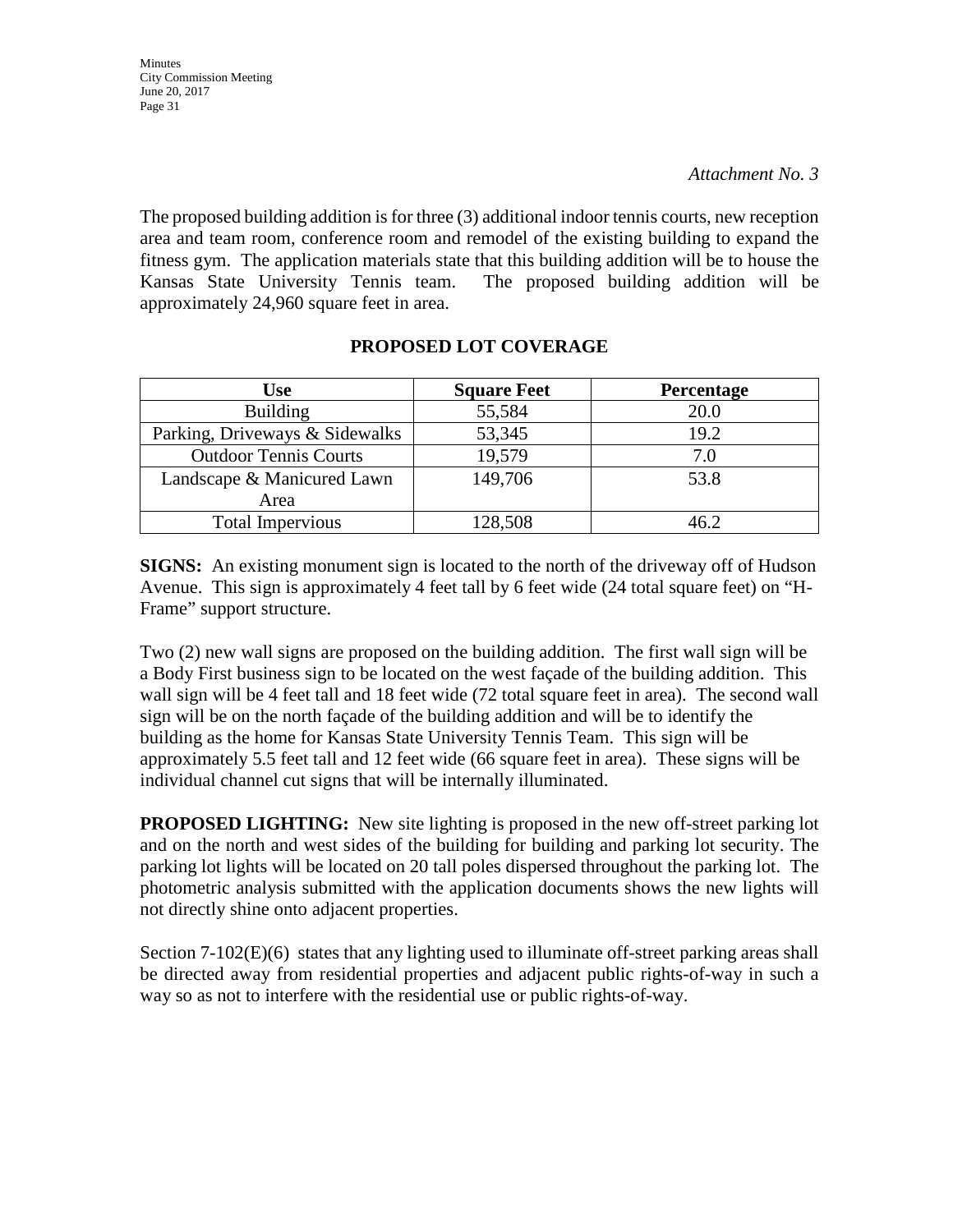## **SIX REVIEW CRITERIA FOR PLANNED UNIT DEVELOPMENTS**

**1. LANDSCAPING:** The landscape plan for the PUD Amendment shows large grass, open space areas, foundation plantings around the building addition and the existing building and deciduous trees and shrubs within the parking lot in landscape islands and as screening on the east property line.

**2. SCREENING:** Mature trees and an earthen berm currently screen the adjacent properties from the existing fitness center and off-street parking areas. This earthen berm is to be regraded to make way for the building addition, a required fire lane on the east side of the building and added off-street parking. A dense row of deciduous trees (viburnum and smokebush) are proposed to be planted on the east property line. The species proposed on the dense row of vegetative screening is supposed to grow to be  $10 - 15$  tall, once mature. A landscape performance agreement will be required at the time of the building permit application to ensure that the vegetative screening and other proposed landscape is installed as shown.

**3. DRAINAGE:** SMH Consultants has conducted a drainage study for the proposed rezoning and PUD Amendment.

No changes to the stormwater management for the home at 1320 Sharingbrook Drive are proposed to change. The residential site sheet flow drains to Little Kitten Creek to the east over manicured lawns or to the west to public stormwater infrastructure along Sharingbrook Drive.

Substantial changes are proposed for the PUD site. The site currently sheet flows stormwater runoff to the east to Little Kitten Creek. This stormwater runoff is directed with earthen berms and open channels. A large volume of water enters the site from the north and northeast from the Amanda Arnold Elementary site and Hudson/Claflin Avenue.

To manage the increase rate of stormwater runoff from the proposed building expansion and site improvements, the applicant is proposing to construct a detention basin on the piece of land being acquired from 1320 Sharingbrook Drive. A vegetative swale on the west side of the parking lot will direct stormwater to the basin. Likewise, the landscape island in the center of the parking lot will collect stormwater from the parking lot and send it to the basin. A majority of the site will be collected in the proposed dry detention basin. The large amount of stormwater runoff that enters the site from Hudson Avenue right-of-way and Amanda Arnold will be directed to Little Kitten Creek via an earthen berm. This off-site stormwater entering the site will largely by-pass the detention basin, as the basin is not designed to be large enough to be a regional detention basin for the surrounding neighborhood. With the inclusion of the vegetative swell, landscape island area and detention basin, the pre- vs. post-development rate of runoff requirement is met.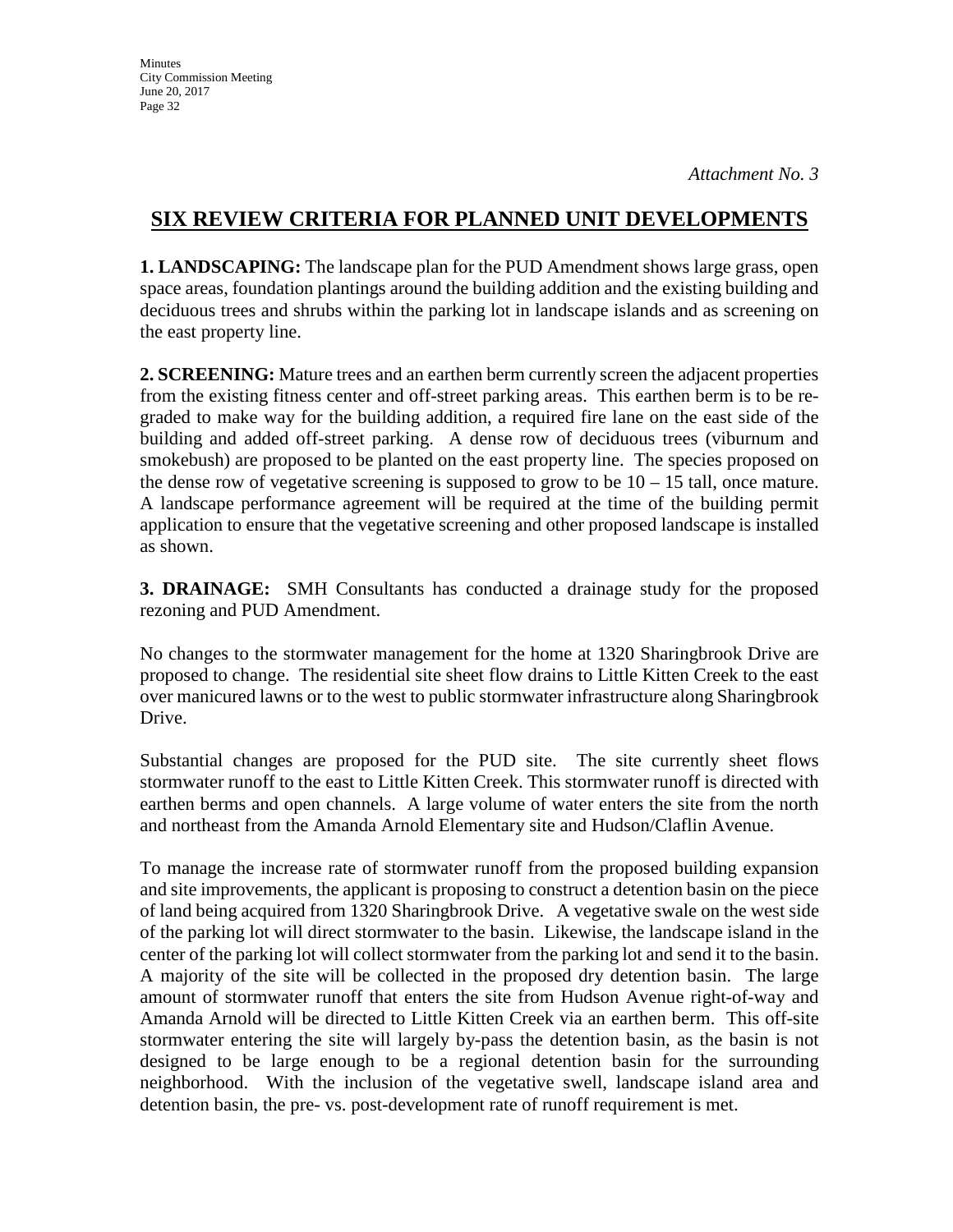| <b>Storm</b>     | Pre         | Post        | Post Development |
|------------------|-------------|-------------|------------------|
| (Flow rate, CFS) | Development | Development | Detention        |
| 50%-Year Storm   | 13.54       | 19.17       | 4.66             |
| 10%-Year Storm   | 19.97       | 28.25       | 9.48             |
| 1%-Year Storm    | 31.20       | 44.08       | 14.94            |

The detention basin, vegetative swale and landscape island collection area will also meet the post-construction water quality requirements.

The City's Stormwater Engineer has reviewed the drainage study and accepts its findings. A condition of approval is proposed for the creation of restrictive covenants to define the on-going maintenance of the stormwater infrastructure prior to the filing of the Final Plat.

#### **4. CIRCULATION:**

Access to the single-family home on Sharingbrook Drive is not proposed to change.

Access to the site is from a single curb cut onto Hudson Avenue, directly across from the terminus of Claflin Road. No changes to the access to the site are proposed.

The Manhattan Fire Department has required a paved fire lane on the east side of the building to gain access to the rear of the proposed and existing buildings. The 21-foot fire lane meets the Fire Department's requirements.

#### Pedestrian and Bicycle Access

Pedestrian trails within dedicated private pedestrian easements are located to the west and north of the site to provide access from Windsong Circle to Amanda Arnold Elementary School. Although a dedicated private pedestrian easement is located to the north of the site in a separate tract, the walk path has been abandoned long ago, and the neighborhood has historically walked across the subject site in the driving aisle of the parking lot to gain access to the school via gravel pathways and a small bridge over a drainage channel.

Through the proposed Final Development Plan and Final Plat, the applicant is proposing to acquire the northern tract that includes the pedestrian easement. The walk way will be rerouted to this area for neighborhood access to the school, rather than using the driving aisles of the parking lot. This area is being dedicated as a public pedestrian easement.

In addition to this public walk way, concrete sidewalks are proposed to lead from the building to the off-street parking lot and to Hudson Avenue at an existing crossing.

A bike rack is proposed near the entrance of the building addition.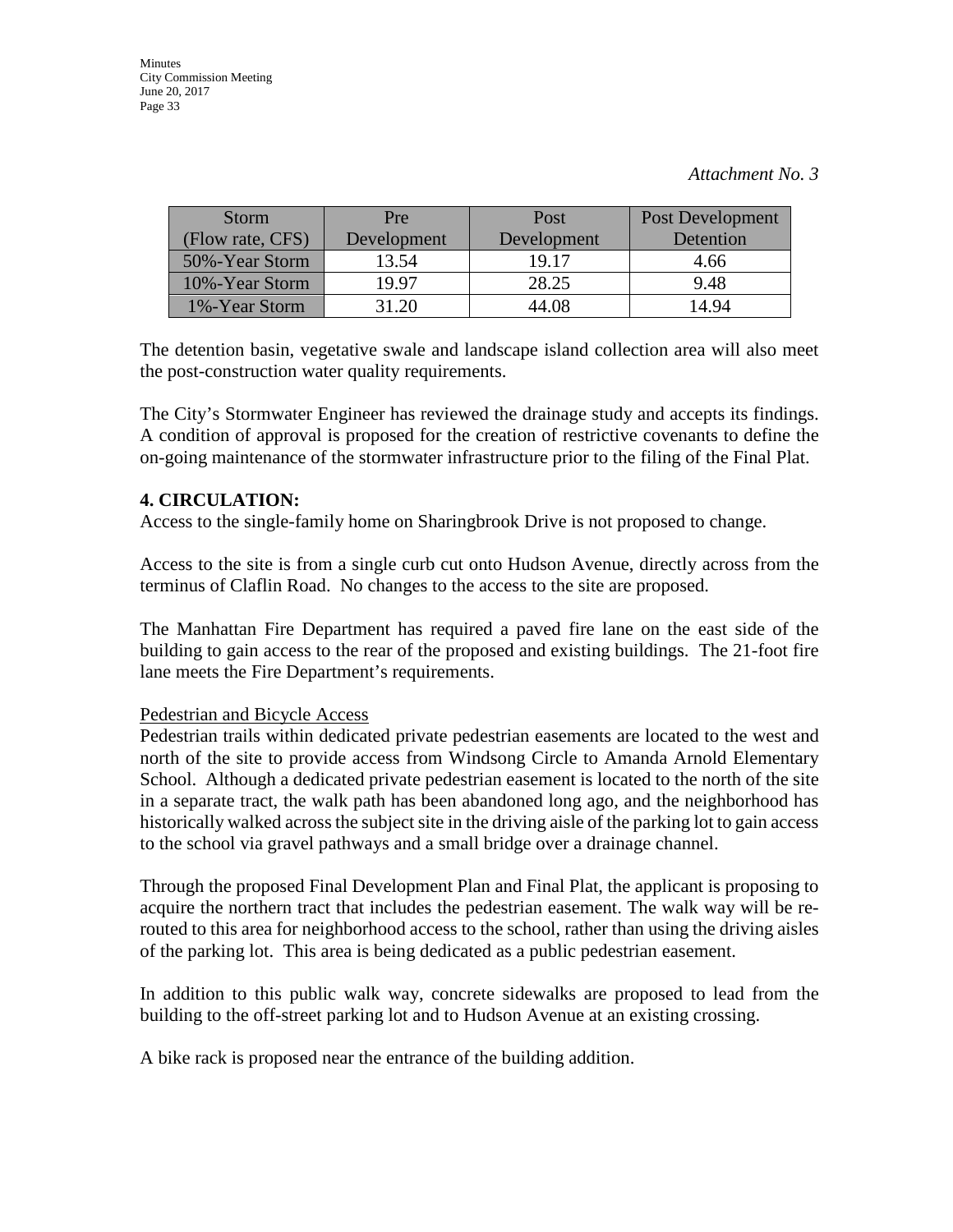Off-Street Parking One hundred fifteen (115) off-street parking spaces are proposed for the site to serve the existing health and fitness club and the proposed building addition. Based on the original PUD Ordinance and the proposed floor plan, the following minimum number of off-street parking is required:

- 4 spaces per court (9 total indoor/outdoor tennis courts) =  $36$  spaces
- 1 space per 300 square feet of office space  $= 2$  space
- 1 space per 3 persons of the design occupancy of the exercise area  $= 15$ spaces
- 5.5 spaces per 1000 square feet of business and professional service areas (massage therapy, chiropractic, physical therapy, acupuncture and  $psychology) = 5 spaces.$

The minimum number of off-street parking is 58 spaces. Adequate off-street parking is provided.

#### Traffic Analysis

SMH Consultants created a Traffic Impact Study for the proposed PUD Amendment. The existing use generates 15 trips in the a.m. peak hour and 26 trips in the p.m. peak hour. The proposed building addition and expanded use is anticipated to generate 21 trips in the a.m. peak hour and 40 trips in the p.m. peak hour. The increase in trips for both peak time periods are minimal and should have limited impacts on the adjacent roadways and surrounding neighborhoods. The City Engineer has reviewed and accepts the traffic impact study with no comments.

**5. OPEN SPACE AND COMMON AREA:** No open space or common area is proposed to be dedicated with the proposed PUD. There are several open landscape areas throughout the site.

**6. CHARACTER OF THE NEIGHBORHOOD:** The character of the neighborhood would be a low-density single-family area. The neighborhood to the west across Little Kitten Creek is a large lot, single-family area. Amanda Arnold Elementary school adjoins the site to the north.

## **THIRTEEN MATTERS TO BE CONSIDERED WHEN CHANGING ZONING DISTRICTS**

**1. EXISTING USE:** Single-Family Home at 1320 Sharingbrook Drive and Body First, a health and fitness club, including tennis and racquet ball courts, exercise room, massage therapy, retail pro-shop and accessory facilities.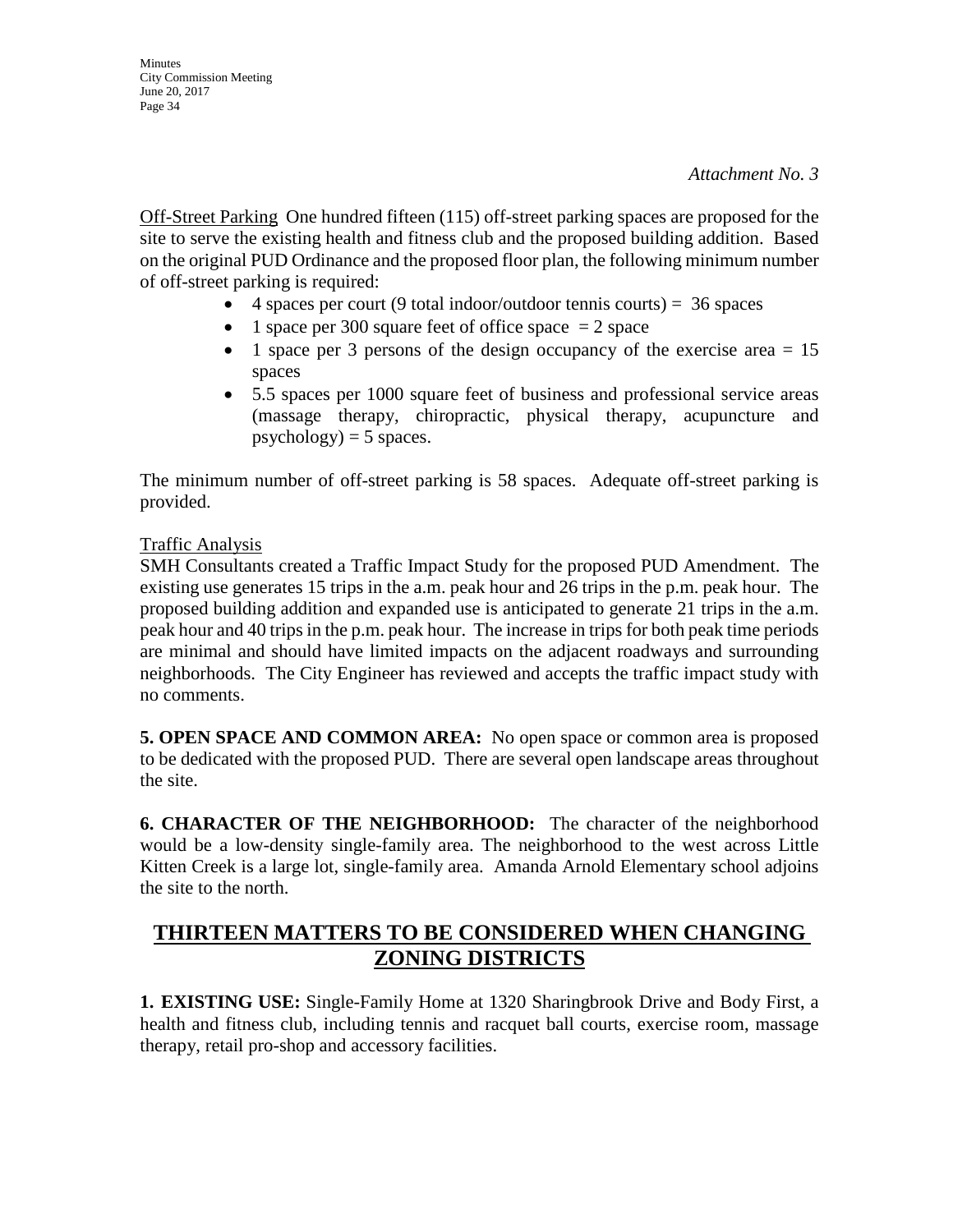*Attachment No. 3*

**2. PHYSICAL AND ENVIRONMENTAL CHARACTERISTICS:** 1320 Sharingbrook Drive is a large single-family home on a large lot. The eastern part of the property that lies to the east of Little Kitten Creek is proposed to be severed from the parent tract, rezoned and included into the PUD. This property generally drains to Little Kitten Creek, with the exception of the front yard area, which drains towards Sharingbrook Drive to the public stormwater infrastructure.

The PUD site is a large, irregular shaped flag lot to the west of Hudson Avenue and northeast of Windsong Lane cul-de-sac. On the subject site are a 27,779 square foot health and fitness club, outdoor tennis courts and an off-street parking lot with forty-nine (49) spaces. A long driveway extends from Hudson Avenue to the parking lot.

The PUD site has large grass areas, several large earthen berms and mature trees screening the building and off-street parking lot to the adjacent properties to the south, east and west. The outdoor tennis courts extend to a private pedestrian trail off of Windsong Lane cul-desac to the west. The tennis courts are surrounded by a mesh sun/wind net, but it does not entirely screen the courts from the adjacent neighborhood.

The PUD site drains to the west towards Little Kitten Creek.

## **3. SURROUNDING LAND USE AND ZONING:**

- **NORTH:** Amanda Arnold Elementary School, Single-Family homes. R, Single-Family Residential District.
- **SOUTH:** Single-family homes, Windsong Lane right-of-way (ROW), business and professional offices. R District, and C-1, Restricted Business District.
- **EAST:** Single-family and two-family dwellings, Hudson Avenue ROW and singlefamily neighborhood. R District and R-1, Single-Family Residential District.
- **WEST:** Single-family homes. R District.

**4. CHARACTER OF THE NEIGHBORHOOD:** See #6 of the Review Criteria For Planned Unit Developments above.

**5. SUITABILITY OF SITE FOR USES UNDER CURRENT ZONING:** Both the residential property on Sharingbrook Drive and the health and fitness club are suitable under the current zoning districts. 1320 Sharingbrook Drive will still meet the minimum lot and bulk requirements of the R District following the proposed subdivision and rezoning of eastern portion of the lot.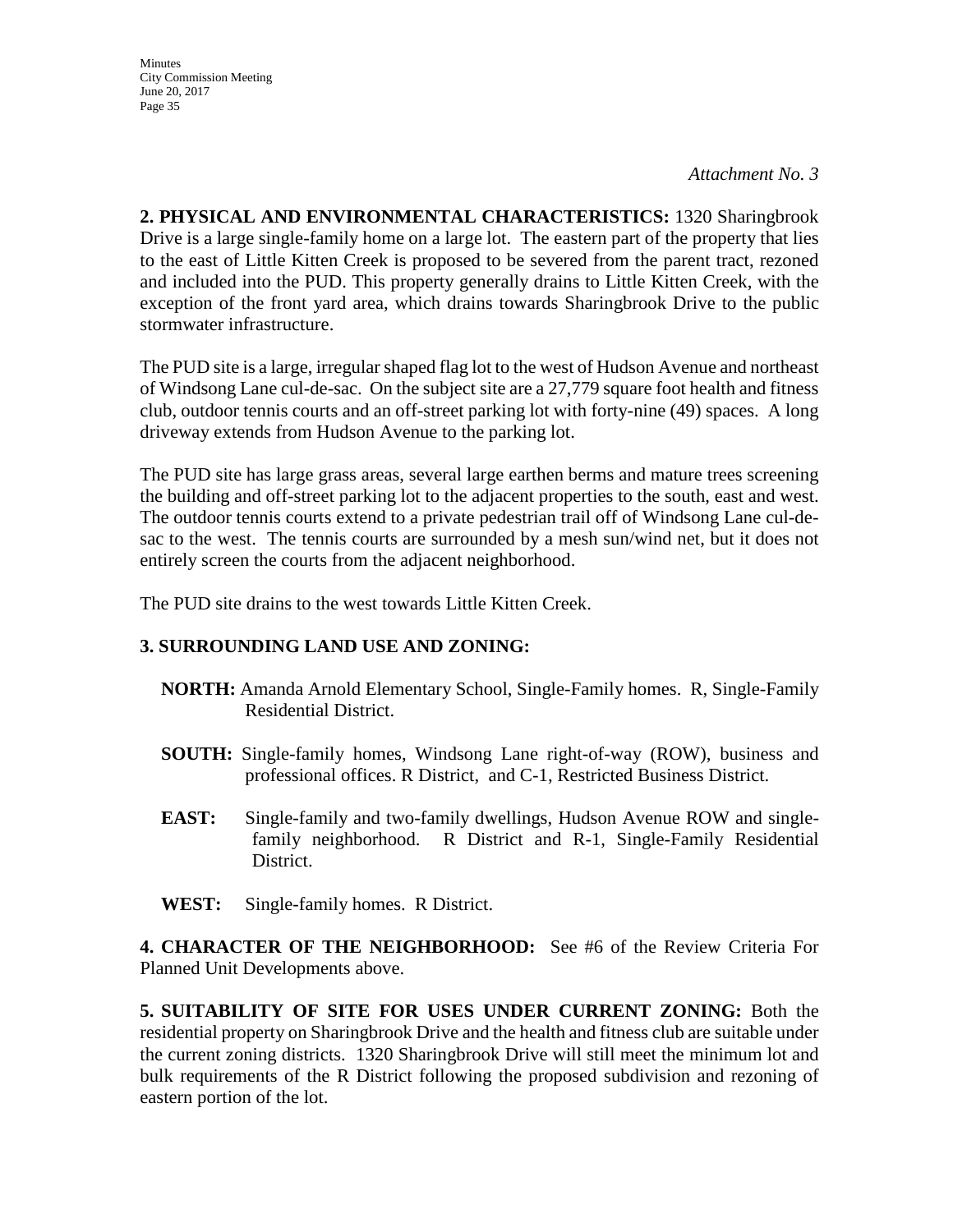**Minutes** City Commission Meeting June 20, 2017 Page 36

The proposed amendment to the PUD is to expand the tennis facility within the health and fitness center. The proposed addition conforms to the use and character of the approved PUD.

**6. COMPATIBILITY OF PROPOSED DISTRICT WITH NEARBY PROPERTIES AND EXTENT TO WHICH IT MAY HAVE DETRIMENTAL AFFECTS:** The Health and Fitness Club has existed on the subject site since 1978 when it was first constructed. Prior to the applicant purchasing the subject site, it was owned and operated as the Cottonwood Racquet Club.

It is apparent that the existing use has not adversely affected the surrounding neighborhood. The proposed PUD would allow for the expansion of the tennis court space of the facility, off-street parking and site improvements to reduce the impacts on stormwater runoff.

The area most impacted by the proposed building and site additions is to the east. The applicant has focused attention on adequately screening the adjacent residential properties to the east from the site and the building expansion through vegetative screening. The installation and maintenance of this landscape screening will be guaranteed through a landscape performance agreement. Parking lot and building lights are proposed to be shielded to prevent glare into adjacent properties, as required by the Zoning Regulations.

The applicant also made efforts to maintain and enhance the pedestrian connectivity from the neighborhoods to the west to the nearby elementary school. The increase in traffic will have minimal impacts on the traffic on Hudson Avenue and the nearby neighborhoods.

Improvements to the site will include stormwater infrastructure that will decrease the rate of runoff from the site. The flooding concerns on Little Kitten Creek are beyond the confines of the site, but the applicant has taken measures to mitigate increases in stormwater runoff created by the existing and proposed site improvements.

The applicant held a neighborhood meeting on March 16, 2017. Seven neighbors attended the meeting. According to the meeting summary, there was general support of the project. Questions were asked of the building addition appearance and use and concerns of the stormwater runoff issue throughout the area. One neighbor spoke with the consultant voicing opposition to the project, stating that the increase in vehicular and pedestrian traffic and noise would negatively impact the neighborhood. This neighbor also voiced concerns of the site lines from their nearby home.

**7. CONFORMANCE WITH THE COMPREHENSIVE PLAN:** The rezoning and PUD Amendment site is shown on the Northwest Future Land Use Map as a Residential Low/Medium designation.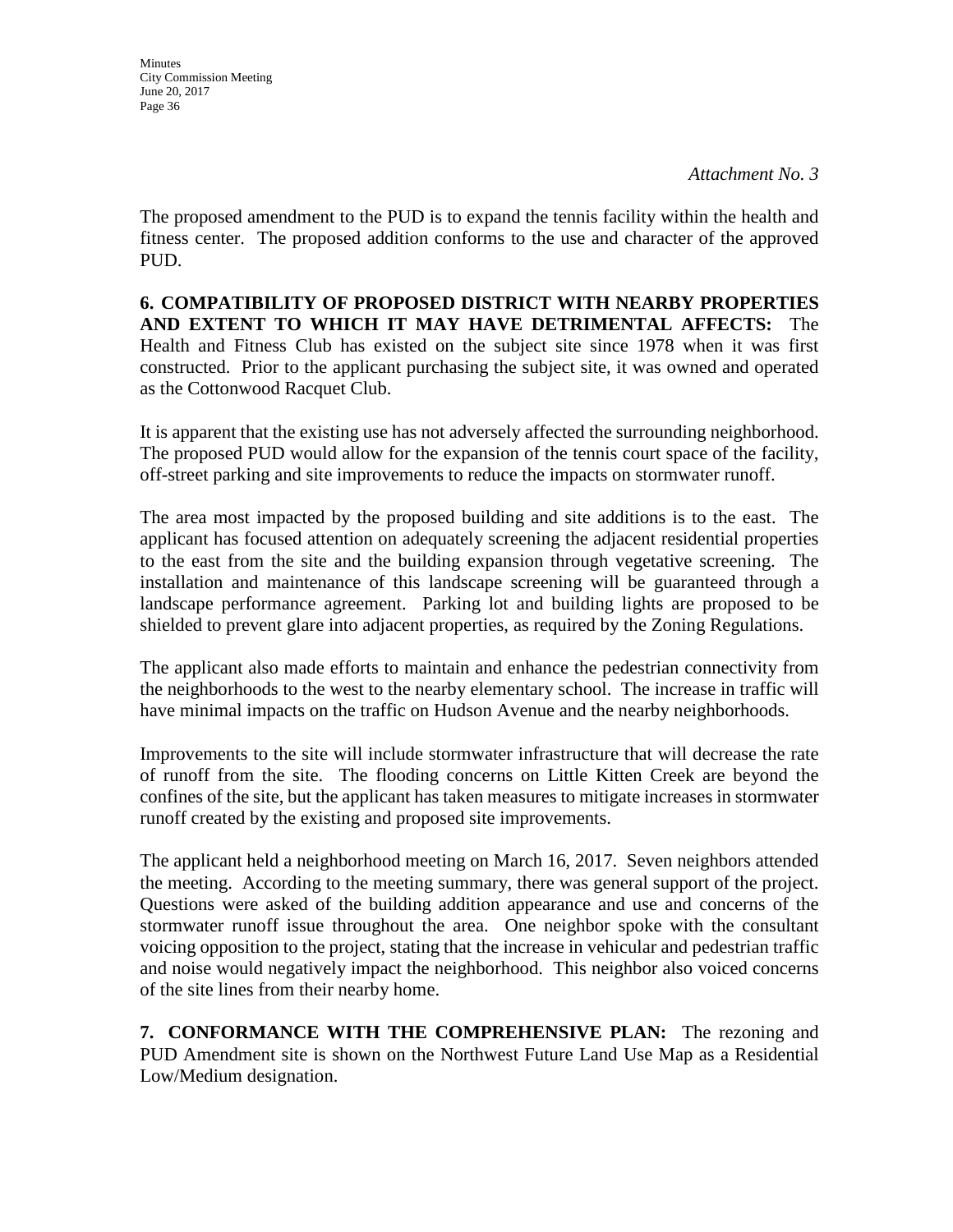Applicable RLM policies *(in italics)* of the Comprehensive Plan include:

## **Residential Low/Medium Density (RLM)**

## *RLM 1: Characteristics*

*The Residential Low/Medium Density designation incorporates a range of single-family, single-family attached, duplex, and town homes, and in appropriate cases include complementary neighborhood-scale supporting land uses, such as retail, service commercial, and office uses in a planned neighborhood setting, provided they conform with the policies on Neighborhood Commercial Centers. Small-scale multiple-family buildings and condominiums may be permissible as part of a planned unit development, or special mixed-use district, provided open space requirements are adequate to stay within desired densities.* 

## *RLM 2: Appropriate Density Range*

*Densities in the Residential Low/Medium designation range between less than one dwelling unit/acre up to 11 dwelling units per net acre.* 

## *RLM 3: Location*

*Residential Low/Medium Density neighborhoods typically should be located where they have convenient access and are within walking distance to community facilities and services that will be needed by residents of the neighborhood, including schools, shopping areas, and other community facilities. Where topographically feasible, neighborhoods should be bounded by major streets (arterials and/or collectors) with a direct connection to work, shopping and leisure activities.* 

## *RLM 4: Variety of Housing Styles*

*To avoid monotonous streetscapes, the incorporation of a variety of housing models and sizes is strongly encouraged in all new development.* 

The rezoning of the eastern portion of 1320 Sharingbrook Drive conforms to the Comprehensive Plan.

The proposed PUD Amendment generally conforms to the Comprehensive Plan. The use has been in existence on the site since 1978 and provides a fitness service to the surrounding neighborhood. The approved PUD creates the planned neighborhood setting described in the RLM policy.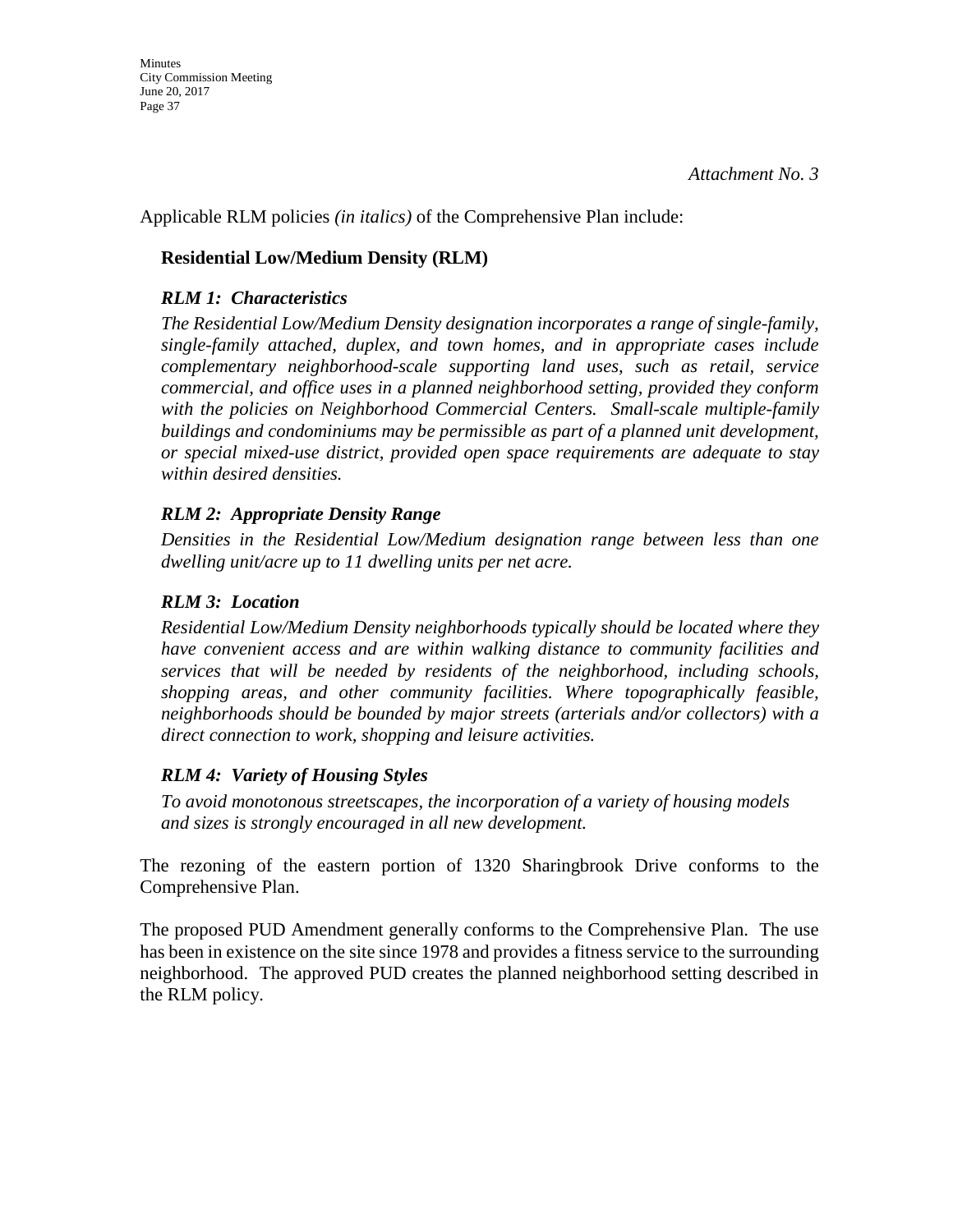#### **8. ZONING HISTORY AND LENGTH OF TIME VACANT AS ZONED:**

#### 1320 Sharingbrook Drive

- February 18, 1979 Manhattan Urban Area Planning Board recommended approval of the annexation and rezoning a 126 acre tract to the west of Hudson Avenue and north of Anderson Avenue from County Agriculture to R, Single-Family Residential District and C-1, Restricted Business District.
- March 6, 1979 City Commission approves first reading of an ordinance to annex and rezone a 126 acre tract to the west of Hudson Avenue and north of Anderson Avenue from County Agriculture to R, Single-Family Residential District and C-1, Restricted Business District.
- June 12, 1979 City Commission approves Ordinance No. 3695 to annex and rezone a 126 acre tract to the west of Hudson Avenue and north of Anderson Avenue from County Agriculture to R, Single-Family Residential District and C-1, Restricted Business District.
- September 9, 1981 Manhattan Urban Area Planning Board approves the Preliminary Plat of the Sharingbrook Residential Addition.
- October 12, 1981 Manhattan Urban Area Planning Board approves the Final Plat of the Sharingbrook Residential Addition.
- October 20, 1981 City Commission accepts easements and rights-of-way of the Final Plat of the Sharingbrook Residential Addition.

Body First Wellness and Recreation

1978 Health and Fitness Club established in Riley County.

- September 4, 1979 Annexation (Ord. No. 3723) and rezoned to R, Single-Family Residential District
- July 19, 2010 Rezoning request from R District to Commercial Planned Unit Development submitted and withdrawn by owner.
- June 13, 2012 Manhattan Board of Zoning Appeals approves Conditional Use Permit for Body First to bring the property into conformance with Manhattan Zoning Regulations, and for an expansion of the existing building.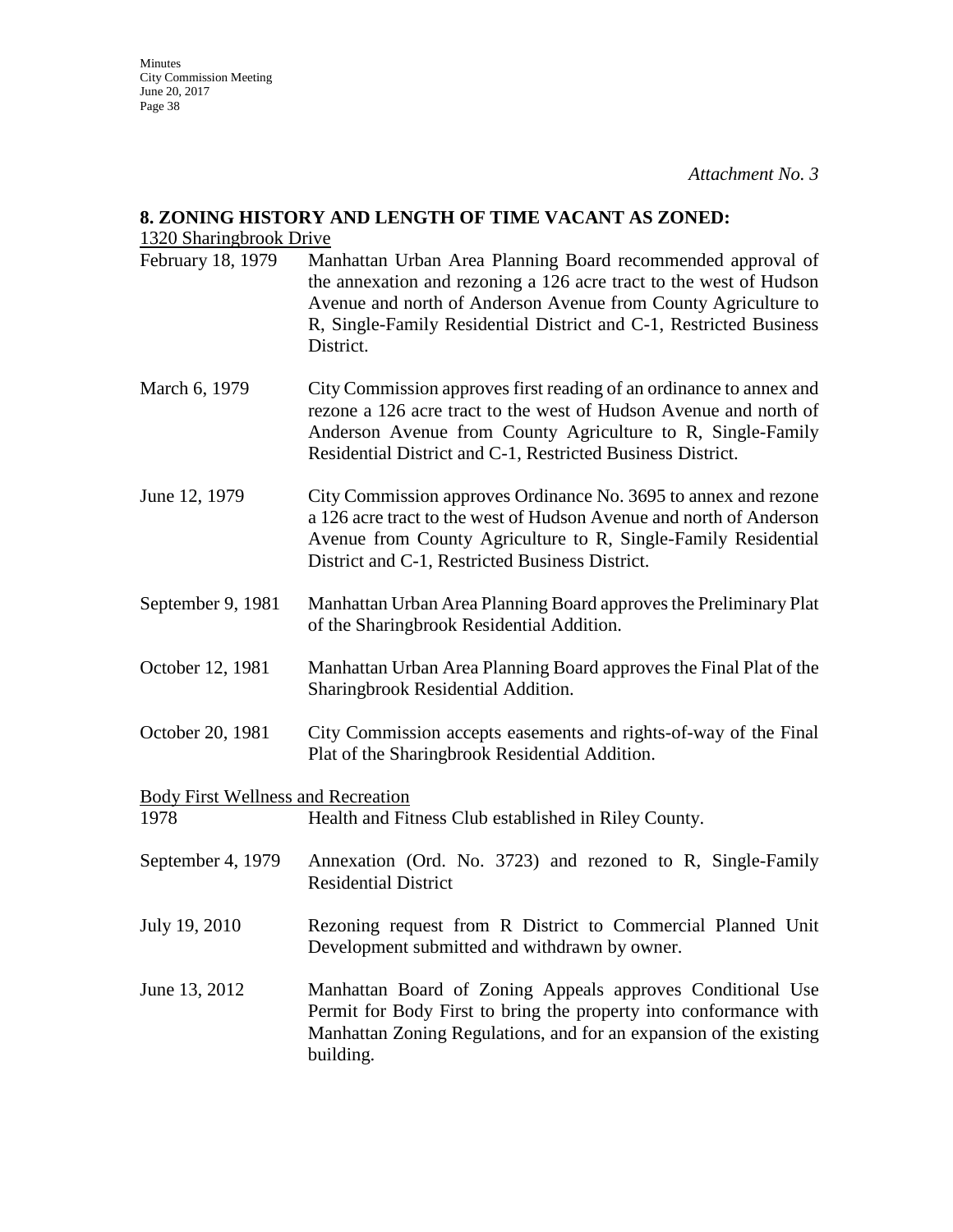*Attachment No. 3*

- September 5, 2013 Manhattan Urban Area Planning Board recommends denial of a request to rezone the site from R District to C-2, Neighborhood Shopping District on a vote of 4-0. Owner withdraws application.
- December 2, 2013 Manhattan Urban Area Planning Board recommends approval of a request to rezone Body First PUD from R District to PUD, Commercial Planned Unit Development District, with seven conditions of approval.
- December 17, 2013 City Commission approves first reading of an ordinance rezoning Body First from R District, to PUD, Commercial Planned Unit Development District.
- January 7, 2014 City Commission approves Ordinance No. 7060 rezoning the proposed Body First Wellness and Recreation Center PUD, generally located at 3615 Claflin Road, from R, Single-Family Residential District, to PUD, Commercial Planned Unit Development District.
- February 3, 2014 Manhattan Urban Area Planning Board approves Final Development Plan and the Final Plat of Body First – Wellness & Recreation Center, Commercial Planned Unit Development (PUD), based on conformance with the Manhattan Urban Area Subdivision Regulations.
- February 18, 2014 City Commission accepts easements and rights-of-way as shown on the Final Plat of Body First – Wellness & Recreation Center, Commercial Planned Unit Development (PUD).

## **9. CONSISTENCY WITH INTENT AND PURPOSE OF THE ZONING ORDINANCE:**

The intent and purpose of the Zoning Regulations is to protect the public health, safety, and general welfare; regulate the use of land and buildings within zoning districts to assure compatibility; and to protect property values.

The PUD Regulations are intended to provide a more efficient land use than is generally achieved through conventional development; a development pattern that is in harmony with land use density, transportation facilities and community facilities; and a development plan which addresses specific needs and unique conditions of the site which may require changes in bulk regulations or layout.

Subject to the conditions of approval, the proposed PUD is consistent with the Zoning Regulations.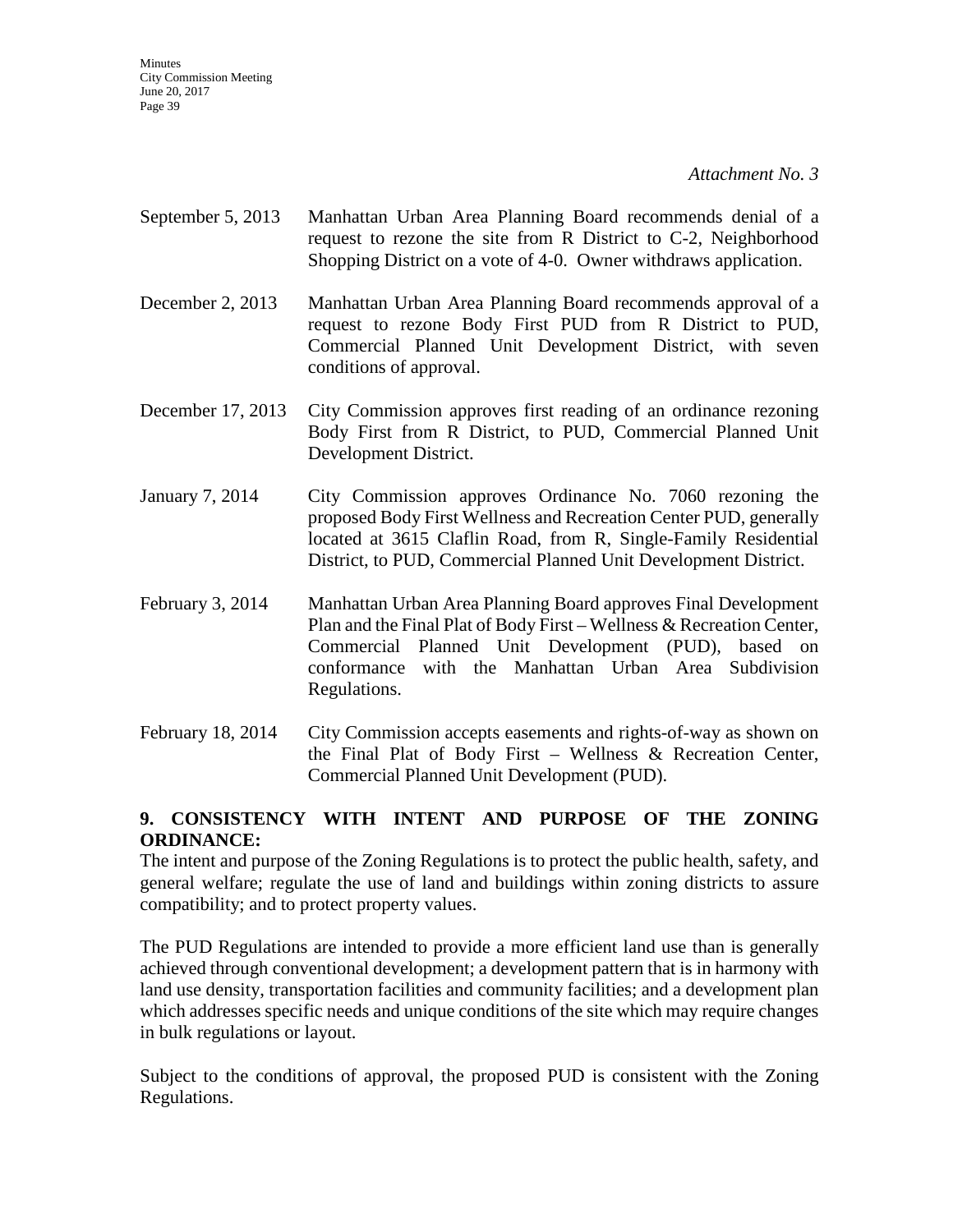**Minutes** City Commission Meeting June 20, 2017 Page 40

**10. RELATIVE GAIN TO THE PUBLIC HEALTH, SAFETY AND WELFARE THAT DENIAL OF THE REQUEST WOULD ACCOMPLISH, COMPARED WITH THE HARDSHIP IMPOSED UPON THE INDIVIDUAL OWNER:** There appears to be no gain to the public that denial would accomplish. Public utilities and fire and emergency service protection can adequately serve the site. Through the use of adequate landscape screen, the proposed PUD should not cause adverse impacts on nearby properties. Denial of the request may be a hardship to the owner.

**11. ADEQUACY OF PUBLIC FACILITIES AND SERVICES:** Adequate public water, sanitary sewer, streets and pedestrian sidewalks are, or will be, available to serve the development.

## **12. OTHER APPLICABLE FACTORS:** None

**13. STAFF COMMENTS AND RECOMMENDATION:** City Administration recommends approval of the proposed rezoning of 1320 Sharingbrook Drive and the unplatted tract directly to the north of the PUD site from R, Single-Family Residential District to Body First Wellness and Recreation Center Commercial Planned Unit Development, and amending Ordinance No. 7060 and the approved Final Development Plan of the Body First Wellness and Recreation Center, with the following conditions of approval:

- 1. Permitted Uses shall include a Health and Fitness Club and its associated accessory sales of health and fitness items and equipment; and, accessory uses that are subordinate to and serve the principal Health and Fitness Club that shall be limited to a Beauty Shop, and Professional Services oriented towards health and wellness including chiropractic, acupuncture, massage therapy, physical therapy, and psychology and their associated accessory sales
- 2. Signage shall be limited to signs proposed in the application documents.
- 3. Exempt signage shall include signage described in Article VI, Section 6- 104 (A)(1),(2),(4),(5), (6) and (7); and, Section 6-104 (B)(2) and B(5).
- 4. Landscaping and irrigation shall be maintained in good condition.
- 5. No lighting shall be added to the outdoor tennis courts.
- 6. Restrictive covenants for the construction and maintenance of the stormwater infrastructure shall be approved prior to the filing of the Final Plat with the Register of Deeds.